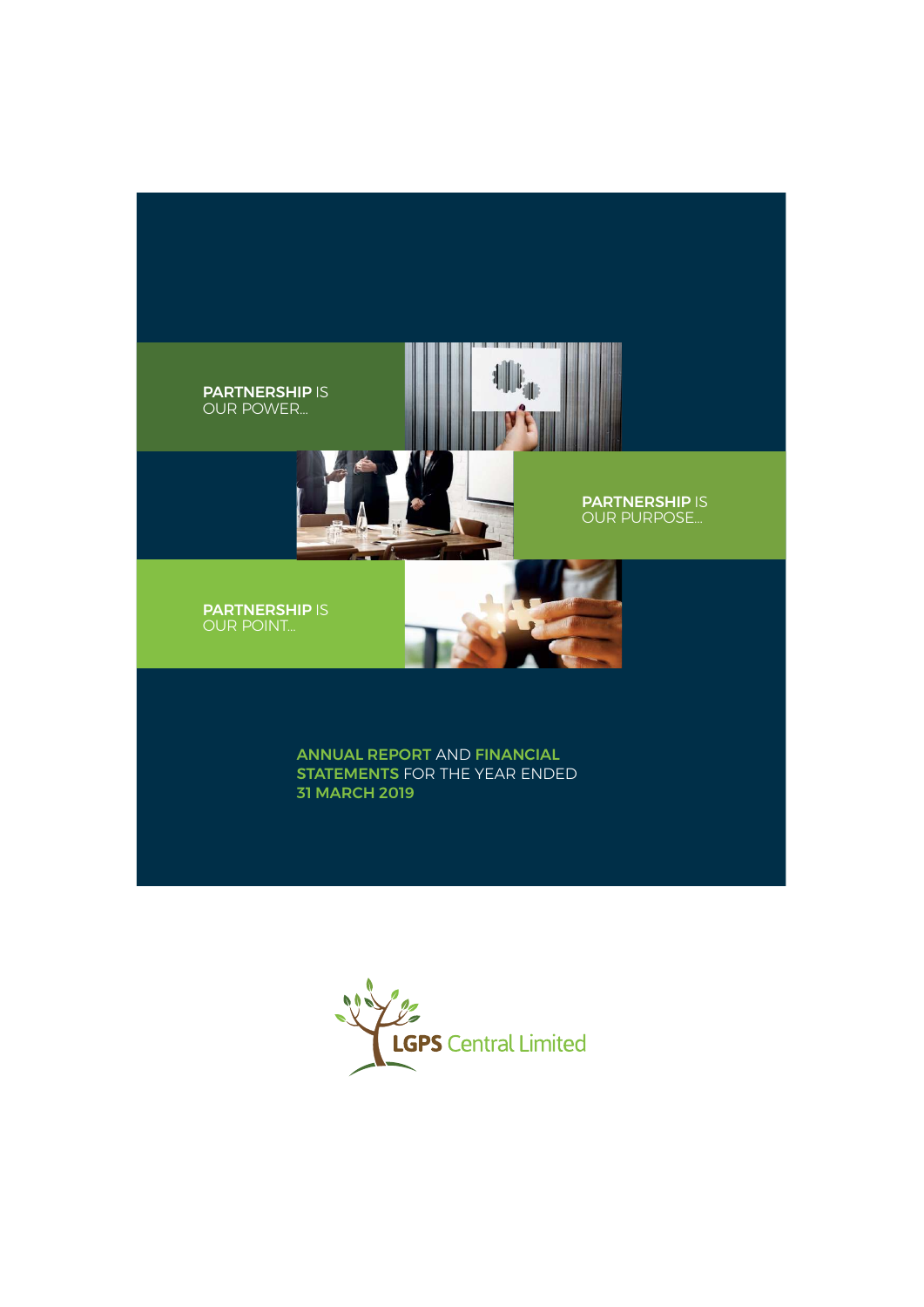# **CONTENTS**

| <b>About LGPS Central Limited</b>                                | 2  |
|------------------------------------------------------------------|----|
| <b>Key Advisors and Service Providers</b>                        | 3  |
| Report from the Chair                                            | 4  |
| Strategic Report from the Chief Executive Officer                | 5  |
| <b>Governance Structure</b>                                      | 8  |
| Responsible Investment and Engagement                            | וו |
| <b>Compliance and Risk Management</b>                            | 13 |
| Directors' Report                                                | 14 |
| Directors' Responsibilities Statement                            | 16 |
| Independent Auditor's Report                                     | 17 |
| <b>Financial Statements for the Year Ending</b><br>31 March 2019 | 19 |

# **ABOUT LGPS CENTRAL LIMITED**

LGPS Central Limited has been established to manage the pooled investment assets of eight Local Government Pension Scheme (LGPS) funds across the centre of England (our Partner Funds). Our Partner Funds are Cheshire, Derbyshire, Leicestershire, Nottinghamshire, Shropshire, Staffordshire, West Midlands and Worcestershire. The West Midlands Integrated Transport Authority (ITA) Pension Fund is also an investor. The Company is jointly owned on an equal shares basis by the eight Partner Funds. West Midlands ITA Pension Fund is not a shareholder, but its rights are represented by West Midlands Pension Fund. The Partner Funds will also be the client base. The combined assets of these funds are approximately £45 billion, managed on behalf of around one million LGPS members and some 2,000 participating employers.

The Company is authorised and regulated by the Financial Conduct Authority (the FCA) to operate as an Alternative Investment Fund Manager (AIFM). In this capacity the Company acts as the operator of a collective investment vehicle called an Authorised Contractual Scheme (ACS) and may run additional collective investment vehicles, in addition to discretionary and advisory services under our MiFID II authorisation to meet our Partner Funds' needs.

LGPS Central Limited is authorised and regulated by the Financial Conduct Authority. Registered in England Registered No: 10425159. Registered Office: Floor 5 Mander House, Wolverhampton, WV1 3NB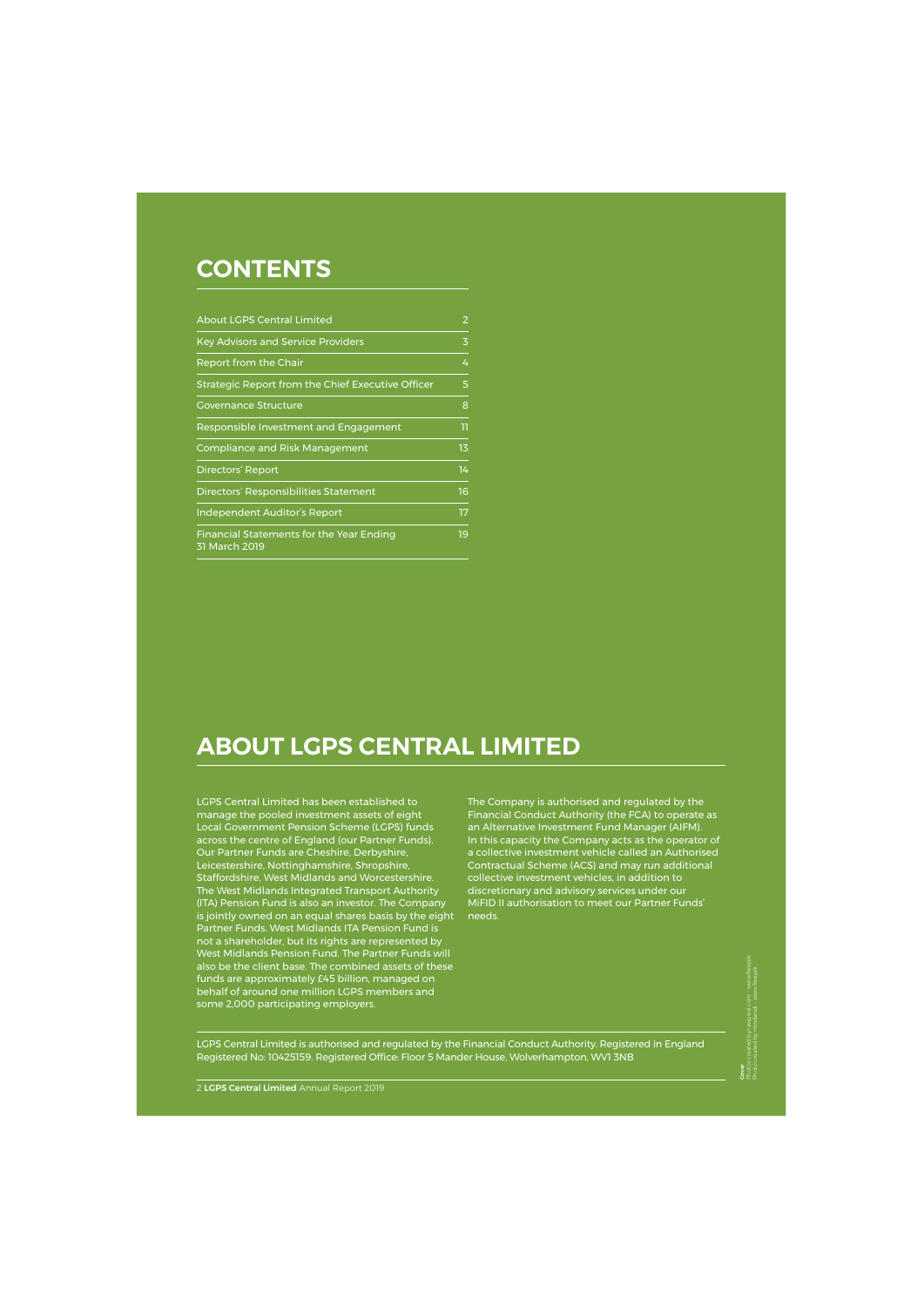# **KEY ADVISORS AND SERVICE PROVIDERS**

External Auditor Deloitte LLP

Internal Auditor KPMG LLP

Banker Lloyds Bank

Tax Advisor PwC LLP

Legal Advisor Eversheds Sutherland (International) LLP

Depositary and Asset Servicer to the ACS Northern Trust Global Services SE UK Branch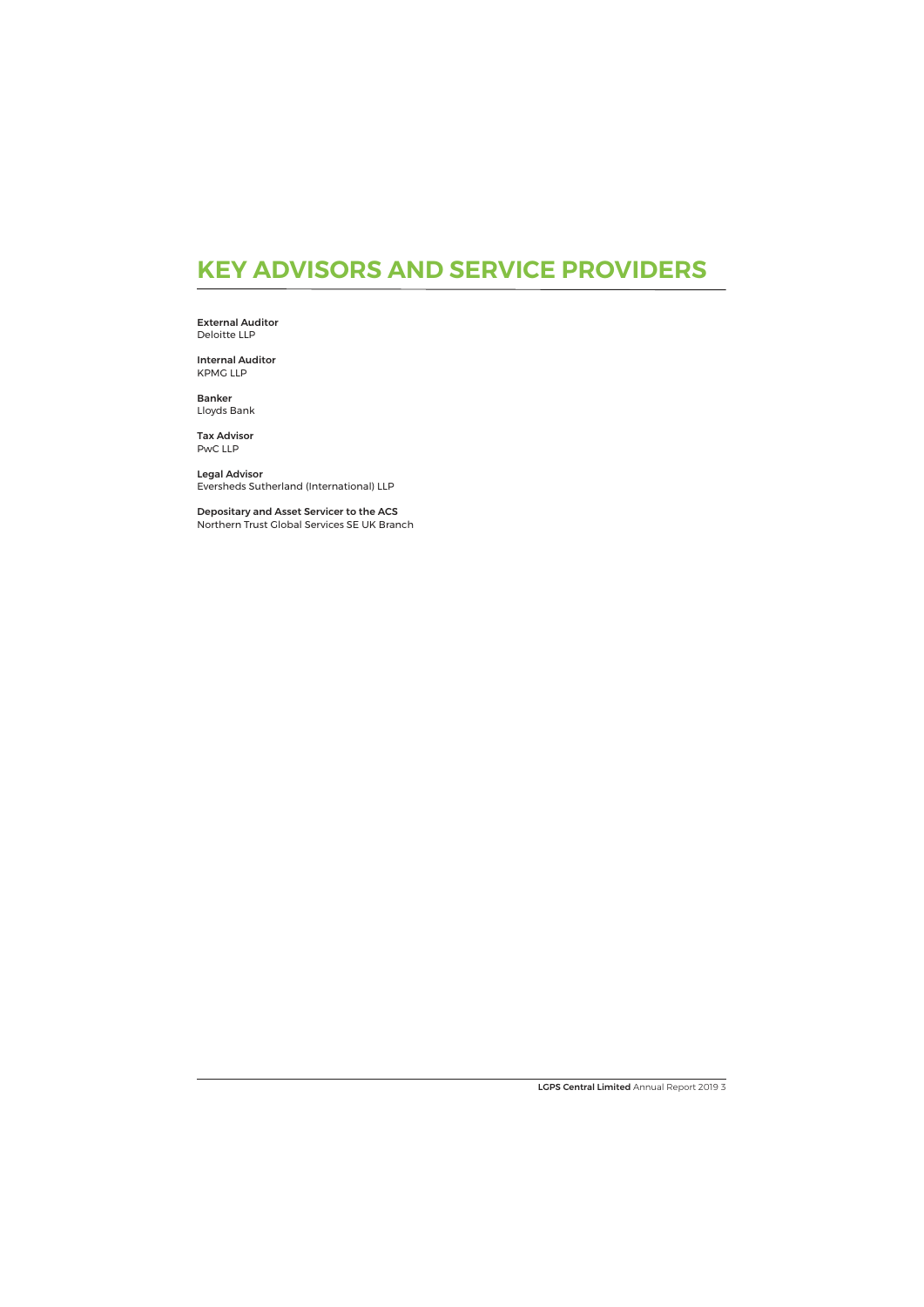# **REPORT FROM THE CHAIR**



I am pleased to introduce the Annual Report and Accounts for LGPS Central Limited for the financial year ending 31 March 2019.

This has been our first full year of operation, and it has been quite a year. In the twelve months since our launch in April 2018 we have become responsible for over £17bn of Partner Funds' assets, with £7bn managed through four LGPS Central Limited ACS sub-funds and a further £9.2bn managed through a range of discretionary and advisory mandates. As we have built our fund management capability our focus has been on long-term performance and value for money. We understand that our Partner Funds' liabilities extend over many decades and so longterm performance with superior investment returns after costs, and not simply a low-cost solution, is what matters. This approach is already delivering significant cost savings for Partner Funds investing through LGPS Central Limited. Together we have achieved a lot in a short space of time. But there is much more to do.

We have worked closely with Partner Funds on the development of our initial ACS sub-funds to ensure they meet the identified investment needs. We will continue to work with and listen to Partner Funds and refine our processes in light of experience and Partner Funds' needs.

Over the past year I have particularly valued the opportunity to speak to Partner Funds' Pensions Committees. I am grateful for the welcome I have been given and for the open and honest dialogue. I hope to continue these meetings over the coming year. This will help us ensure that we are meeting Partner Funds' needs as we continue to develop the business.

### **Joanne Segars OBE**

Chair and Non-Executive Director, Chair of the Nominations Committee and Member of the Audit, Risk and Compliance and Remuneration Committees.

During the year we have grown to an organisation of almost 50 people. Our staff bring together experience from across the public and private sectors. They provide us with a great blend of private sector know-how and public sector ethos. In March this year, we welcomed Mike Weston to LGPS Central Limited as our new Chief Executive Officer. Mike joins with a wealth of experience in the Pensions and investment industry. He brings a new focus and new energy to the organisation as we move beyond our initial set-up phase. As we welcome Mike, I would like to place on record our thanks to Andrew Warwick-Thompson who was instrumental in the launch of the Company.

Finally, I would like to take this opportunity to thank my fellow Board directors for their hard work and dedication over the past year as well as Mike Weston and all the staff at LGPS Central Limited for their tireless work on behalf of Partner Funds. I would also like to express all our thanks to our Partner Funds, to their fund officers and elected members, who have contributed to our achievements over the past year. LGPS Central is, at its core, a partnership between Partner Funds and LGPS Central Limited as the pool operator and our collective future success relies on a continuation of that strong partnership.

I look forward to working with Partner Funds over the coming years.

 $Z$   $Z$ forf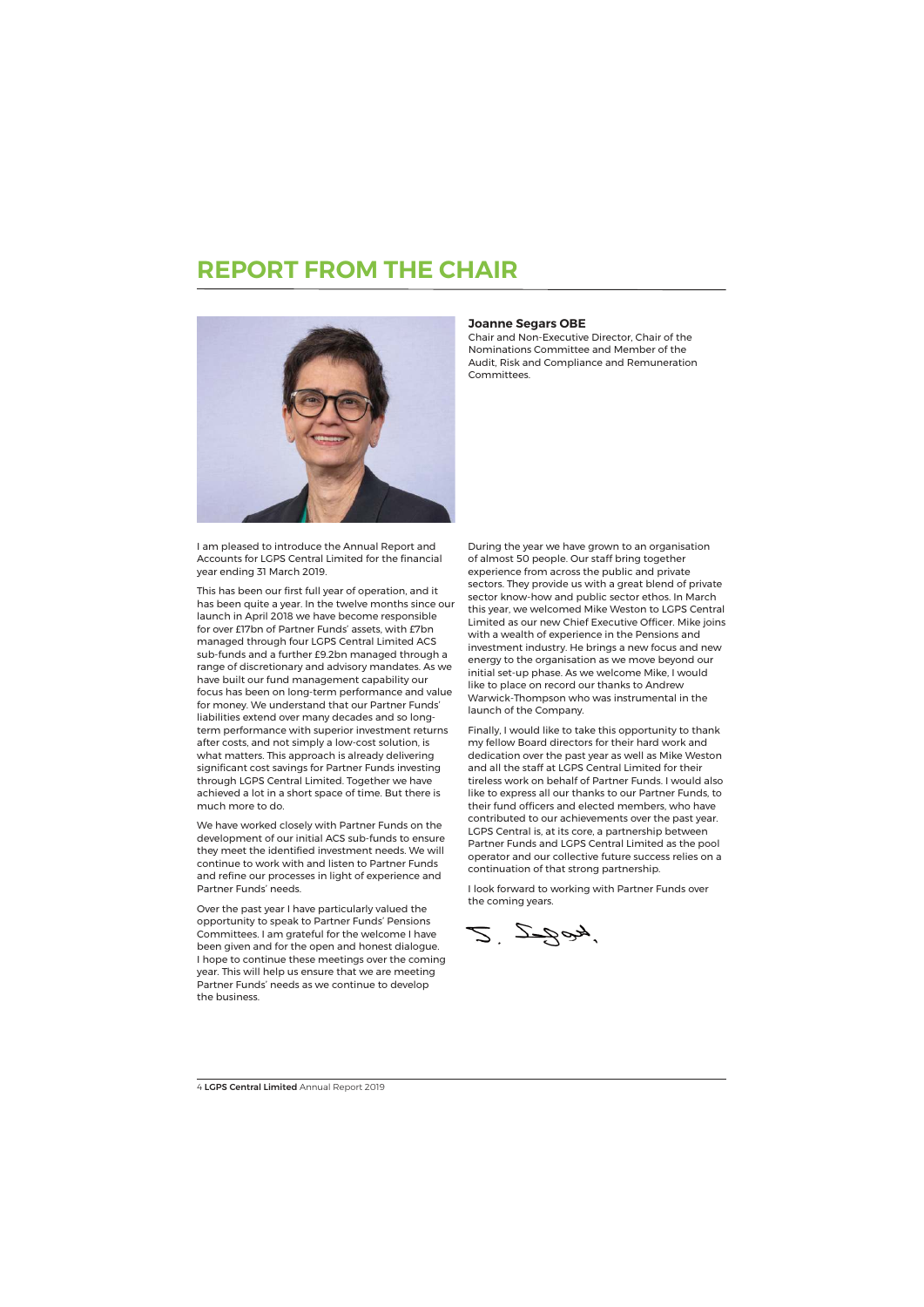# **STRATEGIC REPORT FROM THE CHIEF EXECUTIVE OFFICER**



I am very pleased to be writing my first CEO report since joining LGPS Central Limited in March 2019. I have joined a dedicated team of colleagues who are wholly focussed on delivering the investment returns our Partner Fund investor clients need to secure the payment of pensions to their members and dependents over the long-term.

I've also joined a group of Partner Fund shareholders and investor clients who are committed to the successful development of the LGPS Central Pool and to capturing the long-term economic and governance gains from pooling the management of their pension scheme assets.

This is a business that has achieved a huge amount during its first year of operation, but a business that still has much more to do to deliver the full potential envisaged by Partner Funds during its design and creation.

### **Mike Weston**

Executive Director, Chief Executive Officer (CEO)

Since its formal launch on 1 April 2018 there has been major growth in the scale of Partner Fund assets managed or advised by LGPS Central Limited, the scale of the Company itself and the complexity of the business. There has also been significant internal change as we move from our start-up phase into ongoing operations, and from a focus on establishing the processes and procedures required of an FCA regulated investment manager towards a focus on client service and investment performance delivery for our Partner Fund investor clients.

The Company's financial performance for the year was a net profit before tax of £378,000. This was the Company's first year of operation and income from Partner Funds of £9.9m was receivable during the year, whilst operating expenditure stood at £9.3m. Net assets at the year-end stood at £6.5 million, up from £6.1 million. These numbers are broadly

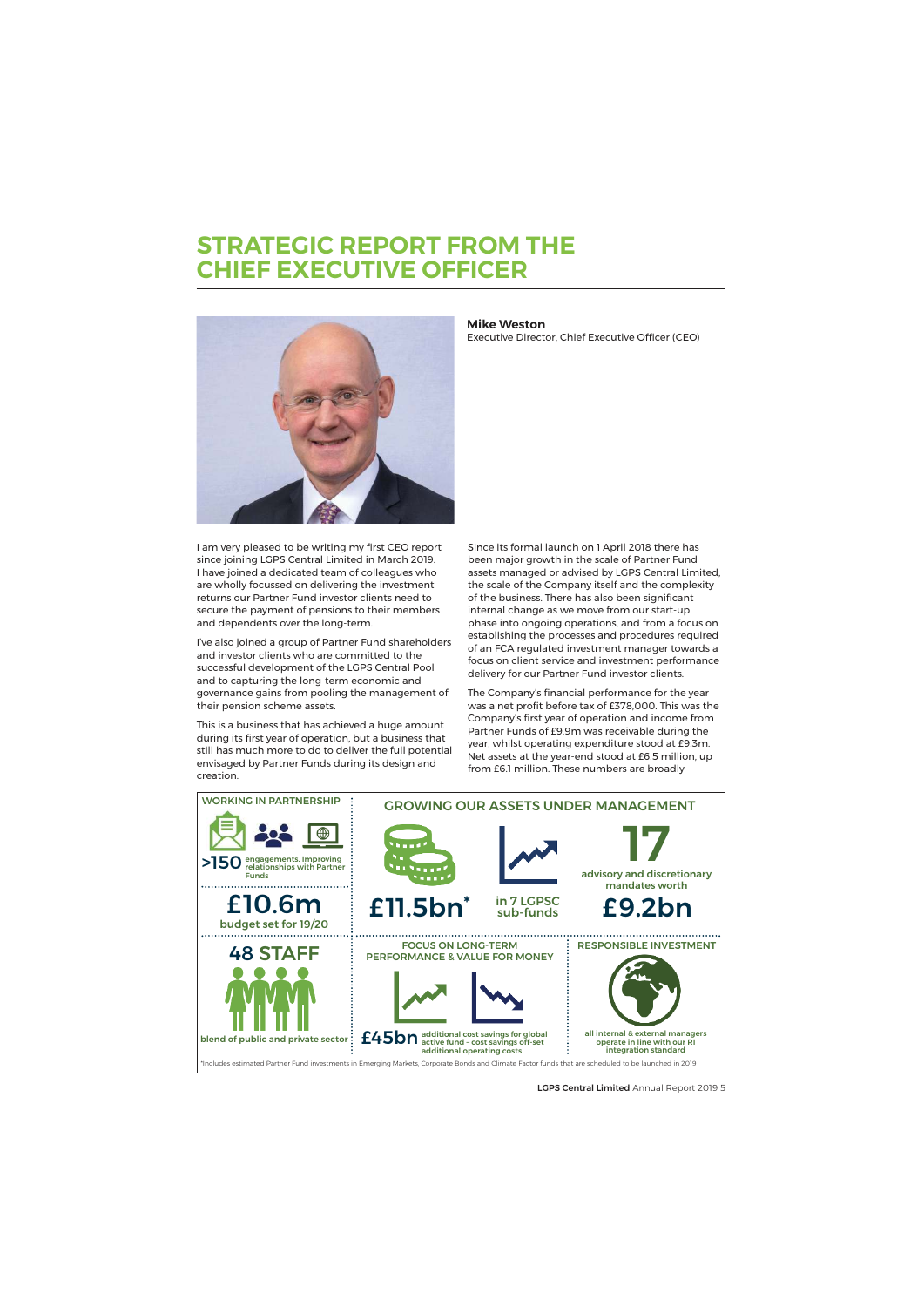# Our Shared Objectives

LGPS Central Limited and our Partner Funds have the following Shared Objectives. These form part of the Pool's founding documents (the Inter Authority Agreement and Shareholders' Agreement) and remain the cornerstone aims and principles to which we remain committed, and which have informed our Strategic Business Plan for 2019/20.

- 1 To meet the investment objectives of the participating LGPS funds.
- 2 To establish a collaborative platform through which administering authorities of the participating LGPS funds can aggregate their pension assets with a view to providing scale economies and improved investment efficiency.
- 3 To develop internal investment management capabilities for the collective benefit of the participating LGPS funds, to provide wider investment choice and market competition.
- 4 To create capacity to invest in asset classes which individual funds may find difficult to access.
- 5 To stimulate innovation and provide an opportunity for funds to engage with the investment industry in finding new and creative approaches to the funding challenges faced by the LGPS (and the wider pensions sector).
- 6 To act as a responsible, long-term investor, using its influence as a shareholder to promote the highest standards of corporate stewardship.
- 7 To create a regional centre of excellence for investment management, able (in the long term) to offer services to other pension funds, charities and endowments.
- 8 Following transitioning arrangements, to invest each Shareholder's pension assets either through the ACS operated by LGPS Central Limited, as the primary and exclusive collective investment vehicle for all eligible pension assets, or by appointing LGPS Central Limited to manage any non-eligible assets outside of such ACS.

consistent with the Company's Business Plan approved prior to the year, in February 2018.

The Company's principal risks include liquidity, credit and counter-party risk. A discussion of the nature of these risks and the steps the Company has taken to manage and mitigate them is included in the Directors' Report on page 14.

We are still very much in the early stages of the LGPS pooling journey. To guide our journey at LGPS Central Limited, eight shared objectives were agreed during the establishment of the pool and they continue to direct our efforts today.

Compared to many investment managers, the LGPS Central Limited business is unusual. Our owners and shareholders are also our only investor clients. This provides total alignment of interest for two of the Company's three major stakeholder groups. The alignment of the third stakeholder group, the employees, is generally strong during the start-up phase of a business. The challenge is to maintain the momentum as the business moves from start-up into business as usual.

LGPS Central Limited will rely absolutely on the quality of its people to deliver on our long-term objectives. I am focussed on retaining and developing my existing colleagues and recruiting the new talent we need to grow the range of investment vehicles we provide to our Partner Fund clients.

Transparency and communication are essential for all our stakeholders, but especially for those we serve in the local communities across the Midlands and those external to the business in both local and national Government.

When LGPS Central Limited equity portfolio managers are analysing a potential investment, they focus on its People, Processes and Performance. It is no different when I consider LGPS Central Limited as an investment manager. We will only be able to deliver the returns on the assets we are entrusted to manage by our Partner Funds - which they need to secure the payment of pensions to their members and dependents over the long-term - if we recruit, retain and develop high quality people and we operate efficient internal processes to deliver the economies of scale and cost savings that are the fundamental rationale behind LGPS pooling.

With the right people, processes and performance, LGPS Central Limited will be demonstrably putting our Partner Funds first and will become the positive choice as investment manager for the LGPS schemes across the Midlands.

LGPS Central Limited has a set of Key Performance Indicators for 2019/20 against which we are measuring our progress. We have specific KPIs for our shareholders, separate KPIs for our Partner Fund investor clients and internal KPIs for the business itself.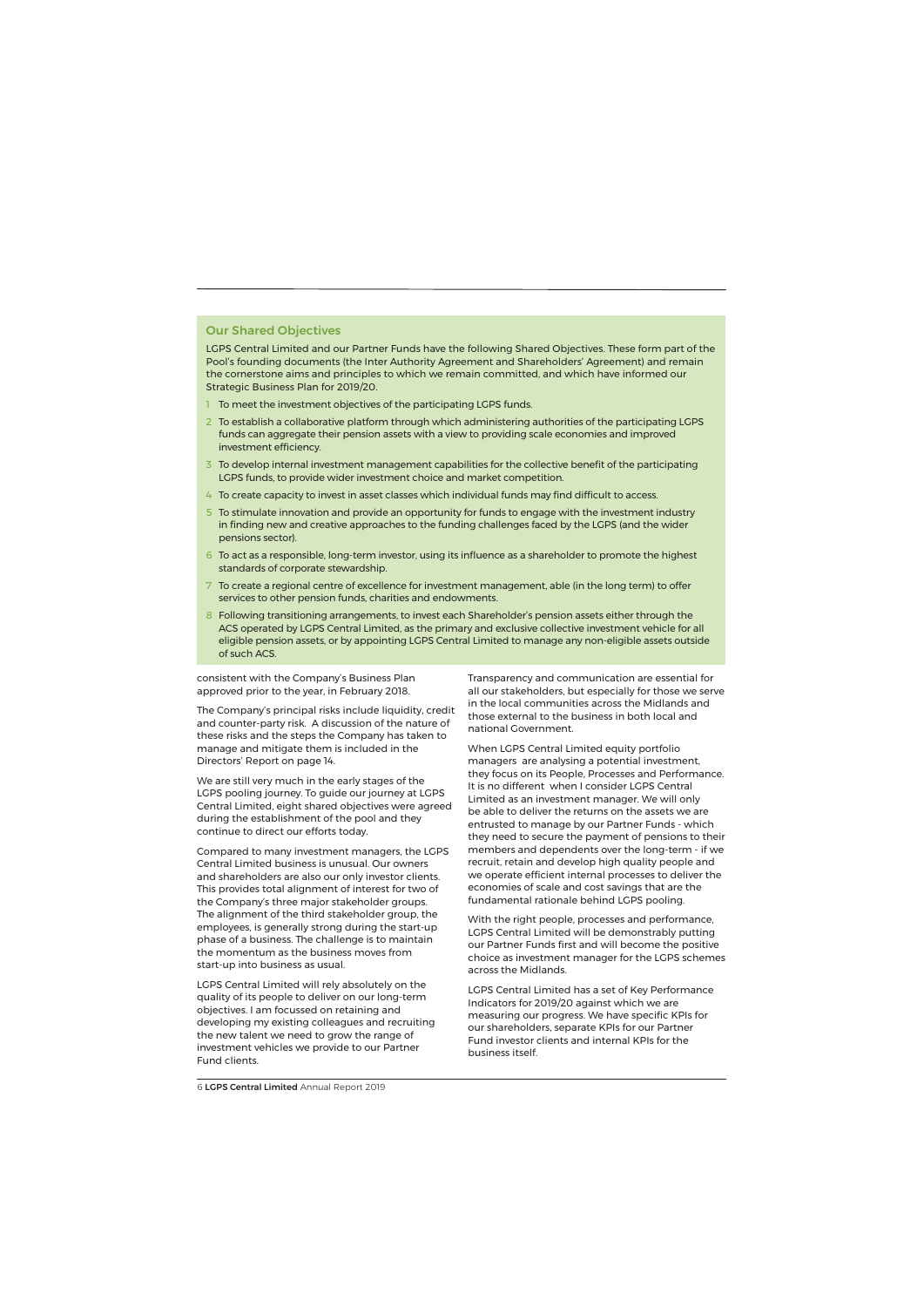# Key Performance Indicators 2019/20

## LGPS Central Limited Performance for Our Shareholders

High Quality Staff. Effective retention, development and succession planning combined with external recruitment

£22bn AuM, with the majority being invested in ACS funds

### Cost savings in excess of regulatory business plan

Deliver within budget that is agreed by Partner Funds, reflects the stage of development of LGPS Central and is externally reported under CIPFA guidelines

AAF report produced which does not highlight any material exceptions that would indicate that operational processes and controls are not sufficiently robust

## LGPS Central Limited Performance for Our Partner Fund Investor Clients

Deliver superior returns net of costs by selecting the best managers and reducing average annual management charges for each asset class

Timely performance reporting in line with each mandate, the SAB transparency code and industry peer group standards

### Client service

Meet agreed product delivery schedule to ensure availability of well-resourced sub-funds across the range of asset classes needed by Partner Fund **Clients** 

RI integrated status for all products, supported by a bespoke ongoing responsible investing strategy

High Quality Staff. Effective retention, development and succession planning combined with external recruitment

AAF report produced which does not highlight any material exceptions that would indicate that operational processes and controls are not sufficiently robust

The current economic uncertainties linked to Brexit are having a limited direct impact on the operations of the Company. Our mission is to develop, launch and manage investment vehicles for our Partner Fund clients which will deliver the target levels of risk adjusted investment returns they need over future decades; the long-term. In the short-term, our focus is ensuring we understand the potential investment market volatility which may occur and that it is within the risk tolerances which have been agreed with our Partner Fund clients.

LGPS Central Limited is committed to being a responsible investor in everything we do for our Partner Fund clients. This is discussed later by my colleague Michael Marshall. A similar mindset applies to our internal activities. There is no corporate provision of single use plastics, we actively recycle paper, cardboard and coffee grounds and as far as possible we utilise natural heating and ventilation for the LGPS Central Limited offices.

It was a major challenge to develop the LGPS Central Pool and successfully launch LGPS Central Limited on schedule on 1 April 2018. There will undoubtedly be more challenges to overcome as we move forward from here. Some will naturally arise as we seek to balance the needs of eight different Partner Fund pension schemes, each with their own particular liability profile and therefore optimum strategic asset allocation. Some will be due to external forces, which by their very nature are difficult to plan for.

But whatever the challenges, the common goal of providing a secure retirement income to a combined scheme membership of approximately one million people, at a cost which is supportable by about 2,000 local employers, will help LGPS Central Limited and our Partner Fund owners/clients move forward together, in partnership.

12 July 2019

LGPS Central Limited is proud to be a member of the following bodies, and we support the excellent work that they do:

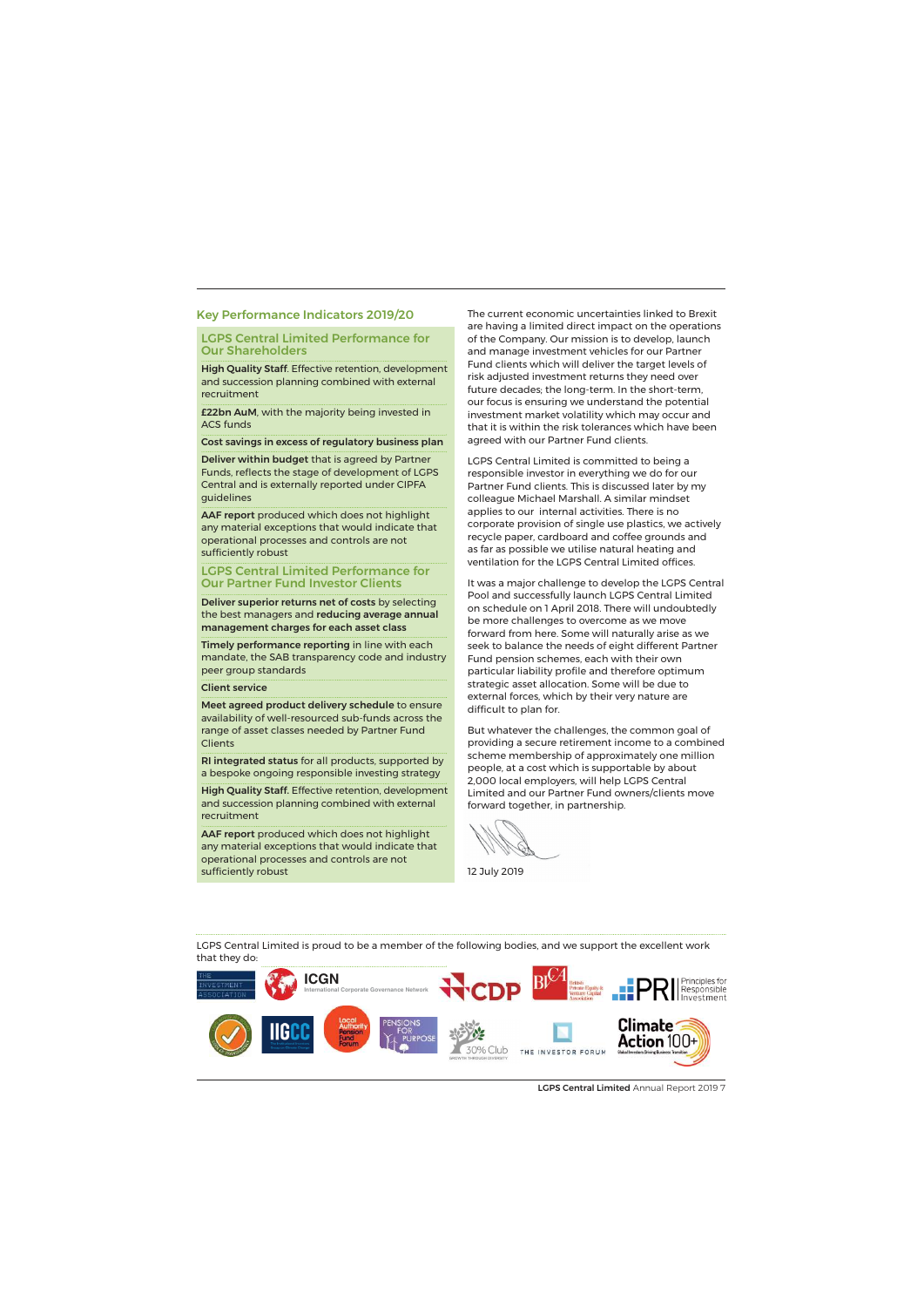# **GOVERNANCE STRUCTURE**



John Burns Joanne Segars Eithne McManus John Nestor Mike Weston

## **The Board**

We take governance seriously. It is key to the effective operation and success of the Company, and to our legal and regulatory compliance. The Board has invested time and effort to establish a robust governance framework and this has operated effectively during 2018/19.

The Company Board comprises a non-executive Chair and two further non-executive directors. The Chief Executive Officer (CEO) and the Deputy Chief Executive/Chief Operating and Financial Officer (COFO) are executive Board members.

## **Joanne Segars OBE**

Chair and non-executive director, chair of the Nominations Committee and member of the Audit, Risk and Compliance and Remuneration **Committees** 

Joanne was appointed as the first Chair of LGPS Central Limited, the asset manager for nine Midlands-based local authority pensions funds, May 2017. In December 2017 Joanne became a Trustee Director of NOW: Pensions, one of the UK's largest auto-enrolment pension providers and is currently its interim Chair. She is a member of the Legal and General Independent Governance Committee which is charged with acting in the interests of the members of L&G's DC workplace pensions. Joanne is Chair of the Joint Expert Panel on the Universities Superannuation Scheme. She is a Director of the Pensions Policy Institute.

Joanne was the Chief Executive of the Pensions and Lifetime Savings Association (formerly the NAPF) from 2006 June 2017 having been its first Policy Director from 2005-2006. She joined the organisation from the Association of British Insurers where she was Head of Pensions and Savings. Joanne held the pensions brief at the Trades Union Congress from 1988-2001 and started her career as a pensions researcher and journalist at Incomes Data Services. She was a member of the Board of the Environment Agency in March and chaired its pension funds from 2017- 2018.

She was a Board member of PensionsEurope, the EU trade association for pensions, from 2010-2017 and its Chair from 2012-2015 and a Board member of the Pensions Infrastructure Platform and Chair from 2013-2016.

Joanne has a degree in economics from John Moores University and an MA in Industrial Relations from the University of Warwick. She was awarded the OBE for services to pensions in the 2003 Queen's Birthday Honours.

## **Eithne McManus**

Non-executive director, chair of the Audit, Risk and Compliance Committee and member of the Remuneration and Nomination Committees.

Eithne has worked in regulated financial services companies for over 30 years. She is an experienced non-executive director and currently sits on the board of Countrywide Assured and UIA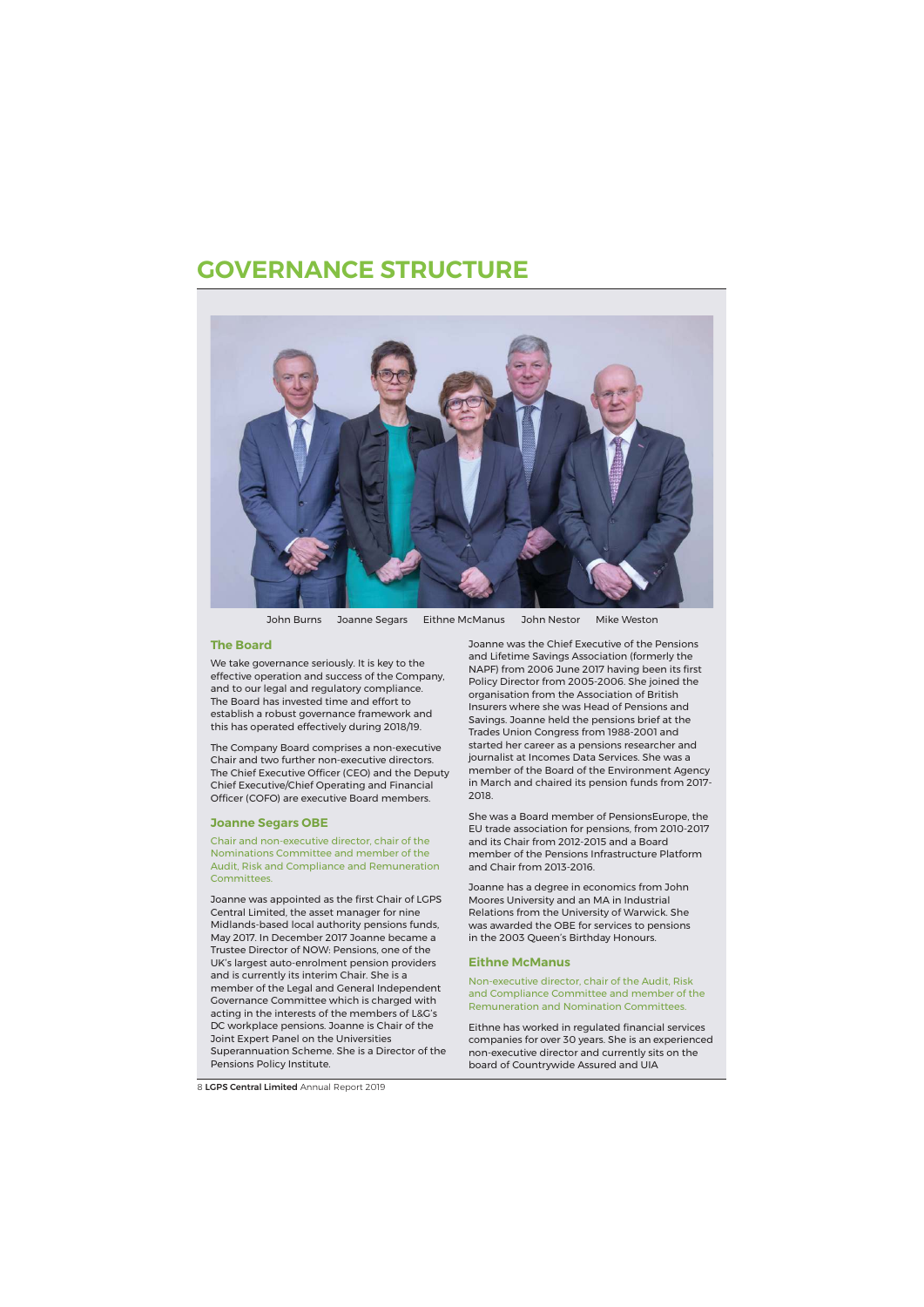(Insurance) Ltd which is a mutual insurer. Eithne is currently chair of the Audit Committee and a member of both the Risk Committee and the Nominations and Remuneration Committee at UIA Insurance. She is a member of the Audit and Risk Committee and Investment Committee at Countrywide Assured where she also sits on the Board Panel which provides advice on customer strategy. In her executive career she was a Director of Countrywide Assured and CEO of City of Westminster Assurance, having previously been its CFO. She is a qualified actuary.

## **John Nestor**

Non-executive director, chair of the Remuneration Committee and member of the Audit Risk and Compliance and Nominations Committees.

John has worked in asset management for over 30 years. Over the course of his executive career, where he held FCA-approved control functions, he was responsible for a large number of LGPS investment mandates. John was CEO and Director for the UK Institutional, Retail and Chair of the Life Company at UBS Global Asset Management, CEO at Citi Group Asset Management, and Director of Institutional Marketing and Client Service at Henderson Global Investors. He is currently an Independent Member of the Independent Governance Committee for Prudential and Chairman of the Prudential Corporate Pension Trustee Limited, and Chairman of the staff pension scheme for the Marylebone Cricket Club.

## **Mike Weston**

## Executive Director, Chief Executive Officer (CEO)

Mike has spent almost 30 years managing or investing on behalf of both public and private sector pension schemes. For the last four years, he has been the CEO of Pensions Infrastructure Platform (PiP). PiP is the UK infrastructure investment manager created by pension schemes, for pension schemes. Mike joined PiP in 2014 and successfully built the investment and management team, achieved FCA authorisation, launched the PiP Multi-Strategy Infrastructure Limited Partnership and acquired 16 UK infrastructure assets across renewable energy, transport, health and social housing. During Mike's management of PiP, the business mobilised almost £2bn of investment into UK infrastructure.

Prior to PiP, Mike spent five years as Chief Investment Officer for the £2bn pension schemes of DMGT plc, the UK-based global media business. Mike was responsible for investment strategy, portfolio management, oversight of external investment managers and the management of the in-house investment team.

Between 2001 and 2008, Mike was Deputy Managing Director of Hermes Focus Asset Management (HFAM). As a board member at HFAM, Mike led the UK investment team, managed relationships with the global pensions scheme investor base and helped build a profitable third-party client business.

Since 2010, Mike has served as an independent trustee of the Institute of Cancer Research Pension Scheme.

Mike has a Natural Sciences degree from Cambridge University and an MBA from Cranfield University Business School.

## **John Burns**

Executive Director, Deputy Chief Executive and Chief Operating and Financial Officer (COFO)

John joined the Board of LGPS Central Limited in September 2017. He is responsible for the oversight of the infrastructure functions and for the financial management of the Company.

John was previously Group Chief Operating Officer with Baring Asset Management, a London based global asset manager. He has extensive international COO experience in developed, emerging and frontier markets across both institutional and wholesale sectors.

Prior to this John had various COO, finance and risk management positions with Schroders, Fidelity and Visor Capital in London and in Asia. His previous experience as an Executive Management Committee member encompasses leadership, strategic business development and oversight of many aspects of asset management, together with practical knowledge of global regulatory and governance regimes.

John is a Chartered Accountant and holds a Bachelor of Commerce degree from The University of Birmingham.

To support its work, the Board has established three sub-committees. In line with FCA guidance, membership of these committees is limited to the NEDs: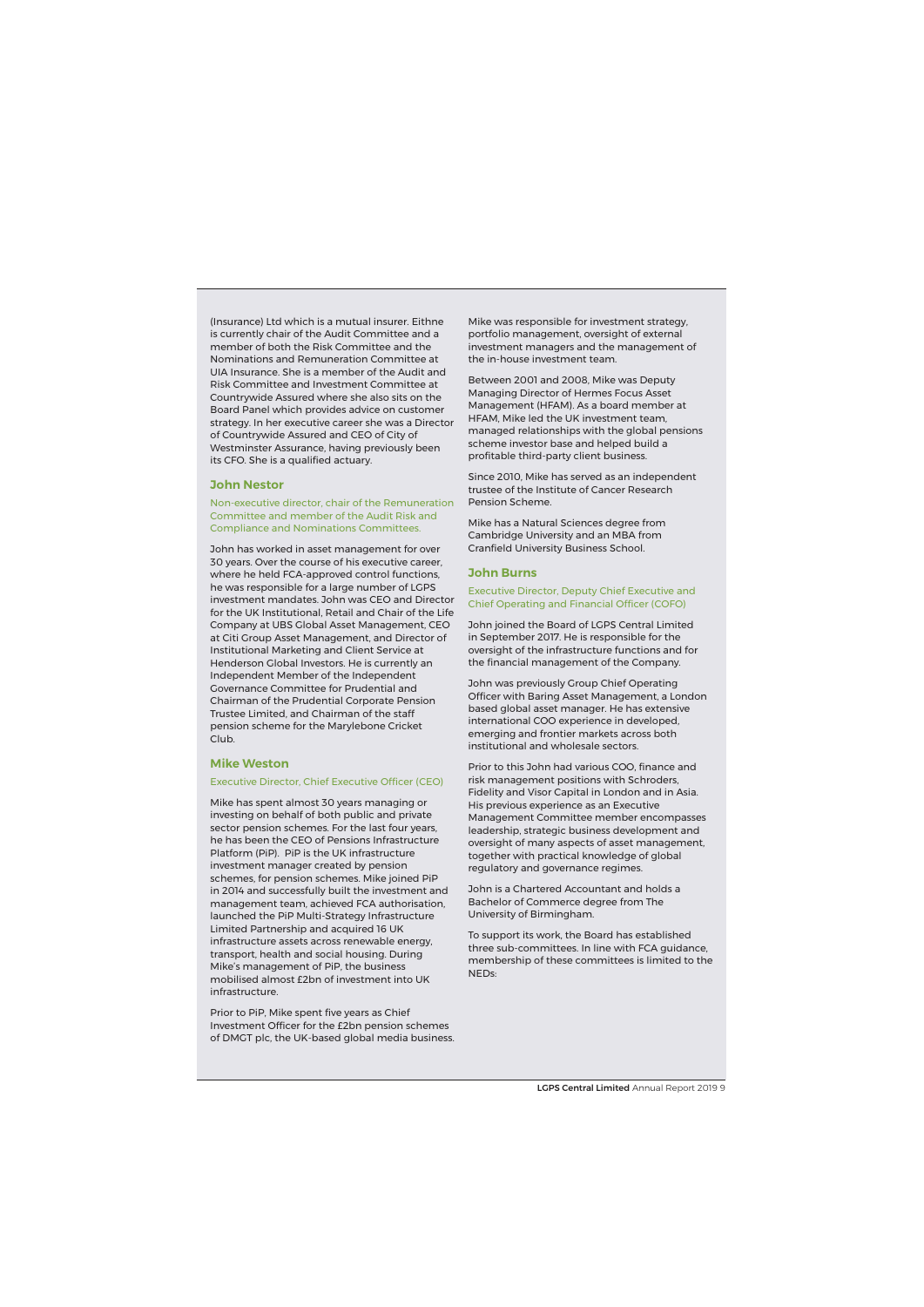### 1 Remuneration Committee

 The responsibilities of the Remuneration Committee are to approve the Company's remuneration strategy and policy, to review pensions arrangements for staff, succession planning and to approve performance objectives for senior management. The members of the Committee are John Nestor (Chair), Eithne McManus and Joanne Segars, all of whom are Non-Executive Directors. The Committee met twice during 2018/19.

 The activities of the Committee during 2018/19 included the development and approval of the Company's first performance and recognition framework, the recommendation to Shareholders of remuneration packages for Executive Directors, the approval of remuneration packages for all other staff and a review of all Code staff.

### 2 Audit, Risk and Compliance Committee The responsibilities of the Audit, Risk and Compliance Committee are to ensure the effectiveness of systems of effective control. It provides leadership and oversight of the Company's risk management system and compliance policies and procedures. The members of the Committee are Eithne McManus (Chair), Joanne Segars and John Nestor, all of whom are Independent Non-Executive Directors. The Committee met four times during 2018/19.

 The activities of the Committee during 2018/19 included the approval of a number of key elements of the control environment, discussion and approval of the Company's risk register and risk appetite statement, and review of the draft ICAAP report. It also oversaw the work of the internal and external auditors.

### 3 Nominations Committee

 The responsibilities of the Nominations Committee are to recommend to Shareholders the appointment/re-appointment of Executive and Non-Executive Directors, the evaluation of the performance of the Board and succession planning. The members of the Committee are Joanne Segars (Chair), Eithne McManus and John Nestor, all of whom are Non-Executive Directors. The Committee met six times during 2018/19.

 The activities of the Committee during 2018/19 included putting in place an organisational succession planning strategy, reviewing the performance of the Board and the recruitment of Mike Weston as the Chief Executive Officer from March 2019.

Attendance at Board and Committee meetings throughout the year has been high, demonstrating the NEDS' commitment to the Company and its governance. The following table provides details of meeting attendance for 2018/19.

|                         |              | Rem |             | <b>Nom</b> |
|-------------------------|--------------|-----|-------------|------------|
| <b>Name</b>             | <b>Board</b> | Co  | <b>ARCC</b> | Co         |
| Joanne Segars           | 13/13        | 2/2 | 4/4         | 6/6        |
| <b>Eithne McManus</b>   | 13/13        | 2/2 | 4/4         | 6/6        |
| John Nestor             | 12/13        | 2/2 | 4/4         | 6/6        |
| Andrew Warwick-         | 8/8          |     |             |            |
| Thompson <sup>*</sup>   |              |     |             |            |
| Mike Weston**           | 1/1          |     |             |            |
| John Burns              | 13/13        |     |             |            |
| * Left 10 December 2018 |              |     |             |            |

\*\* Started 7 March 2019

The Board has created an Executive Committee (ExCo) which is chaired by the CEO. In addition to the COFO, ExCo members are the Chief Investment Officer (CIO), Chief Compliance and Risk Officer (CCRO) and General Counsel (GC). The ExCo has primary authority and responsibility for the day-to-day management of the Company's asset management business, all operational and financial functions, the risk, compliance and legal functions, and for the formulation and implementation of the Company's strategy and budget, subject to the strategy, budget, policies and delegations approved by the Board from time to time.

The Board has also created an Investment Committee (IC) which is subordinate to ExCo and is chaired by the CIO. In addition to the CIO, IC members are the Deputy Chief Investment Officer (DCIO), six Investment Directors, the Director of Responsible Investment and Engagement and the CCRO. The IC has primary authority for the day-to-day management of the Company's investment management function, and for the formulation and implementation of the Company's investment strategy and product development, under the direction and oversight of the ExCo, and subject to the investment strategy and products approved by the Board from time to time.

In addition, the Company operates an Operations, Risk, Compliance and Administration Committee (ORCA) which has primary authority for the day-to-day management of LGPS Central Limited's support functions, and for the formulation and implementation of the Company's operations and support strategy. The ORCA is responsible for ensuring the effective and efficient operation of the Company's infrastructure, operational oversight of key outsourcing arrangements, procurement and risk, as well as valuations and pricing and counterparty credit through two sub-committees.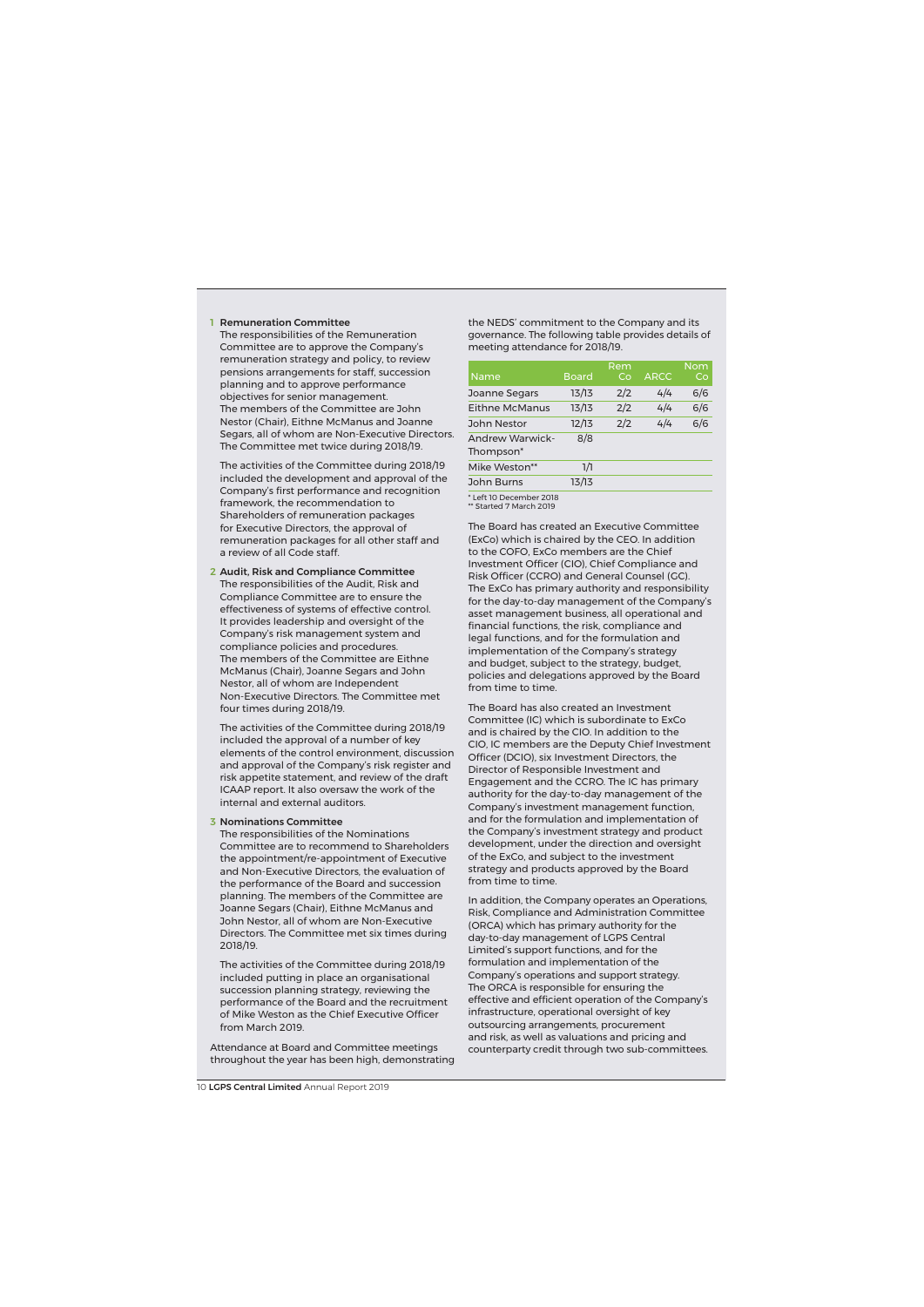# **RESPONSIBLE INVESTMENT & ENGAGEMENT**



**Michael Marshall** Investment Director, Responsible Investment & Engagement

# Our approach

Responsible Investment & Engagement (RI&E) has been identified by our Partner Funds as an area of priority for the Company. We have a shared belief that RI&E is an ordinary part of fiduciary duty, not something separate. With that belief in mind we approved, prior to going live in April 2018, an RI&E Framework with two main objectives:

- 1 primarily, to support the Company's investment objectives;
- 2 secondarily, to be an exemplar for RI&E within the financial services industry and raise standards across the marketplace.

As standards of investment stewardship continued to evolve in 2018-19, we continued to deliver against these objectives by integrating RI&E into all major asset classes. This integration includes our selection of assets, our stewardship of assets, and our commitment to transparency & disclosure. Every investment mandate overseen by LGPS Central Limited incorporates RI&E.

## Thematic engagement

In 2018-19 we conducted thematic stewardship against three themes: climate change, diversity, and cyber security. Our stewardship provider engaged 593 companies on 1,816 issues and objectives and milestone progress was made in 47% of cases. This does not include engagement undertaken directly by our internal RI&E team, whose engagement successes have been wide and varied, for example improving the diversity balance at investee companies, engaging energy companies to pursue a business strategy aligned with the goals of the Paris Agreement on climate change, and holding risk committees to account for cyber resilience, a threat of increasing magnitude. We have disclosed

our ongoing commitment to investment stewardship through our Quarterly Stewardship Reports.

# Shareholder voting

On behalf of our clients, we take voting rights very seriously. In 2018-19 we voted to oppose management on at least one resolution at around 47% of meetings. In most instances, votes against companies were cast to improve board composition, or to oppose executive remuneration packages that we felt were poorly structured, or excessive. In casting shareholder votes, we are implementing a set of Voting Principles that we have agreed with our Partner Funds. We disclose the outcome of each and every vote on our website, for full transparency.

# Climate change and TCFD

Financial markets could be materially impacted by climate change and by the response of climate policy makers. We continue to work with Transition Pathway Initiative, Institutional Investor Group on Climate Change, Climate Action 100+, the Green Finance Initiative, and others, to maximise our influence on the climate agenda. During the year we were part of notable engagement successes at Royal Dutch Shell, BP, Glencore, Centrica, and Rio Tinto. We recognise, however, that there is much more to do. We are a public supporter of the recommendations of the Taskforce on Climaterelated Financial Disclosures (TCFD), and have called for its widespread adoption. We have issued an Interim TCFD Report on our website, and provide an abridged version below: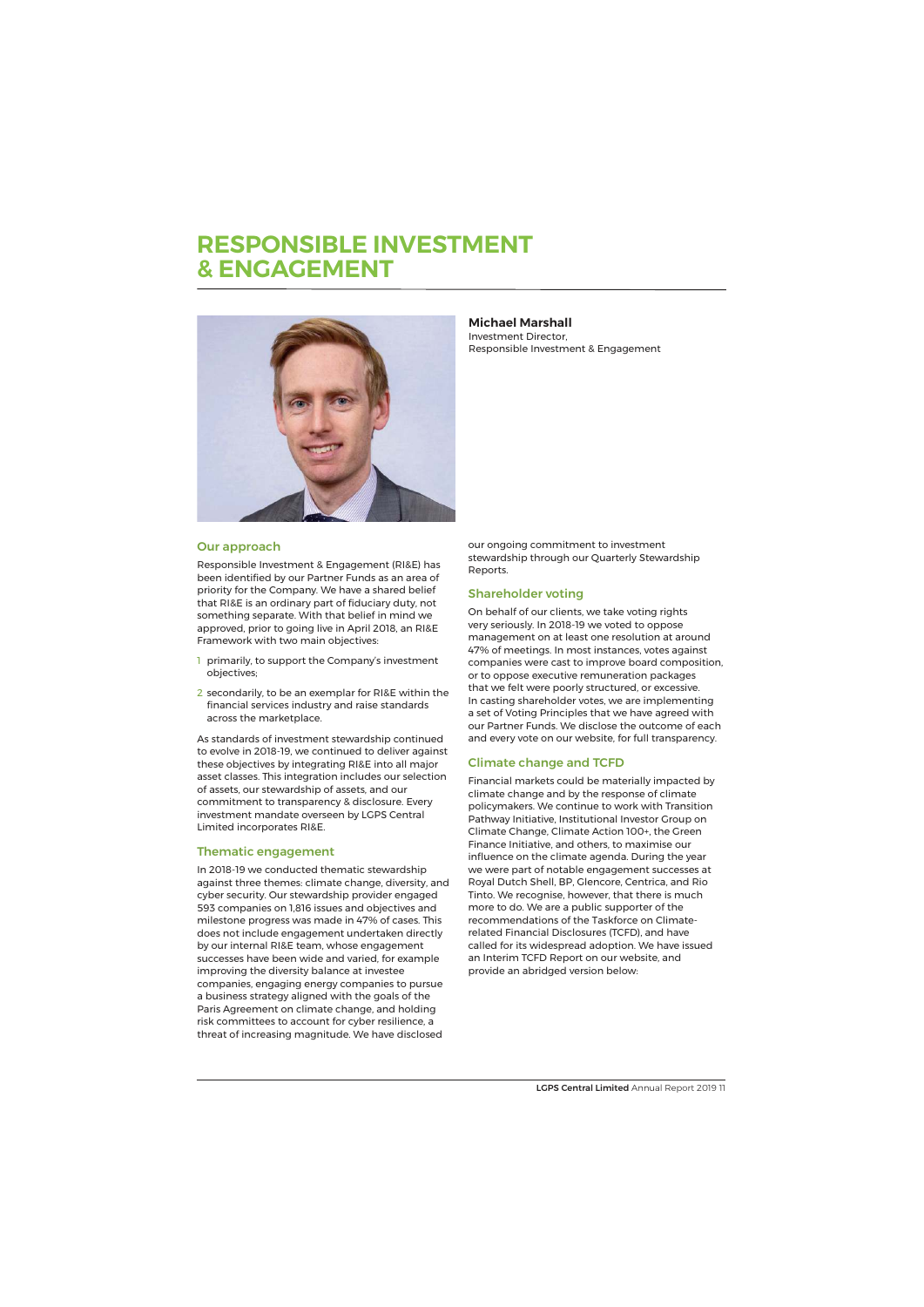### **Governance**

The Board is responsible for approving and monitoring LGPS Central Limited's approach to climate change, as part of Board approval of the Responsible Investment & Engagement Policy (RI&EP). The RI&EP contains a specific Responsible Investment Belief on climate change, which is based on the investment beliefs of our Partner Funds. RI&E, which includes climate change, is part of every LGPS Central Limited investment product, and all product business cases are approved by the Board.

Day-to-day management of climate change strategy is delegated to the Investment Team, with oversight from the Investment Committee (IC) and the Chief Investment Officer (CIO). The Director of Responsible Investment & Engagement is accountable to the IC for the implementation of the RI&EP, which includes climate change.

### Strategy

LGPS Central Limited's investment managers consider climate-related issues across the short-, medium- and long-term as relevant for the investment time horizon in question. Risks - and risk management strategies vary significantly by asset class. LGPS Central Limited identifies climate-related issues through research (e.g. in building investment cases for a particular stock or in performing due diligence before an investment decision) and collaboration (notably with the TPI, IIGCC, PRI, CA100+, and LAPFF). LGPS Central Limited has made use of the TPI Toolkit to observe climate risk management in large listed equity stocks.

We understand the value of climate scenario analysis, but also note the limitations with current methodologies and data sets. As a first step, we used the Paris Agreement Capital Transition Assessment (PACTA) tool to analyse our listed equity portfolios to transition risks over several scenarios. The outputs from the PACTA tool are described in our online Interim TCFD Report.

## Risk management

Depending on the asset class in question, risk identification is either a bottom-up or a top-down process. For index-tracking funds (other than climate-factor funds), a top-down process is employed to identify which sectors and constituents should be prioritised for engagement. For actively managed funds, including funds of funds, a bottom-up process is employed to understand the inherent risk and any mitigants in place at a stock or fund level.

LGPS Central Limited manages climate risk in different ways according to the nature, duration, magnitude and time horizon of the risk itself. The predominant management technique is investment stewardship. We have a pro-active shareholder voting programme, and link some voting decisions to climate change analysis provided by the TPI.

### Metrics and targets

The use of quantified metrics and targets is under review. In undertaking this review, we value the usefulness of numerical targets but are conscious of the nascence and complexity of climate risk models, and share some concern that focussing on one particular metric or target could be overly reductionistic, or give a false impression of accuracy. Any targets we do set will be established in collaboration with our Partner Funds. We provide here the carbon footprints of our ACS listed equity funds. These funds track an index, so the carbon footprint of the benchmark is in each case the same as that of the fund.

- Global Ex-UK Passive Equities: 232.13 tCO2e/\$m revenue
- UK Passive Equities: 179.34 tCO2e/\$m revenue
- Dividend Growth Equities: 257.24 tCO2e/\$m revenue

*Data from Bloomberg, as of 31/03/2019. We have used the weighted average method, as recommended by the TCFD.*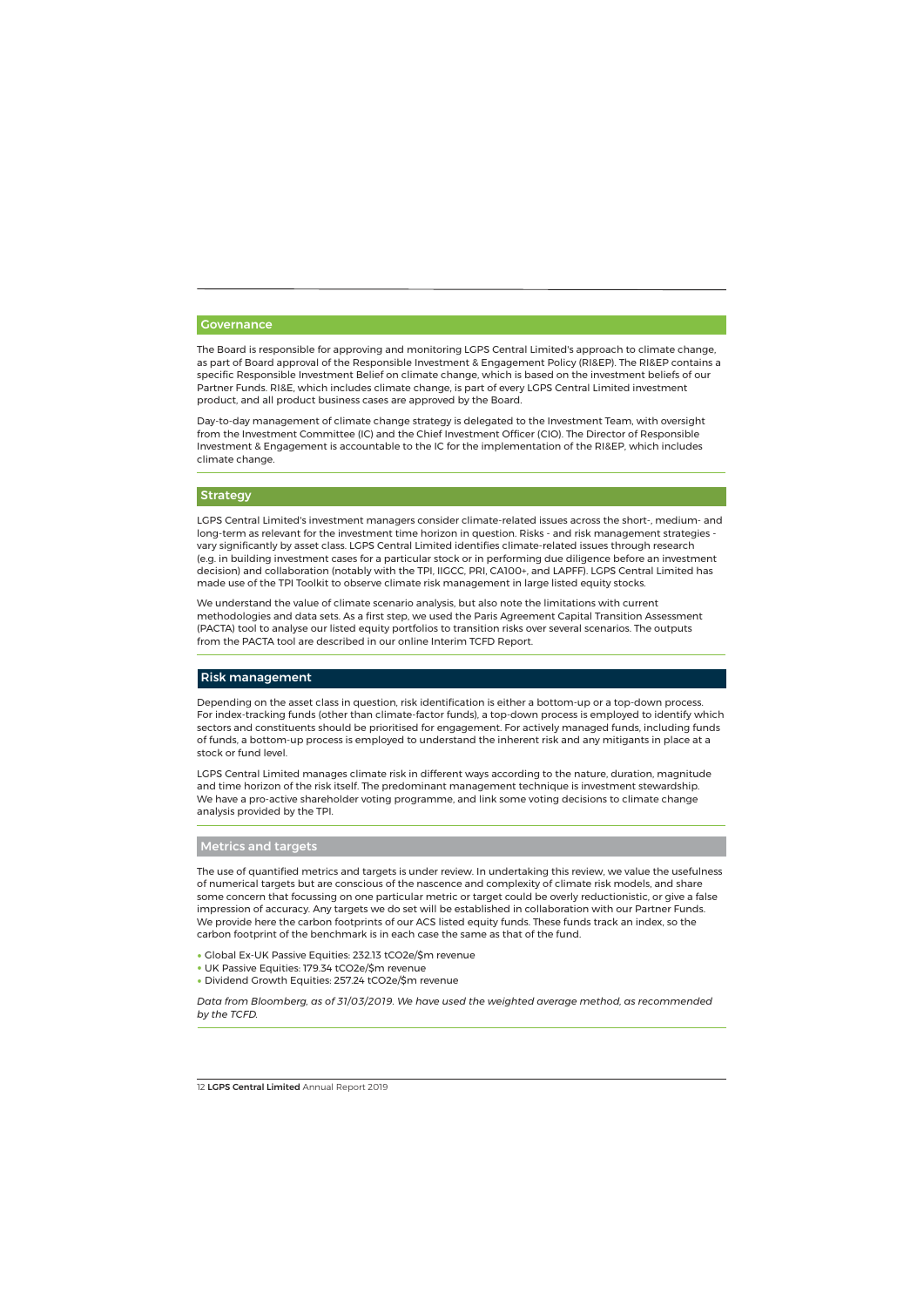# **COMPLIANCE AND RISK MANAGEMENT**

The Company is committed to maintaining a robust risk and compliance framework and culture.

During 2018/19, the Company has continued to build up our Risk and Compliance team to reflect the complex business of LGPS Central Limited.

Over the course of 2018/19 the Compliance and Risk Function developed and delivered Risk Frameworks which are appropriate for the size and complexity of the business and were approved by the Board. These frameworks are the Company's organisational arrangements which underpin the governance model and demonstrate that the Company is identifying, monitoring and managing its regulatory and risk environment.

In the first year of the Company, Compliance focussed on the delivery and embedding of an appropriate Compliance Framework. This included the development of the Compliance Manual and training being provided to all relevant staff, particularly emphasising the need for the correct behaviours and conduct, highlighting the need for an open and honest culture. Training was provided to all staff, including a focus on ensuring that threshold competency for all Approved Persons is appropriately assessed and continuing professional development requirements are fulfilled.

A Compliance Monitoring Plan, designed to test compliance with regulations was approved by the Audit Risk and Compliance Committee and was completed during the period with reports being delivered to the appropriate committees A breach and error reporting process and a register have been established for recording all such instances of breaches/errors. Registers are also maintained for Personal Account Deals, Gifts, Conflicts and Outside Interests.

The Risk Framework has been designed to meet the expectations created by the risk appetite articulated by the Board. The Company's risk appetite is a statement of the baseline risk it is willing to accept in meeting its strategic goals before further action is taken. The ICAAP (internal capital adequacy assessment process), which is a measure of the amount of capital required for the risks the Company faces, was prepared and approved by the Audit Risk and Compliance Committee. This is designed to ensure that all the business risks of the Company are adequately and appropriately considered and stress tested.

The Company's capital held for regulatory purposes is made up of equity and debt capital provided by its Partner Funds (net of cumulative losses). At year-end, the Company's available capital exceeded the amount required by its ICAAP. The Company did not have any externally-imposed capital requirements during the year. There were no changes in the Company's regulatory capital during the year.

The Company's objectives for the management of regulatory capital are to ensure that the capital is held in a form which is secure and liquid and therefore readily accessible by the Company in the event of a significant risk event manifesting. Monitoring of regulatory capital is integrated with the monitoring of expenditure, income and the Company's balance sheet position, and is subject to regular reporting to senior management. The ICAAP is subject to regular review and approval by the Audit, Risk and Compliance Committee.

A Risk Monitoring Suite was embedded to monitor and test the risks within the client portfolios including adherence with the agreed guidelines and parameters of each mandate. Risk registers and a Risk Control Framework have been established to record, assess and highlight inherent risks and ensure that controls are appropriate in design and effectiveness.

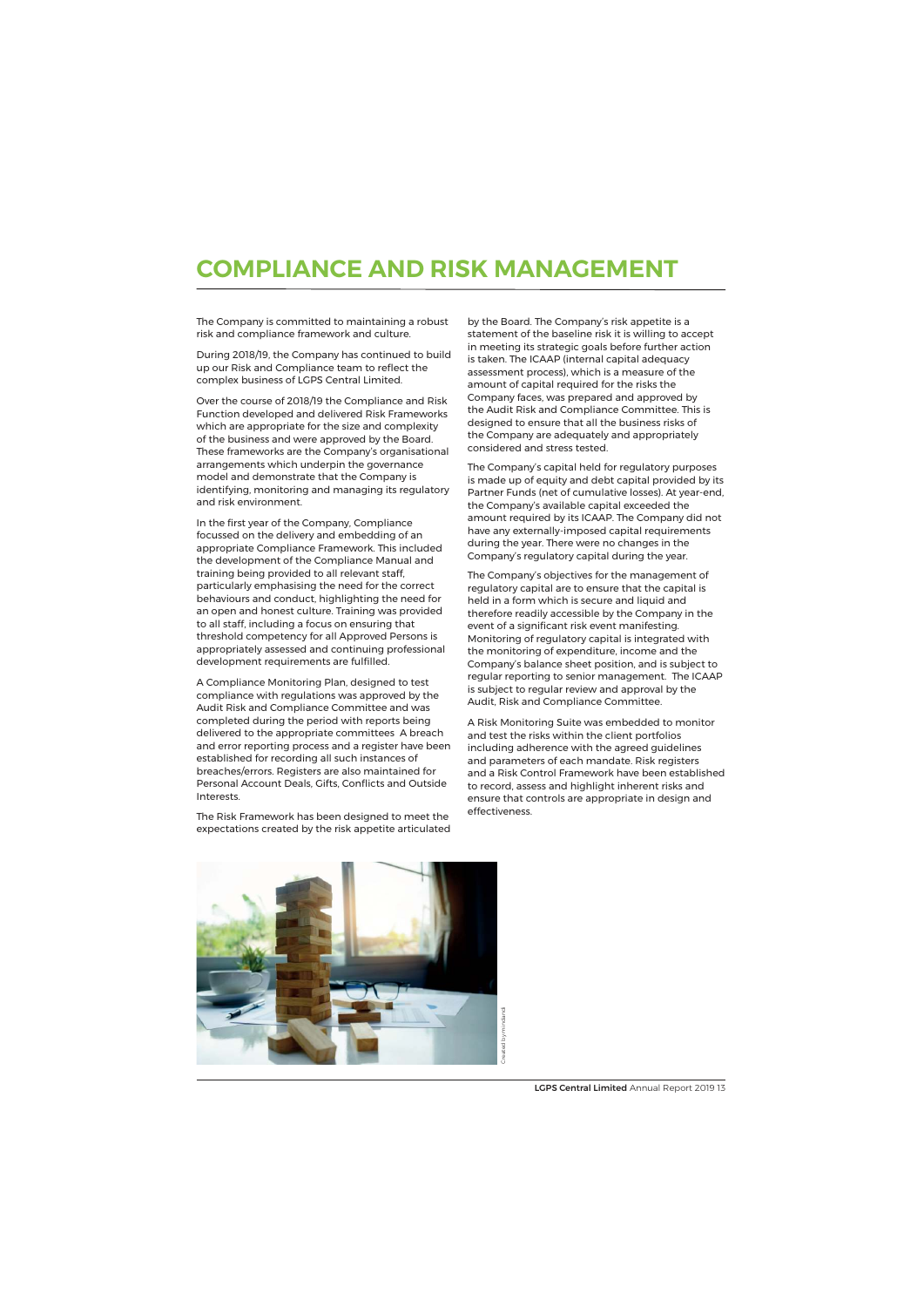# **DIRECTORS' REPORT**

The Directors present their annual report on the affairs of LGPS Central Limited ('the Company'), together with the financial statements and auditor's report, for the year ended 31 March 2019.

## Future developments

Details of future developments can be found in the Chief Executive's Strategic Report on pages 5 to 7.

## Events after the balance sheet date

Details of significant events since the balance sheet date are contained in the Strategic Report on pages 5 to 7 and in note 19 to the financial statements. Following the balance sheet date, the Company secured approval for its Corporate Bonds sub-fund (in addition to Emerging Markets Active Equity, which is approved but still to be funded). The Company also began to make the first investments of the Private Equity 2018 Partnership.

# Existence of branches outside the UK

The Company has no branches, as defined in section 1046(3) of the Companies Act 2006, outside the UK.

## The UK leaving the European Union

The Company has considered the potential impact on its operations of the forthcoming departure of the UK from the European Union ('Brexit'), currently anticipated to take place in 2019. In summary, the Company has identified no significant issues arising from Brexit that it believes will affect its ability to continue as a going concern, or upon its operational performance or profitability. Being based in the UK, with solely UK customers, the company is not exposed to the risk of increased friction in crossborder transactions with its customers, and has no plans to transfer operations outside of the UK.

The Company has also worked with its key suppliers to ensure that there should be no adverse impact of Brexit, including understanding the location from which services are delivered, ensuring that the appropriate authorisations are in place for the post-Brexit situation, and where appropriate reviewing suppliers' Brexit plans. The only significant potential impact relating to the funds under the company's management relates to the taxation of investments in certain EU countries (on income arising post-Brexit), which may reduce the amount of net income receivable by the ACS, but the Company is working with its tax advisor on efficient tax planning.

## Financial risk management objectives and policies

The nature of the shareholder structure and the client relationship mitigates much of the Company's financial risk exposure. The Company does not use derivative financial instruments.

# Cash flow risk

The Company's activities expose it primarily to the financial risks of delayed or disputed trade receivables. However, this is mitigated by the joint and several obligations of shareholders to bear the costs of the Company. The Company invoices Partner Funds monthly in arrears, and standard payment terms are 30 days. The Company has not experienced any difficulties in collecting income due from Partner Funds during the year.

## Credit risk

The Company's principal financial assets are bank balances, trade and other receivables.

The Company's credit risk against its trade receivables is considered to be minimal as at 31 March 2019 as the only trade receivables were income due from Partner Funds, and therefore Government-backed.

The credit risk on liquid funds is limited because the counterparty at the year-end is a UK bank and a small number of Money Market Funds (MMFs) with high credit-ratings assigned by international credit-rating agencies.

The Company has in place a treasury policy which sets out the parameters which it will apply in determining how to invest cash balances, including the credit criteria which it will use in selecting counter-parties, and a limit on the total amount to be placed with any one organisation. The credit criteria are generally based on ratings published by the major credit ratings agencies, with additional criteria around countries.

# Liquidity risk

In order to maintain liquidity to ensure that sufficient funds are available for ongoing operations and future developments, the Company uses a mixture of long-term capital and medium-term debt finance.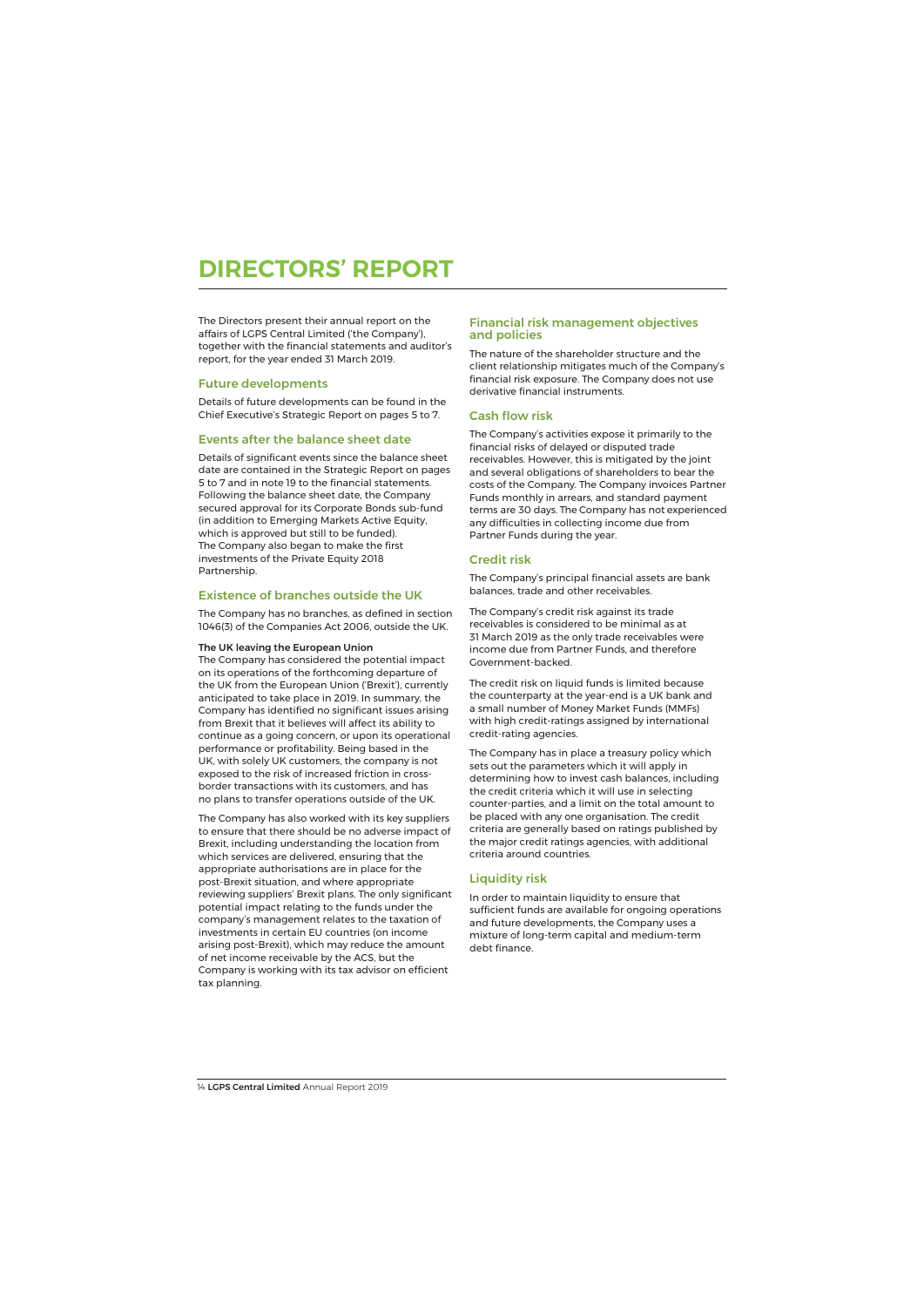## **Directors**

|                             | <b>Position</b>                                       | Date of Appointment | Date of Resignation |
|-----------------------------|-------------------------------------------------------|---------------------|---------------------|
| Joanne Segars               | Chair, Non-Executive Director                         | 1 May 2017          |                     |
| Andrew Warwick-<br>Thompson | Director and Chief Executive Officer                  | 17 July 2017        | 10 December 2018    |
| Mike Weston                 | Director and Chief Executive Officer                  | 7 March 2019        |                     |
| <b>Eithne McManus</b>       | Non-Executive Director                                | 11 August 2017      |                     |
| John Nestor                 | Non-Executive Director                                | 11 August 2017      |                     |
| John Burns                  | Director and Chief Operating<br>and Financial Officer | 21 September 2017   |                     |

The Directors, who served throughout the year except as noted, were as follows:

John Nestor was formally re-appointed to the Board on 12 February 2019.

Indemnity cover was in place in respect of the directors during the 2018/19 financial year and up to and including the date of authorisation of these accounts.

The Company's cash balances stood at £13.4 million at the end of the year. Cash flow during the year consisted entirely of operating revenue and expenditure. There was a net cash out flow from operating activities of £2.6m, which included the one-off reimbursement of £4.4m of 2017/18 set-up costs to Partner Funds. Cash balances are held primarily in Money Market Funds, all of which allow daily withdrawals without notice. As referred to under credit risk, the Company has a treasury policy which includes detailed criteria regarding liquidity, ie, the amounts which must be available immediately, or which may be invested for longer periods (of up to one year, although the company has not yet made any such term investments).

The Company's cash flow is generally regular on a monthly cycle, comprising employee, supplier and HMRC payments on the expenditure side and income from partner funds (invoiced monthly) on the revenue side. Standard payment terms for both creditors and debtors are 30 days. The Company anticipates that for the 2019/20 financial year cash balances will be in the range of approximately £12m to £14m throughout the year.

Further details regarding liquidity risk can be found in the Statement of Accounting Policies in the financial statements.

## Dividends

The Directors do not recommend a final dividend in relation to the year 2018/19 (2017/18: nil).

# Political contributions

No political donations were made during the year (2017/18: nil).

## Auditor

Each of the persons who is a Director at the date of approval of this report confirms that:

- so far as the Director is aware, there is no relevant audit information of which the Company's auditor is unaware; and
- the Director has taken all the steps that he/she ought to have taken as a director in order to make himself/herself aware of any relevant audit information and to establish that the Company's auditor is aware of that information.

This confirmation is given and should be interpreted in accordance with the provisions of s418 of the Companies Act 2006.

A resolution to reappoint Deloitte LLP will be proposed at the forthcoming Annual General Meeting. Approved by the Board and signed on its behalf by:

Mike Weston Chief Executive Officer 12 July 2019

Mander House Mander Centre Wolverhampton WV1 3NB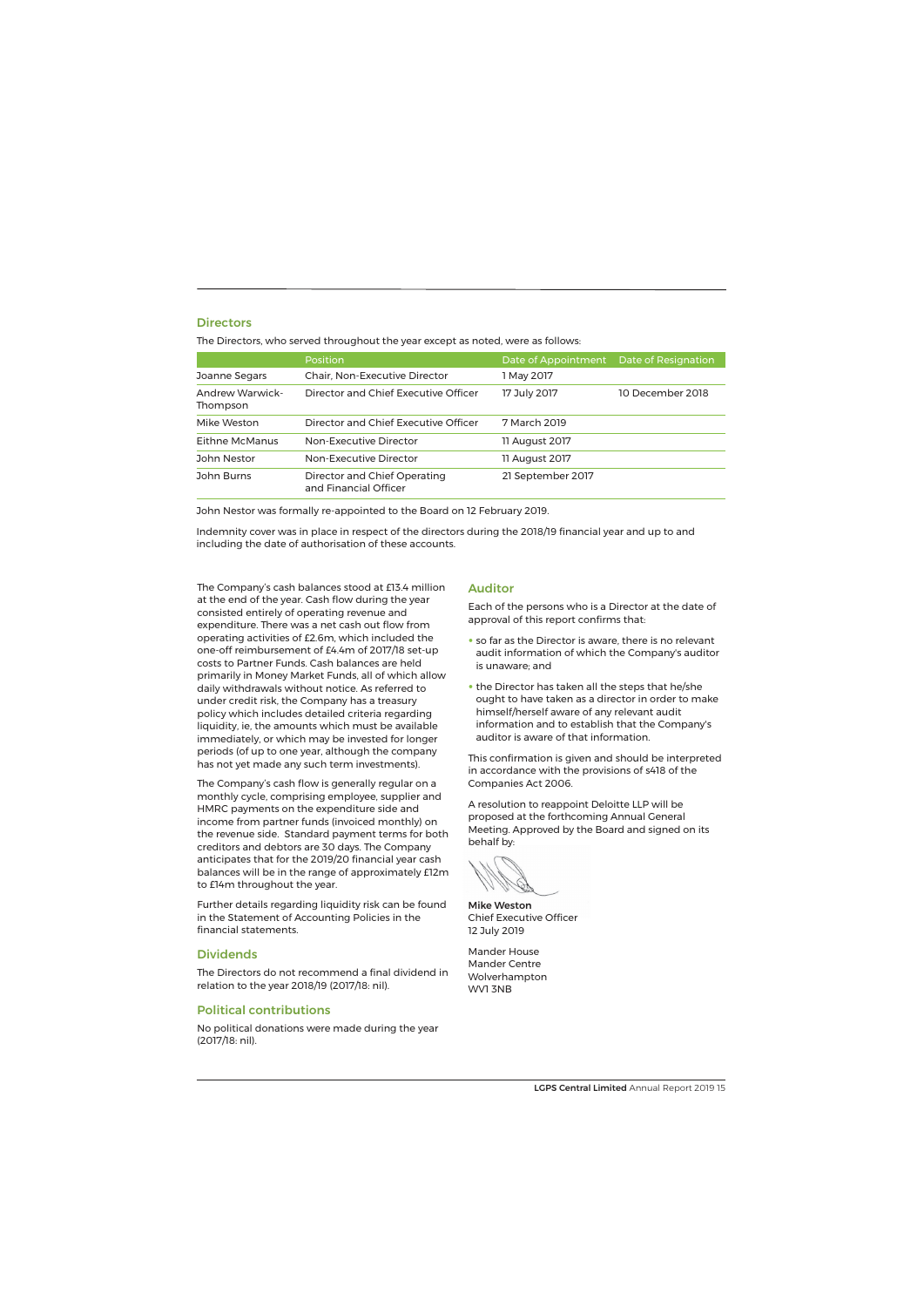# **DIRECTORS' RESPONSIBILITIES STATEMENT**



The Directors are responsible for preparing the Annual Report and the financial statements in accordance with applicable law and regulations.

Company law requires the directors to prepare financial statements for each financial year. Under that law the Directors have elected to prepare the financial statements in accordance with International Financial Reporting Standards (IFRSs) as adopted by the European Union. Under company law the Directors must not approve the financial statements unless they are satisfied that they give a true and fair view of the state of affairs of the Company and of the profit or loss of the Company for that year. In preparing these financial statements, International Accounting Standard 1 requires that directors:

- properly select and apply accounting policies;
- present information, including accounting policies, in a manner that provides relevant, reliable, comparable and understandable information;
- provide additional disclosures when compliance with the specific requirements in IFRSs are insufficient to enable users to understand the impact of particular transactions, other events and conditions on the entity's financial position and financial performance; and
- make an assessment of the Company's ability to continue as a going concern.

The Directors are responsible for keeping adequate accounting records that are sufficient to show and explain the Company's transactions and disclose with reasonable accuracy at any time the financial position of the Company and enable them to ensure that the financial statements comply with the Companies Act 2006. They are also responsible for safeguarding the assets of the Company and hence for taking reasonable steps for the prevention and detection of fraud and other irregularities.

The Directors are responsible for the maintenance and integrity of the corporate and financial information included on the Company's website. Legislation in the United Kingdom governing the preparation and dissemination of financial statements may differ from legislation in other jurisdictions.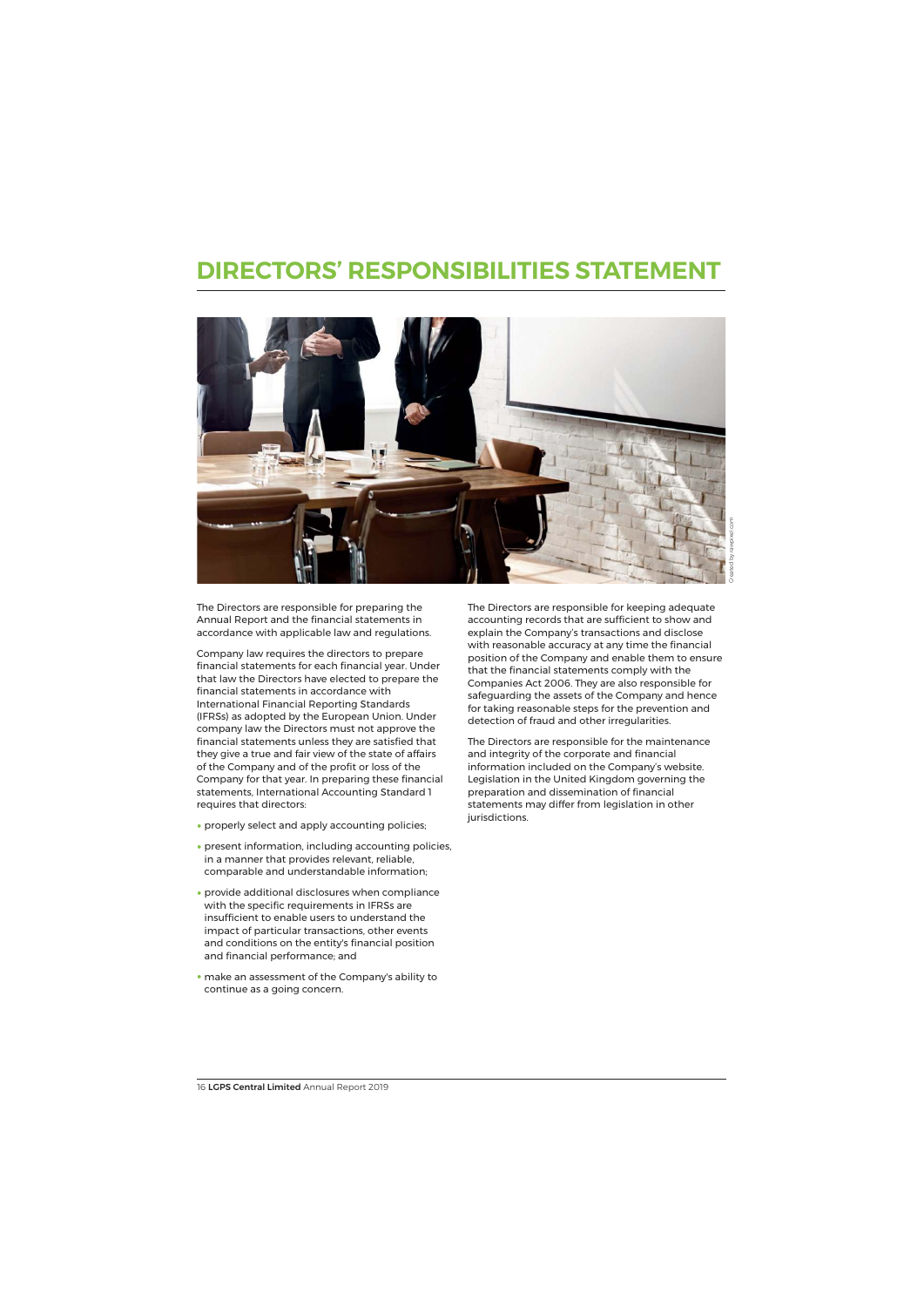# Report on the Audit of the Financial Statements

# **Opinion**

In our opinion the financial statements of LGPS Central Limited (the 'Company'):

- give a true and fair view of the state of the Company's affairs as at 31 March 2019 and of its profit for the year then ended;
- have been properly prepared in accordance with International Financial Reporting Standards (IFRSs) as adopted by the European Union; and
- have been prepared in accordance with the requirements of the Companies Act 2006.

We have audited the financial statements which comprise:

- the statement of profit and loss and other comprehensive income;
- the statement of financial position;
- the statement of changes in equity;
- the cash flow statement:
- the statement of accounting policies; and
- the related notes 1 to 20.

The financial reporting framework that has been applied in their preparation is applicable law and IFRSs as adopted by the European Union.

## Basis of Opinion

We conducted our audit in accordance with International Standards on Auditing (UK) (ISAs (UK)) and applicable law. Our responsibilities under those standards are further described in the auditor's responsibilities for the audit of the financial statements section of our report.

We are independent of the Company in accordance with the ethical requirements that are relevant to our audit of the financial statements in the UK, including the Financial Reporting Council's (the 'FRC's') Ethical Standard, and we have fulfilled our other ethical responsibilities in accordance with these requirements. We believe that the audit evidence we have obtained is sufficient and appropriate to provide a basis for our opinion.

## Conclusions Relating to Going Concern

We are required by ISAs (UK) to report in respect of the following matters where:

- the directors' use of the going concern basis of accounting in preparation of the financial statements is not appropriate; or
- the directors have not disclosed in the financial statements any identified material uncertainties that may cast significant doubt about the Company's ability to continue to adopt the going concern basis of accounting for a period of at least twelve months from the date when the financial statements are authorised for issue.

We have nothing to report in respect of these matters.

# Other Information

The directors are responsible for the other information. The other information comprises the information included in the annual report, other than the financial statements and our auditor's report thereon. Our opinion on the financial statements does not cover the other information and, except to the extent otherwise explicitly stated in our report, we do not express any form of assurance conclusion thereon.

In connection with our audit of the financial statements, our responsibility is to read the other information and, in doing so, consider whether the other information is materially inconsistent with the financial statements or our knowledge obtained in the audit or otherwise appears to be materially misstated. If we identify such material inconsistencies or apparent material misstatements, we are required to determine whether there is a material misstatement in the financial statements or a material misstatement of the other information. If, based on the work we have performed, we conclude that there is a material misstatement of this other information, we are required to report that fact.

We have nothing to report in respect of these matters.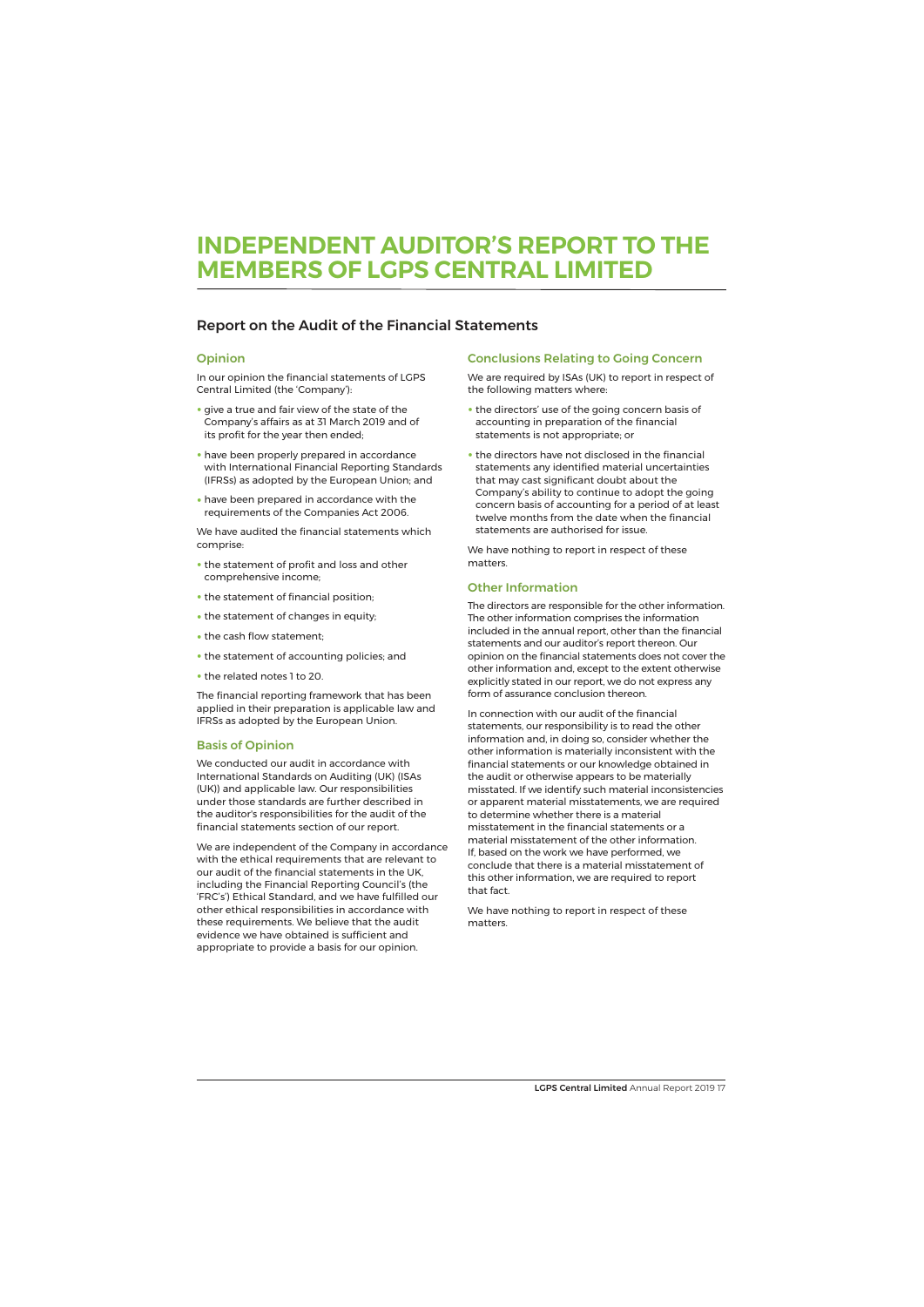# Responsibilities of Directors

As explained more fully in the directors' responsibilities statement, the directors are responsible for the preparation of the financial statements and for being satisfied that they give a true and fair view, and for such internal control as the directors determine is necessary to enable the preparation of financial statements that are free from material misstatement, whether due to fraud or error.

In preparing the financial statements, the directors are responsible for assessing the company's ability to continue as a going concern, disclosing, as applicable, matters related to going concern and using the going concern basis of accounting unless the directors either intend to liquidate the Company or to cease operations, or have no realistic alternative but to do so.

## Auditor's Responsibilities for the Audit of the Financial Statements

Our objectives are to obtain reasonable assurance about whether the financial statements as a whole are free from material misstatement, whether due to fraud or error, and to issue an auditor's report that includes our opinion. Reasonable assurance is a high level of assurance, but is not a guarantee that an audit conducted in accordance with ISAs (UK) will always detect a material misstatement when it exists. Misstatements can arise from fraud or error and are considered material if, individually or in the aggregate, they could reasonably be expected to influence the economic decisions of users taken on the basis of these financial statements.

A further description of our responsibilities for the audit of the financial statements is located on the FRC's website at: www.frc.org.uk/ auditorsresponsibilities. This description forms part of our auditor's report.

## Report on Other Legal and Regulatory Requirements

### Opinions on other matters prescribed by the Companies Act 2006

In our opinion, based on the work undertaken in the course of the audit:

- the information given in the strategic report and the directors' report for the financial year for which the financial statements are prepared is consistent with the financial statements; and
- the strategic report and the directors' report have been prepared in accordance with applicable legal requirements.

In the light of the knowledge and understanding of the Company and its environment obtained in the course of the audit, we have not identified any material misstatements in the strategic report or the directors' report.

## Matters on Which We Are Required to Report by Exception

Under the Companies Act 2006 we are required to report in respect of the following matters if, in our opinion:

- adequate accounting records have not been kept, or returns adequate for our audit have not been received from branches not visited by us; or
- the financial statements are not in agreement with the accounting records and returns; or
- certain disclosures of directors' remuneration specified by law are not made; or
- we have not received all the information and explanations we require for our audit.

We have nothing to report in respect of these matters.

# Use of This Report

This report is made solely to the Company's members, as a body, in accordance with Chapter 3 of Part 16 of the Companies Act 2006. Our audit work has been undertaken so that we might state to the Company's members those matters we are required to state to them in an auditor's report and for no other purpose. To the fullest extent permitted by law, we do not accept or assume responsibility to anyone other than the Company and the Company's members as a body, for our audit work, for this report, or for the opinions we have formed.

### Andrew Partridge

Senior Statutory Auditor For and on behalf of Deloitte LLP Statutory Auditor Edinburgh, United Kingdom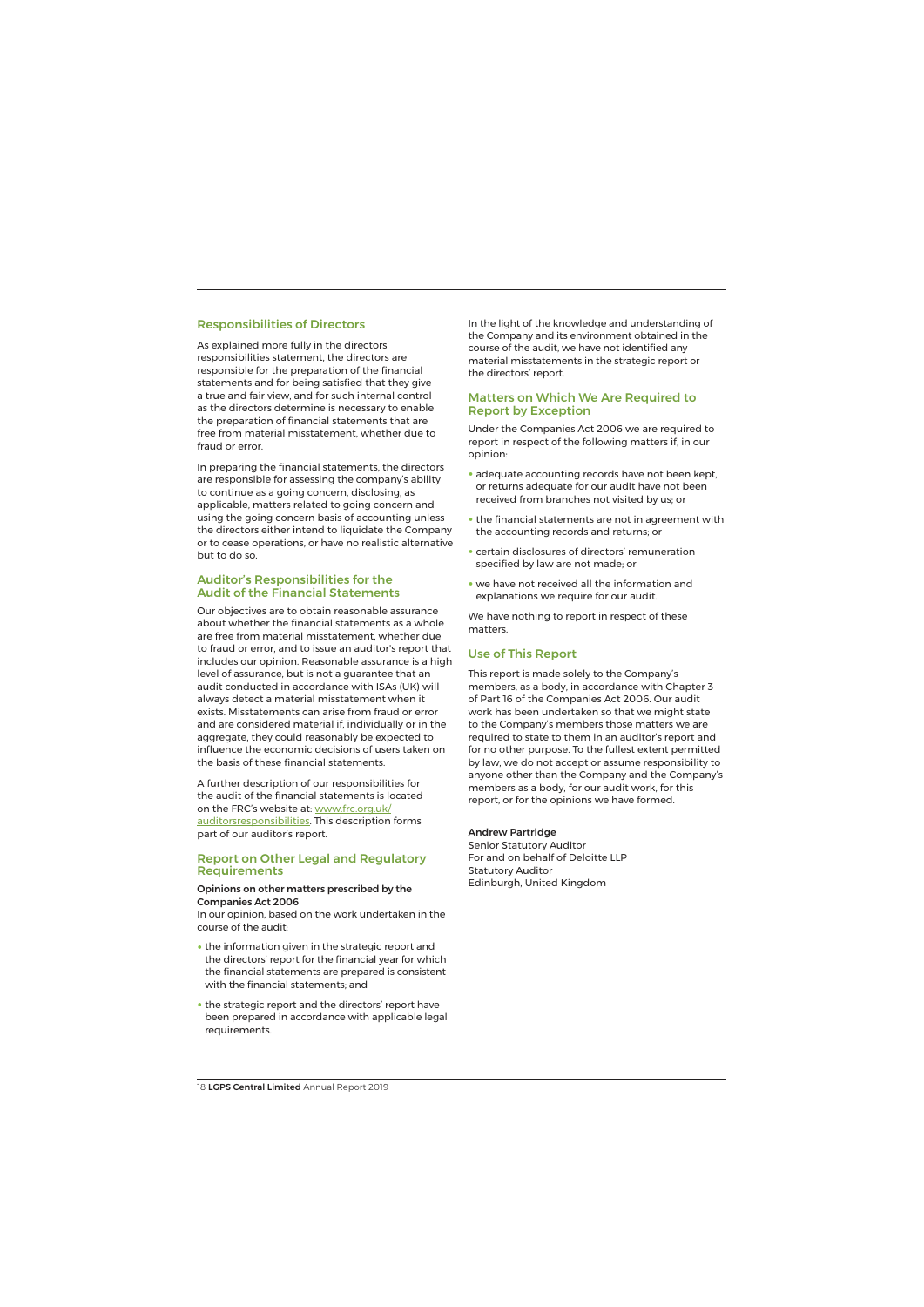# **FINANCIAL STATEMENTS FOR THE YEAR ENDED 31 MARCH 2019**

# Statement of Profit or Loss and Other Comprehensive Income for the Year Ended 31 March 2019

|                                                      | <b>Notes</b> | 2019<br>£000 | 2018<br>£000 |
|------------------------------------------------------|--------------|--------------|--------------|
| <b>Continuing operations</b>                         |              |              |              |
| Revenue                                              | 5            | 9,890        |              |
| <b>Expenses</b>                                      | 6            |              |              |
| - Staff costs                                        |              | (5,525)      | (1,130)      |
| - Other operating expenses                           |              | (3,740)      | (3,223)      |
| <b>Total expenses</b>                                |              | (9,265)      | (4, 353)     |
| <b>Operating profit/(loss)</b>                       |              | 625          | (4,353)      |
| Interest receivable                                  |              | 92           |              |
| Interest payable                                     | 12, 13       | (339)        | (61)         |
| <b>Profit/(loss) before taxation</b>                 |              | 378          | (4, 414)     |
| Taxation                                             | 7            |              |              |
| Profit/(loss) for the year                           |              | 378          | (4, 414)     |
| Other comprehensive income                           |              |              |              |
| Net actuarial gain/(loss) on defined benefit schemes | 14           | 18           | 13           |
| Total comprehensive income for the year              |              | 396          | (4,401)      |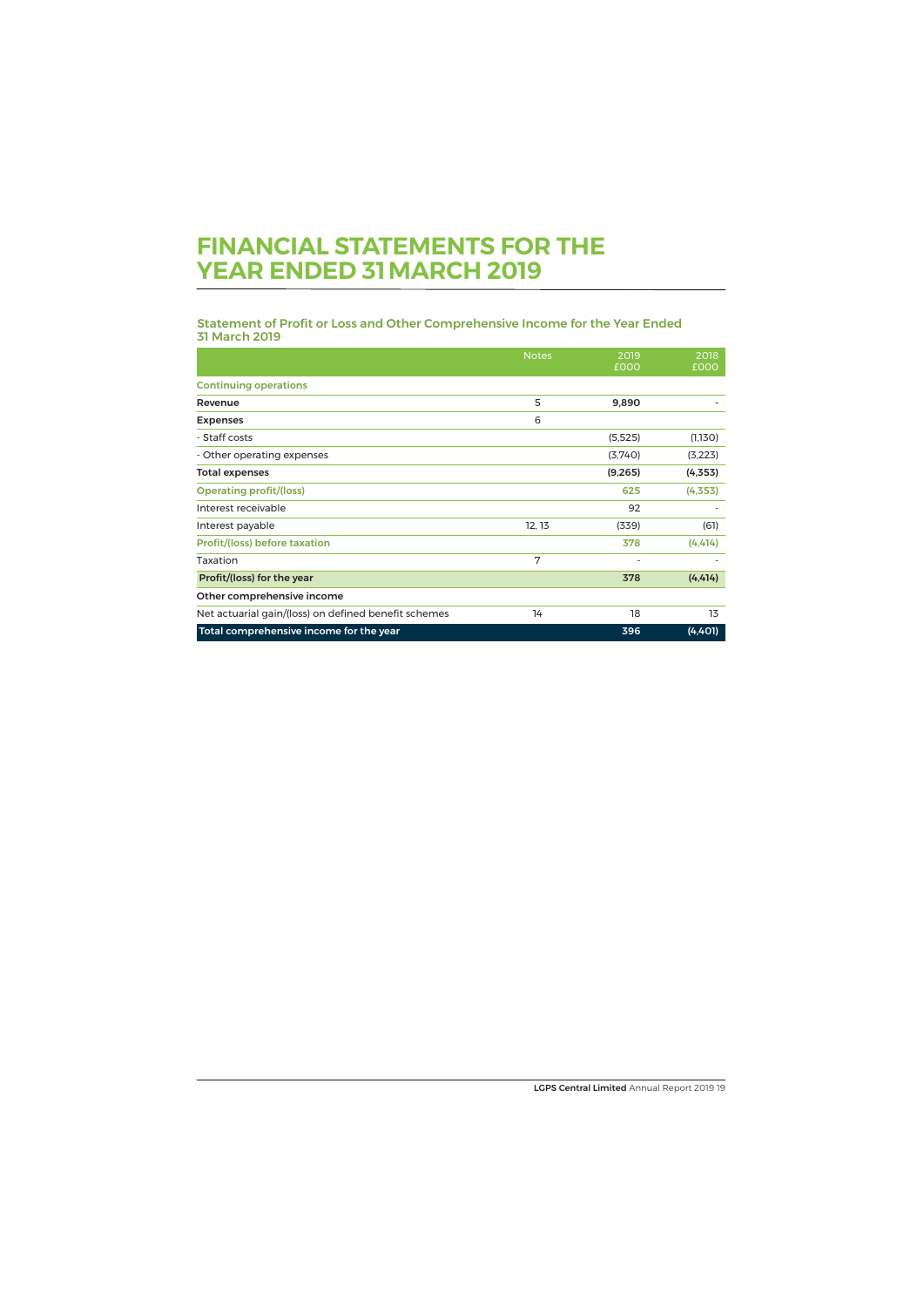# Statement of Financial Position as at 31 March 2019

|                                      | <b>Notes</b> | 31 March 2019<br>£000 | 31 March 2018<br>£000 |
|--------------------------------------|--------------|-----------------------|-----------------------|
| <b>Assets</b>                        |              |                       |                       |
| Non-current assets                   |              |                       |                       |
| Right-of-use assets                  | 8            | 207                   |                       |
| <b>Total non-current assets</b>      |              | 207                   |                       |
| <b>Current assets</b>                |              |                       |                       |
| Trade and other receivables          | 9            | 2,080                 | 132                   |
| Cash and cash equivalents            | 10           | 13,404                | 16,000                |
| <b>Total current assets</b>          |              | 15,484                | 16,132                |
| <b>Total assets</b>                  |              | 15,691                | 16,132                |
| <b>Liabilities</b>                   |              |                       |                       |
| <b>Current liabilities</b>           |              |                       |                       |
| Trade and other payables             | 11           | (1,903)               | (4,148)               |
| Borrowing                            | 12, 13       | (404)                 | (52)                  |
| Other financial liabilities          | 15           | (43)                  | (7)                   |
| <b>Total current liabilities</b>     |              | (2,350)               | (4, 207)              |
| <b>Non-current liabilities</b>       |              |                       |                       |
| Borrowing                            | 12, 13       | (4,908)               | (4,795)               |
| Other financial liabilities          | 15           | (685)                 | (685)                 |
| Post-employment benefits             | 14           | (1,233)               | (326)                 |
| <b>Total non-current liabilities</b> |              | (6,826)               | (5,806)               |
| <b>Total liabilities</b>             |              | (9,176)               | (10, 013)             |
| <b>Net assets</b>                    |              | 6,515                 | 6,119                 |
| <b>Capital and reserves</b>          |              |                       |                       |
| Called-up share capital              | 15           | 10,520                | 10,520                |
| <b>Retained losses</b>               |              | (4,005)               | (4,401)               |
| <b>Total capital and reserves</b>    |              | 6,515                 | 6,119                 |

The financial statements on pages 19 to 38 were approved by the Board of Directors and authorised for issue on 12 July 2019 and were signed on their behalf by:

John Burns Director

Company Registration Number 10425159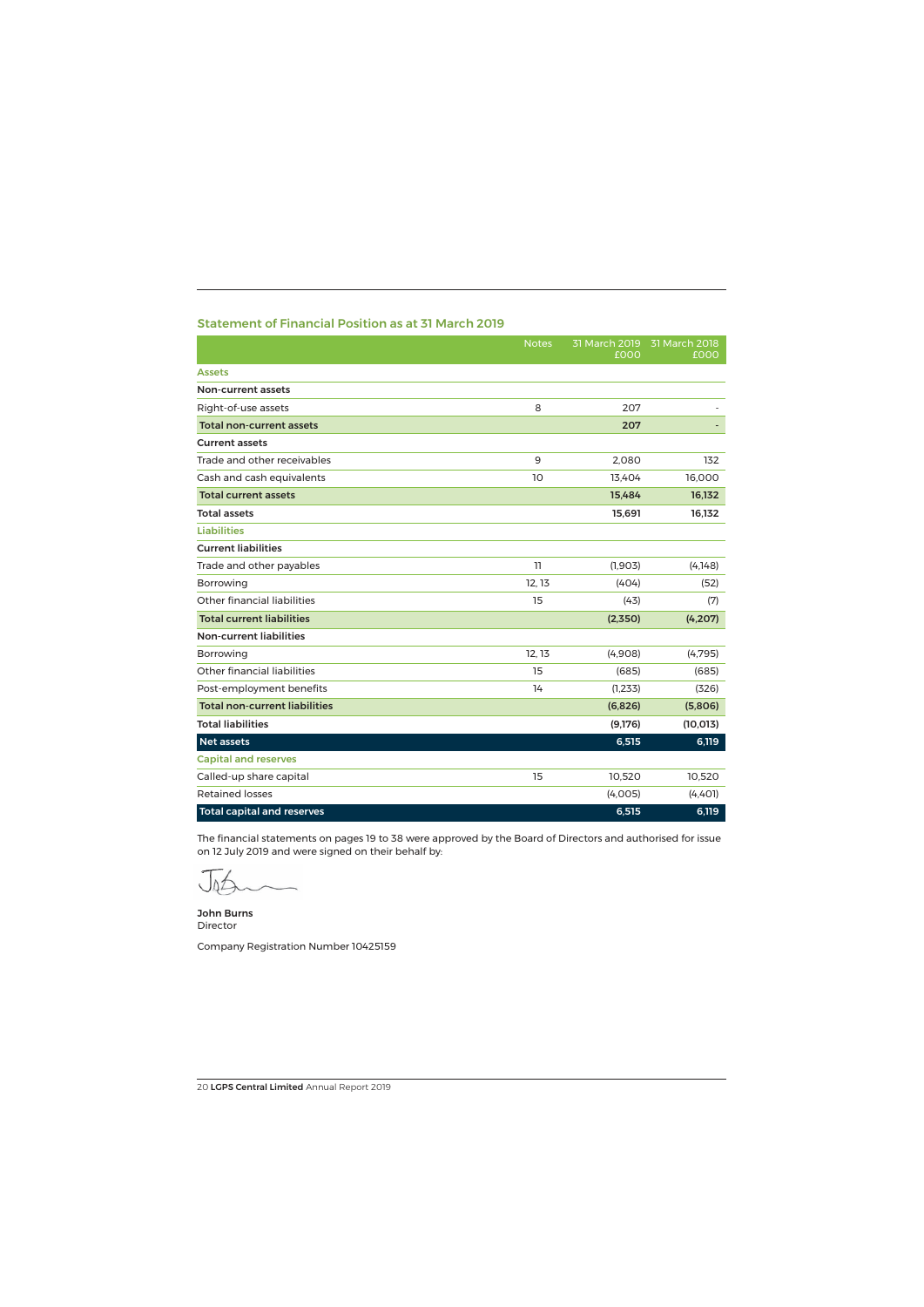# Statement of Total Changes in Equity for the Year Ended 31 March 2019

|                                         | <b>Share</b><br>capital<br>£000 | Profit and<br>loss reserve<br>£000 | Total<br>£000 |
|-----------------------------------------|---------------------------------|------------------------------------|---------------|
| Balance at 1 April 2018                 | 10.520                          | (4.401)                            | 6,119         |
| Total comprehensive income for the year |                                 | 396                                | 396           |
| Balance at 31 March 2019                | 10,520                          | (4,005)                            | 6,515         |

|                          | <b>Share</b><br>capital<br>£000 | Profit and<br>loss reserve<br>£000 | <b>Total</b><br>£000 |
|--------------------------|---------------------------------|------------------------------------|----------------------|
| Balance at 1 April 2017  |                                 | $\overline{\phantom{a}}$           |                      |
| Loss for the year        |                                 | (4,401)                            | (4,401)              |
| Issue of share capital   | 10.520                          | $\overline{\phantom{a}}$           | 10.520               |
| Balance at 31 March 2018 | 10,520                          | (4,401)                            | 6,119                |

# Statement of Cash Flows for the Year Ended 31 March 2019

|                                                         | Notes | 2019<br>£000 | 2018<br>£000 |
|---------------------------------------------------------|-------|--------------|--------------|
| Net cash flows from operating activities                | 16    | (2,596)      |              |
| Net cash flows from investing activities                |       | ۰            |              |
| Net cash flows from financing activities                |       |              |              |
| Proceeds from issue of equity in the Company            | 15    |              | 10.520       |
| Proceeds from borrowings and issue of preference shares | 12.15 |              | 5.480        |
| <b>Total net cash flows from financing activities</b>   |       |              | 16,000       |
| Net (decrease)/increase in cash and cash equivalents    |       | (2,596)      | 16,000       |
| Cash and cash equivalents at the beginning of the year  |       | 16.000       |              |
| Cash and cash equivalents at the end of the year        |       | 13.404       | 16.000       |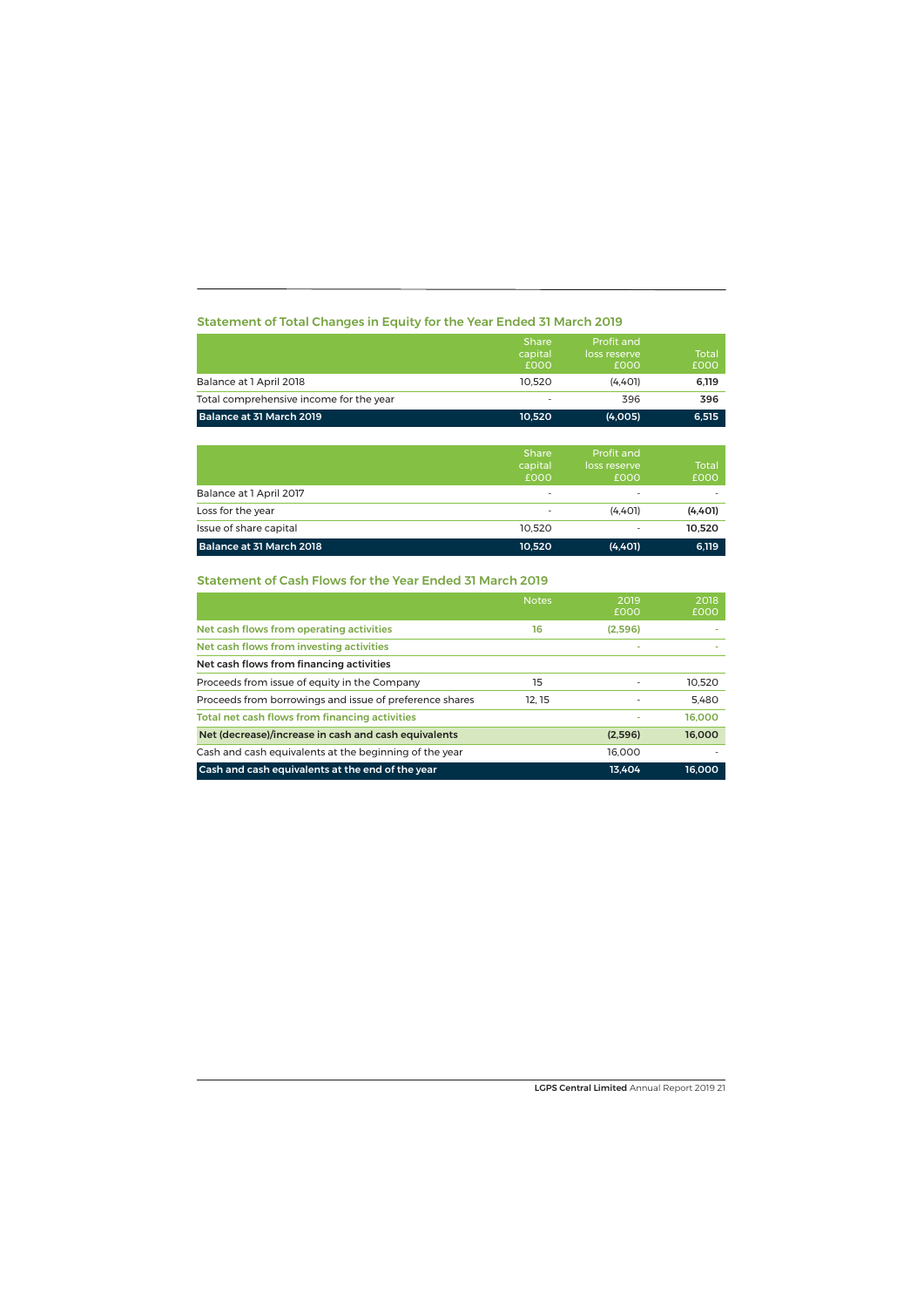## Notes to the Financial Statements for the Year Ended 31 March 2019

### 1. Company Information

 LGPS Central Limited is a private Company limited by shares and incorporated in the United Kingdom under the Companies Act 2006 and is registered in England. Its registered office is Mander House, Mander Centre, Wolverhampton, WV1 3NB.

 The nature of the Company's operations and its principal activities are set out in the Strategic Report on pages 5 to 7.

### 2. Basis of Preparation

 The financial statements have been prepared in accordance with International Financial Reporting Standards (IFRS) and IFRIC interpretations as endorsed by the European Union and the requirements of the Companies Act applicable to companies reporting under IFRS. In adopting IFRS, LGPS Central Limited is consistent with its Partner Funds.

 The financial statements have been prepared on the historical cost basis. The significant accounting policies adopted by the Company are set out in Note 4.

### *Basis of Consolidation*

 LGPS Central Limited has control over the assets held by LGPS Central ACS. However, since these are held on behalf of investors, and LGPS Central Limited has no right to the economic benefits arising from these assets, the assets, and the investment income and costs associated with them, have not been consolidated into the Company's accounts.

 Similarly, LGPS Central Limited has control over the assets held by LGPS Central GP LLP, and in turn the underlying Limited Partnerships in which that LLP is a partner, which were set up to manage alternative investments through partnerships. However, since these are held on behalf of investors, and LGPS Central Limited has no right to the economic benefits arising from these assets, the assets, and the investment income and costs associated with them, have not been consolidated into the Company's accounts.

 The Company is also the sole owner of a subsidiary entity, LGPS Central (Feeder) Limited, which was established for the same purpose of managing alternative investments. However, this entity had no assets, liabilities, income or expenditure during the financial year and therefore has not been consolidated into the Company's accounts.

 There are no other entities whose relationship with LGPS Central Limited would require consolidation with the Company's accounts.

 The Company has applied the dormant companies exemption under the Companies Act 2006 in respect of LGPS Central (Feeder) Limited.

### *Going Concern*

 After reviewing the group's forecasts and projections, the directors have a reasonable expectation that the Company has adequate resources to continue in operational existence for the foreseeable future. The Company therefore continues to adopt the going concern basis in preparing its financial statements.

### *Standards in Issue Not Yet Effective*

 At the date of authorisation of these financial statements, the Company has not applied the following new and revised IFRS standards that have been issued but are not yet effective.

- IFRS 17 Insurance Contracts
- Amendments to IFRS 9 Prepayment Features with Negative Compensation
- Amendments to IAS 28 Long-term Interests in Associates and Joint Ventures
- Annual improvements to IFRS standards 2015-2017 cycle amendments to IFRS 13 Business Combinations, IFRS 11 Joint Arrangements, IAS 12 Income Taxes and IAS 23 Borrowing Costs
- Amendments to IAS 19 Employee Benefits (plan amendment, curtailment or settlement)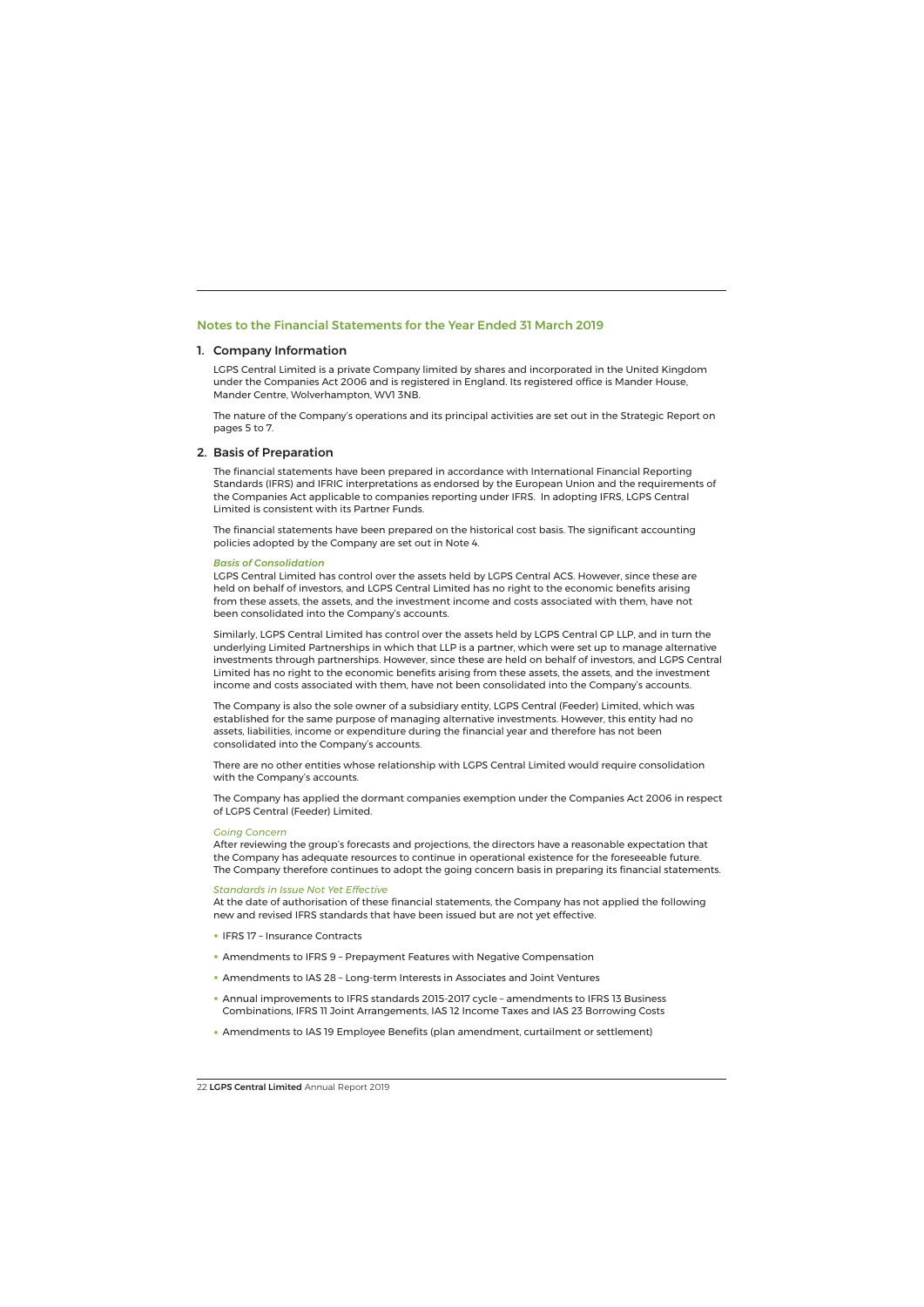- IFRS 10 Consolidated Financial Statements and IAS 28 (amendments) (sale or contribution of assets between an investor and its associate or joint venture)
- IFRS 23 Uncertainty over Income Tax Treatments

 The directors do not expect that the adoption of the standards listed above will have a material impact on the financial statements of the Company in future periods.

## 3. Critical Accounting Judgements and Key Sources of Estimation Uncertainty

 In the process of applying the Company's accounting policies, which are described in Note 4, the directors are required to make judgements that have a significant impact on the amounts recognised and to make estimates and assumptions about the carrying amounts of assets and liabilities that are not readily apparent from other sources. The estimates and associated assumptions are based on historical experience and other factors that are considered to be relevant.

 The estimates and underlying assumptions are reviewed on an ongoing basis. Revisions to accounting estimates are recognised in the period in which the estimate is revised if the revision affects only that period, or in the period of the revision and future periods if the revision affects both current and future periods.

### *Pensions Liability*

 Estimates of the net pension obligation to pay pensions depends on a number of complex judgements relating to the discount rate used, the rate at which salaries are projected to increase, changes in retirement ages, mortality rates and expected returns on pension fund assets. Because these judgements cannot be determined with certainty, actual results could be materially different from the assumptions and estimates. Further detail about the potential impact of these assumptions is included in Note 14 (Pension Benefits).

### 4. Principal Accounting Policies

### *Revenue*

 Revenue from the sale of services is recognised in the period in which services are delivered, provided that the amount of revenue can be measured reliably, and it being considered probable that the Company will receive the consideration due. The Company did not begin trading until April 2018, and in accordance with this policy, no revenue was recognisable during the previous year (2017/18).

 The Company's principal source of revenue is from its Partner Funds. The Company and the Partner Funds have entered into a Cost-Sharing Agreement, which provides a commitment by the Partner Funds to meet the Company's costs (subject to the annual budgetary approval process) and sets out how those costs will be shared between the Partner Funds. This is supplemented by the Pricing Schedule, which sets out the exact prices which apply to each product or service line at a particular time, and which is subject to quarterly review to reflect changes in costs, the make-up of products and services and the value of assets under management during the course of the financial year.

 The Company adopted IFRS 15 in the current year, however due to the nature of its revenue stream, it has had no impact on the amount or timing of revenue recognised.

 In preparing for the adoption of IFRS 9 and IFRS 15, the Company reviewed the principles and applications of the standards, and considered them in the context of the Company's operating model and its transactions and balances. While the standards applied to the Company's activities, their adoption did not result in any significant impact on the Company's performance or position for the year (or for the prior year). For IFRS 9, there were changes to the classification of assets and liabilities, but no changes in the valuation of any of them. The Company's financial instruments comprise cash, trade debtors and creditors and borrowing provided by Partner Funds for regulatory capital purposes; it does not deal in sophisticated financial instruments such as derivatives. For IFRS 15, since the Company's revenue is closely linked to time periods, and invoices are issued following the conclusion of the time period to which they relate, there are no considerations around partial completion of performance obligations or the Company's right to receive the income.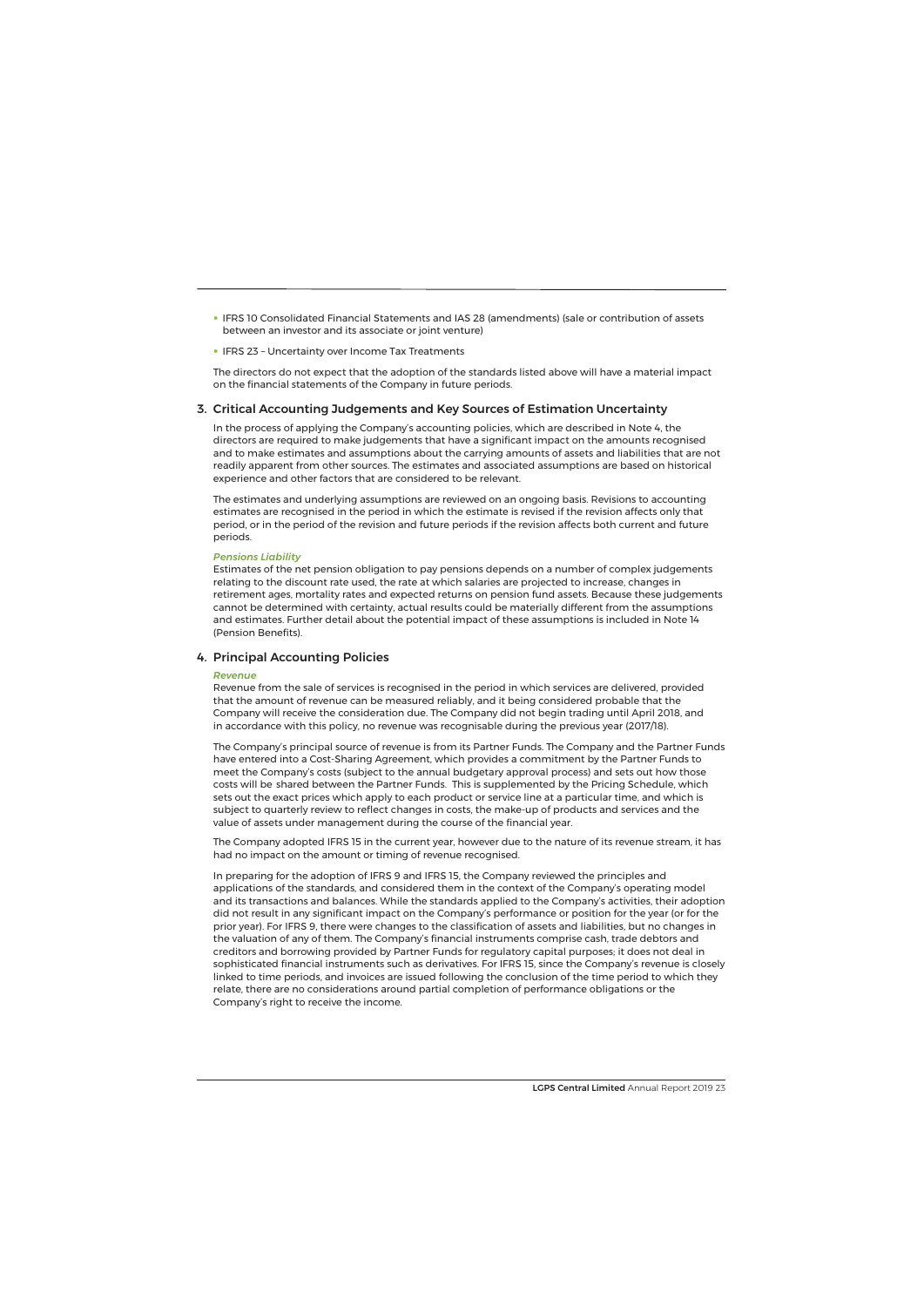### *Foreign Currency*

 Transactions entered into by the Company in a currency other than sterling are recorded at the rates ruling when those transactions occurred.

### *Financial Instruments*

 The Company has adopted IFRS 9 for the first time in 2018/19, and accordingly has classified its assets in accordance with the standards as set out in the following paragraphs.

#### *Financial Assets*

 LGPS Central Limited classifies its financial assets as set out below, based on the purpose for which the asset was acquired.

#### *Trade Receivables*

 Trade receivables are classified as financial assets at amortised cost and are initially recognised at transaction price. They are subsequently measured at their amortised cost using the effective interest method, less any allowance for credit losses.

#### *Cash and Cash Equivalents*

 Cash and cash equivalents comprise cash at bank and in hand and other highly-liquid short-term deposits held by the Company with maturities of less than three months. Bank overdrafts, where applicable, are presented within loans and borrowings in current liabilities.

### *Financial Liabilities*

 LGPS Central Limited classifies its financial liabilities as set out below, based on the purpose for which the liability was acquired.

### *Trade Payables*

 Trade payables are classified as financial liabilities at amortised cost and are accordingly recognised at fair value and subsequently measured at amortised cost.

#### *Borrowings*

 Borrowings are classified as financial liabilities at amortised cost and are initially recognised at fair value net of any transaction costs directly attributable to the issue of the instrument. Such interest-bearing liabilities are subsequently measured at amortised cost using the effective interest rate method, which ensures that any interest expense over the period to repayment is at a constant rate on the balance of the liability carried in the Statement of Financial Position. For the purposes of each financial liability, interest expense includes initial transaction costs and any premium payable on redemption, as well as any interest or coupon payable while the liability is outstanding.

#### *Preference Shares*

 Preference shares issued by the Company are classified as financial liabilities at amortised cost and are measured at amortised cost using the effective interest method.

#### *Share Capital*

 Financial instruments issued by the Company are classified as equity only to the extent that they do not meet the definition of a financial liability or financial asset.

The Company's ordinary shares are classified as equity investments.

### *Defined Contribution Pension Schemes*

 Contributions to defined contribution pension schemes are charged to the Statement of Comprehensive Income in the year to which they relate.

### *Defined Benefit Pension Schemes*

Defined benefit pension scheme surpluses and deficits are measured at:

- The fair value of plan assets at the reporting date; less:
- Plan liabilities calculated using the projected unit credit method discounted to its present value using yields available on high-quality corporate bonds that have maturity dates approximating to the terms of the liabilities and are denominated in the same currency as the post-employment benefit obligations; less: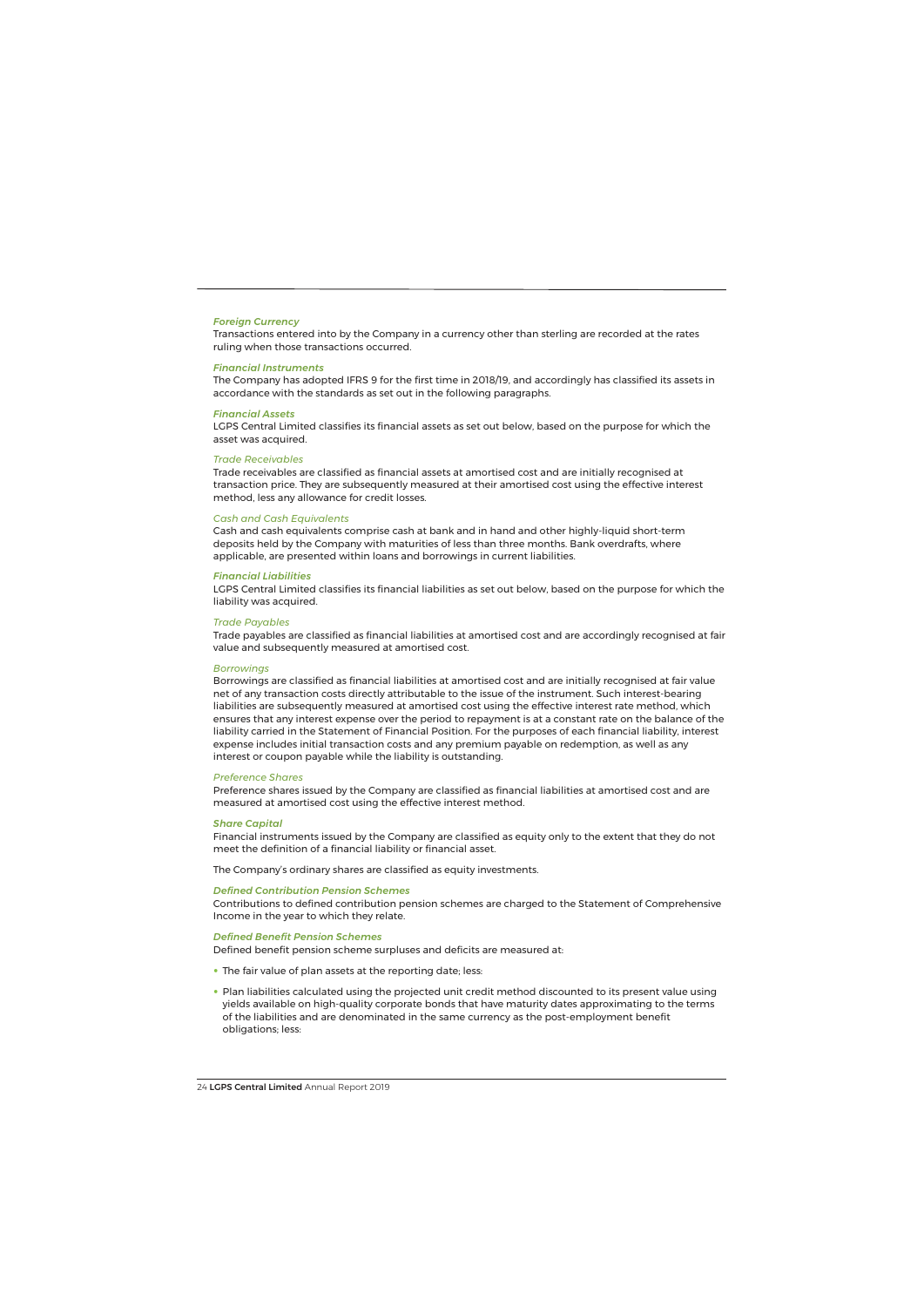The effect of minimum funding requirements agreed with scheme trustees. Re-measurements of the net defined benefit obligation are recognised directly within equity. The re-measurements include:

- Actuarial gains and losses;
- Return on plan interests (excluding interest);
- Any asset ceiling effects (excluding interest).

 Service costs are recognised in the Statement of Other Comprehensive Income and include current and past service costs as well as gains and losses on curtailments.

 Net interest expense (or income) is recognised in the Statement of Comprehensive Income and is calculated by applying the discount rate used to measure the defined benefit obligation (or asset) at the beginning of the year to the balance of the net defined benefit obligation (or asset), considering the effects of contributions and benefit payments during the year.

 Gains or losses arising from changes to scheme benefits or scheme curtailment are recognised immediately in the Statement of Comprehensive Income.

### *Dividends*

 Dividends are recognised when they become legally payable. In the case of interim dividends to equity shareholders, this is when declared by the Directors. In the case of final dividends, this is when approved by the Shareholders at the Annual General Meeting.

 Dividends on the preference shares are recognised on an accruals basis when an obligation exists at the reporting date.

#### *Taxation*

 The Company incurs irrecoverable Value-Added Tax (VAT) on some of its expenses, which is shown as an operating cost in the Statement of Comprehensive Income. The actual amount of irrecoverable VAT incurred is subject to an agreement with Her Majesty's Revenue and Customs (HMRC), and the amounts shown in the Statement of Comprehensive Income have been calculated in accordance with this agreement.

#### *Leases*

 The Company has adopted IFRS 16 for the first time in 2018/19 (a year earlier than required by the standard) and has accounted for leases in accordance with the standard. The effect of adopting IFRS 16 has been to recognise four right-of-use assets with a combined value of £207,000 as at 31 March 2019, and corresponding lease liabilities with a combined value of £216,000. As a result of changes to the nature of expenditure from adopting the standard, i.e. lease payments being replaced by depreciation and interest payable, net profits for the year were reduced by £8,000. Further details of the assets can be found at Note 8, and details of the lease liabilities can be found at Note 13.

 In calculating the net present value of the Company's future obligations under lease agreements, the Company has applied a discount rate equal to the rate of interest payable on the loans provided by its Partner Funds.

 All items classified as Right of Use assets within the Statement of financial position are carried at the present value of the minimum lease payments less accumulated depreciation and any provision for impairment.

 Depreciation is calculated using the straight-line method over the life of the lease. Whenever the Company incurs an obligation for costs to restore the underlying asset to the condition required by the terms and conditions of the lease, a provision is recognised and measured under IAS 37. The costs are included in the related right-of-use asset.

 The lease liability is initially measured at the present value of the lease payments at the commencement date, discounted using the Company's incremental borrowing rate. The lease liability is subsequently measured by increasing the carrying amount to reflect interest on the lease liability (using the effective interest method) and by reducing the carrying amount to reflect the lease payments made in the period.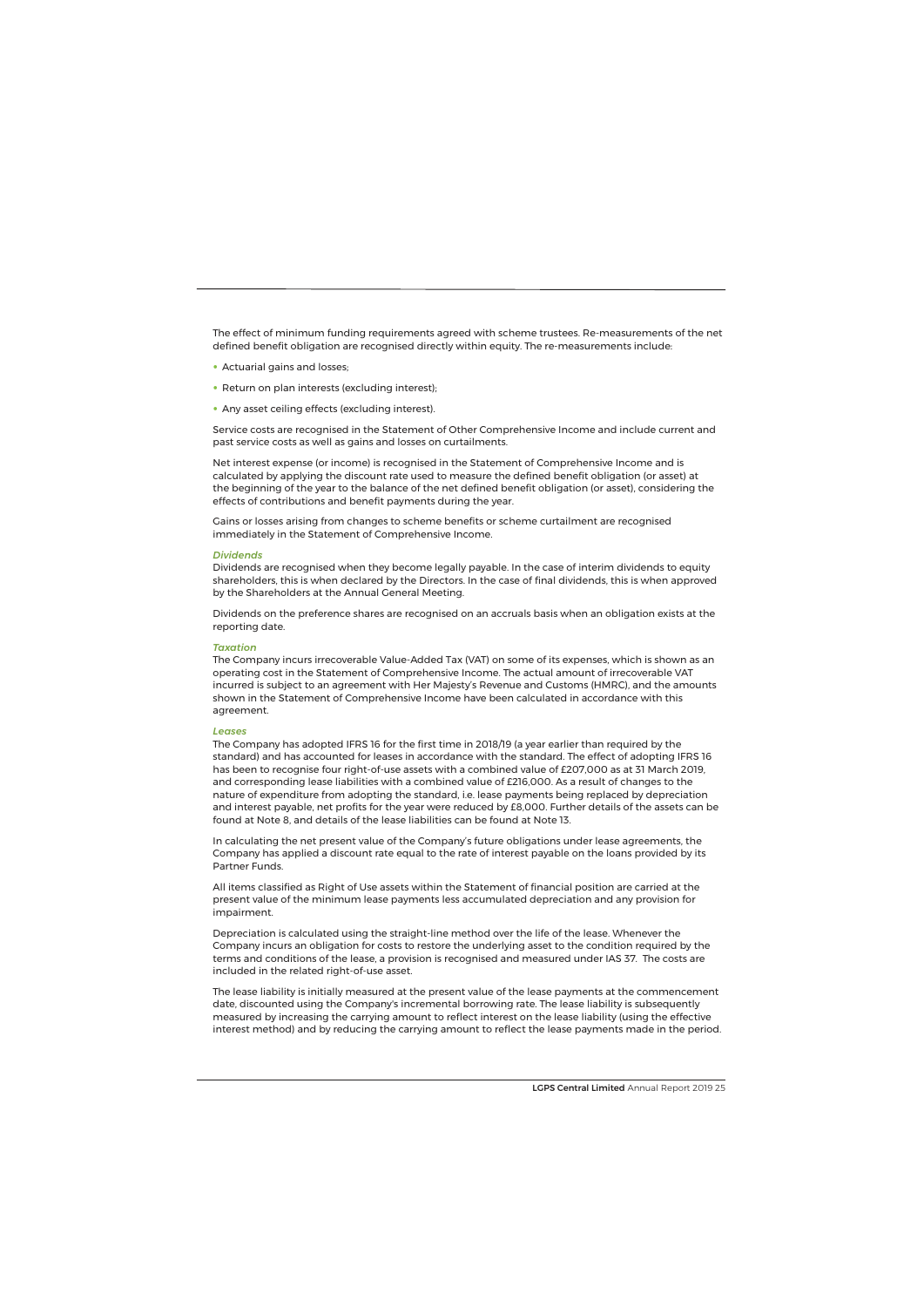The nature of the leases included within the Right of Use assets are for premises and IT equipment, as detailed in Note 8.

### 5. Revenue

 The Company's principal source of income is fees payable by its Partner Funds. Income due for the year ended 31 March 2019 is analysed as follows. The Company did not begin trading until 1 April 2018, and therefore did not generate any revenue in the period ending 31 March 2018.

 All of the Company's income streams are linked to a particular time period, meaning that benefits are received and consumed simultaneously by its customers, which in turn means that there are no income streams for which performance obligations are partially-complete. Furthermore, invoices are only issued after the end of the time period to which they relate and the Company therefore has an unconditional right to such income. In light of these factors, the Company has not identified any contract assets or contract liabilities.

|                                        | 2019<br>£000 | 2018<br>£000 |
|----------------------------------------|--------------|--------------|
| Investment management and monitoring   |              |              |
| - Authorised contractual scheme        | 929          |              |
| - Limited partnership                  | 97           |              |
| - Discretionary                        | 732          |              |
| - Advisory and advisory-with-execution | 812          |              |
| - Execution-only                       | 17           |              |
| - Product development                  | 1.094        |              |
| Governance                             | 1,581        |              |
| Operator running costs                 | 4,370        |              |
| Pensions entry debt                    | 191          |              |
| Other recharges                        | 67           |              |
| <b>Total</b>                           | 9,890        | -            |

## 6. Expenses

The Company's expenses for the year ended 31 March 2019 are analysed as follows:

|                                               | 2019<br>£000 | 2018<br>£000 |
|-----------------------------------------------|--------------|--------------|
| <b>Staff costs</b>                            |              |              |
| - Salaries                                    | 3,702        | 696          |
| - Social security contributions               | 393          | 90           |
| - Pension contributions                       | 1,430        | 344          |
| Audit fees (financial statements)             | 23           | 15           |
| Audit fees (client assets assurance report)   | 9            | 8            |
| Recharges from Partner Funds for set-up costs |              | 3,199        |
| Irrecoverable VAT                             | 30           |              |
| Depreciation                                  | 100          |              |
| Other administrative expenses                 | 3,578        |              |
| <b>Total</b>                                  | 9,265        | 4.353        |

The Company did not incur any research and development costs during the year.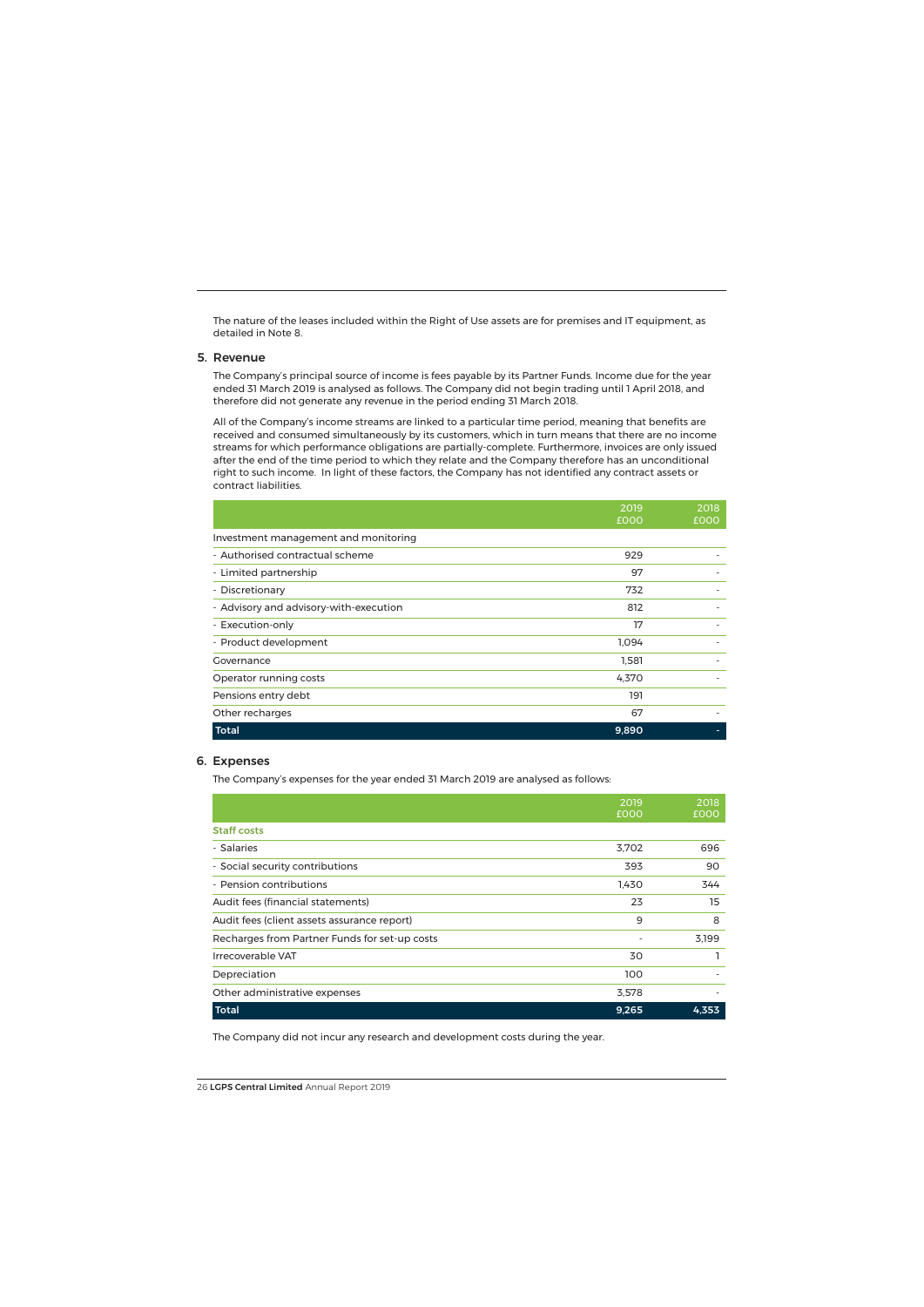Employees of LGPS Central Limited are members of one of two pension schemes: the Local Government Pension Scheme (LGPS), administered by West Midlands Pension Fund, and a Defined Contribution (DC) scheme operated by Aviva. Further details about the pension schemes can be found in Note 14.

 The number of employees rose from 17 at the beginning of the year to 48 at 31 March 2019 (2017/18: nil to 17). The monthly average number of employees over the course of the 2018/19 year was 43. The following table provides a breakdown of the number of employees.

|                          | 31 March<br>2018 | 31 March<br>2019 | Average<br>2018/19 |
|--------------------------|------------------|------------------|--------------------|
| Board                    |                  |                  | 5                  |
| Investments              | 6                | 22               | 20                 |
| Support services         | 6                | 21               | 18                 |
| Balance at 31 March 2019 | 17               | 48               | 43                 |

 No fees were payable to the external auditor other than for the audit of the financial statements and client assets assurance report requirements.

Details of directors' remuneration is included in Note 18.

# 7. Taxation

 Since the Company brought forward cumulative losses in the form of pre-trading expenditure during 2017/18, which more than offset the net profit for 2018/19, no corporation tax was payable for the year.

## 8. Property, Plant and Equipment

 The Company does not own any property, plant and equipment directly, but has recognised assets arising from leases under IFRS 16 (details of commitments under those leases are provided in Note 13). These assets are depreciated on a straight line basis over the life of the lease contract (the useful life of the asset being at least as long as the life of the lease in each case). There was no impairment of assets during 2018/19.

|                                 | <b>Premises</b>              | IT equipment | <b>Total</b> |
|---------------------------------|------------------------------|--------------|--------------|
|                                 | £000                         | £000         | £000         |
| Cost                            |                              |              |              |
| Balance at 1 April 2018         | $\qquad \qquad \blacksquare$ |              |              |
| Additions                       | 207                          | 100          | 307          |
| Balance at 31 March 2019        | 207                          | 100          | 307          |
| <b>Accumulated depreciation</b> |                              |              |              |
| Balance at 1 April 2018         | ٠                            |              |              |
| Depreciation                    | (61)                         | (39)         | (100)        |
| <b>Balance at 31 March 2019</b> | (61)                         | (39)         | (100)        |
| Net book value                  |                              |              |              |
| Balance at 1 April 2018         | ٠                            |              |              |
| Additions                       | 207                          | 100          | 307          |
| Depreciation                    | (61)                         | (39)         | (100)        |
| Balance at 31 March 2019        | 146                          | 61           | 207          |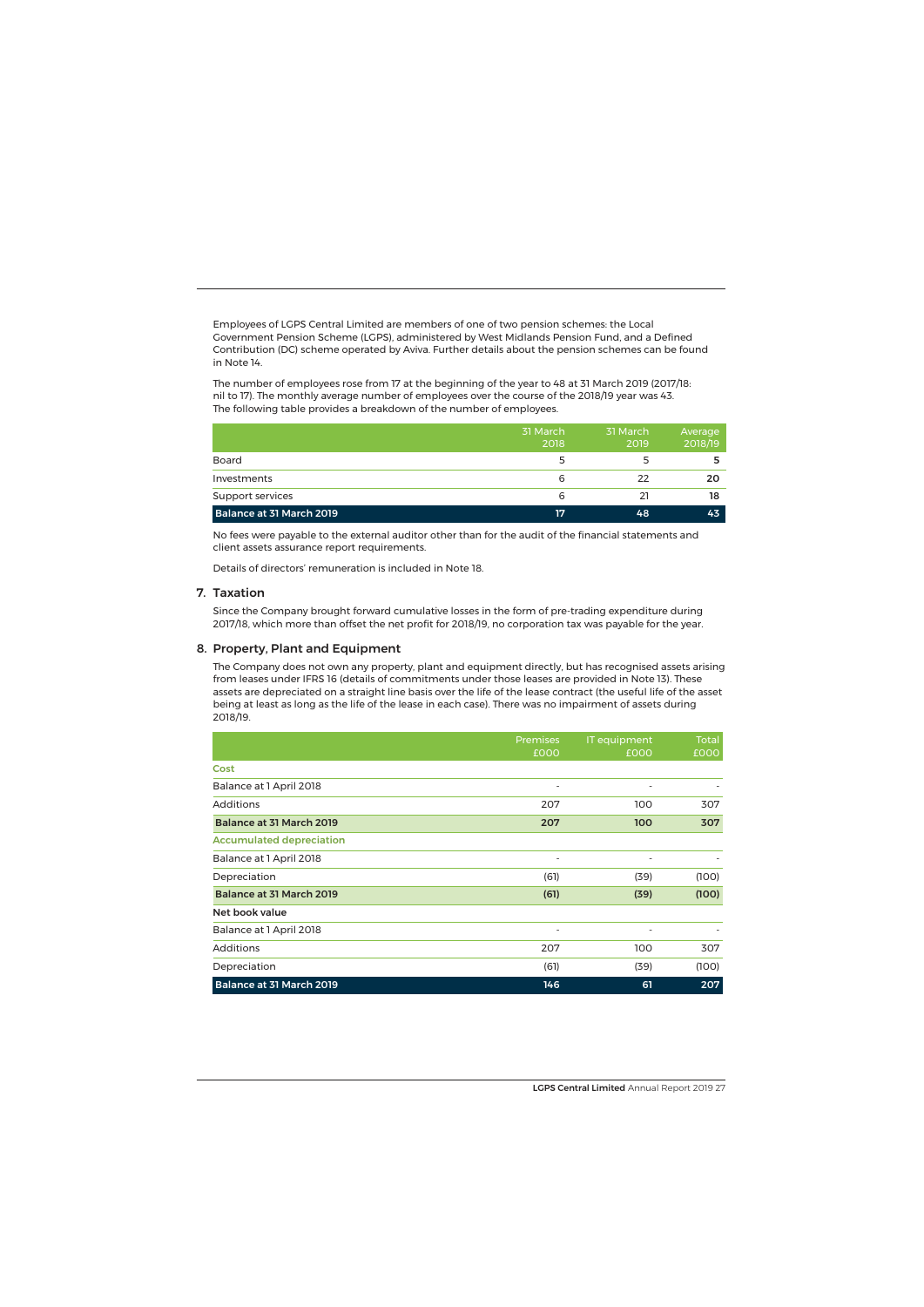# 9. Trade and Other Receivables

|               | £000  | £000                     |
|---------------|-------|--------------------------|
| Trade debtors | 2.028 | 132                      |
| Prepayments   | 52    | $\overline{\phantom{0}}$ |
| <b>Total</b>  | 2,080 | 132                      |

 The trade debtors above all fall due within one year. The Company has not experienced any credit losses to date and all of its trade debtor balances relate to its Partner Funds; therefore, it is considered extremely unlikely that a credit loss would arise and accordingly no allowance for credit losses has been made with regard to trade debtors.

## 10.Cash at Bank

|              | <b>FOOO</b> | £000   |
|--------------|-------------|--------|
| Cash at bank | 13.404      | 16.000 |
| Total        | 13.404      | 16,000 |

# 11. Trade and Other Payables

| <b>Total</b>                  | 1,903 | 4,148 |
|-------------------------------|-------|-------|
| <b>VAT</b>                    | 246   | 132   |
| Social security contributions | 52    |       |
| Trade creditors               | 1.605 | 4,016 |
|                               | £000  | £000  |

 The trade creditors figure for March 2018 is made up of amounts due to Partner Funds for set-up costs incurred by them in the pre-trading period, which are rechargeable to the Company. The amounts above are all due within one year.

# 12. Borrowing

|                                       | 31 March 2019<br>£000 | 31 March 2018<br>£000 |
|---------------------------------------|-----------------------|-----------------------|
| Loans                                 | 4,795                 | 4,795                 |
| Accrued interest payable on borrowing | 301                   | 52                    |
| Sub total loans                       | 5.096                 | 4,847                 |
| <b>Finance leases</b>                 | 216                   |                       |
| <b>Total</b>                          | 5,312                 | 4,847                 |

 Total borrowing is analysed as £404,000 current (ie, payable within 12 months) (2017/18: £52,000) and £4,908,000 non-current (2017/18: £4,795,000)

 In January 2018, the Company entered into loan agreements with seven of its Partner Funds amounting to £4.795 million. These loans, all of which were entered into on identical terms, have a life of ten years and bear interest of LIBOR plus 4.5% per year, with the first payment being due on 31 March 2019, and payments annually thereafter. Interest of £248,000 (2017/18: £52,000) has been accrued in respect of the 2018/19 year. Interest payable is analysed as follows: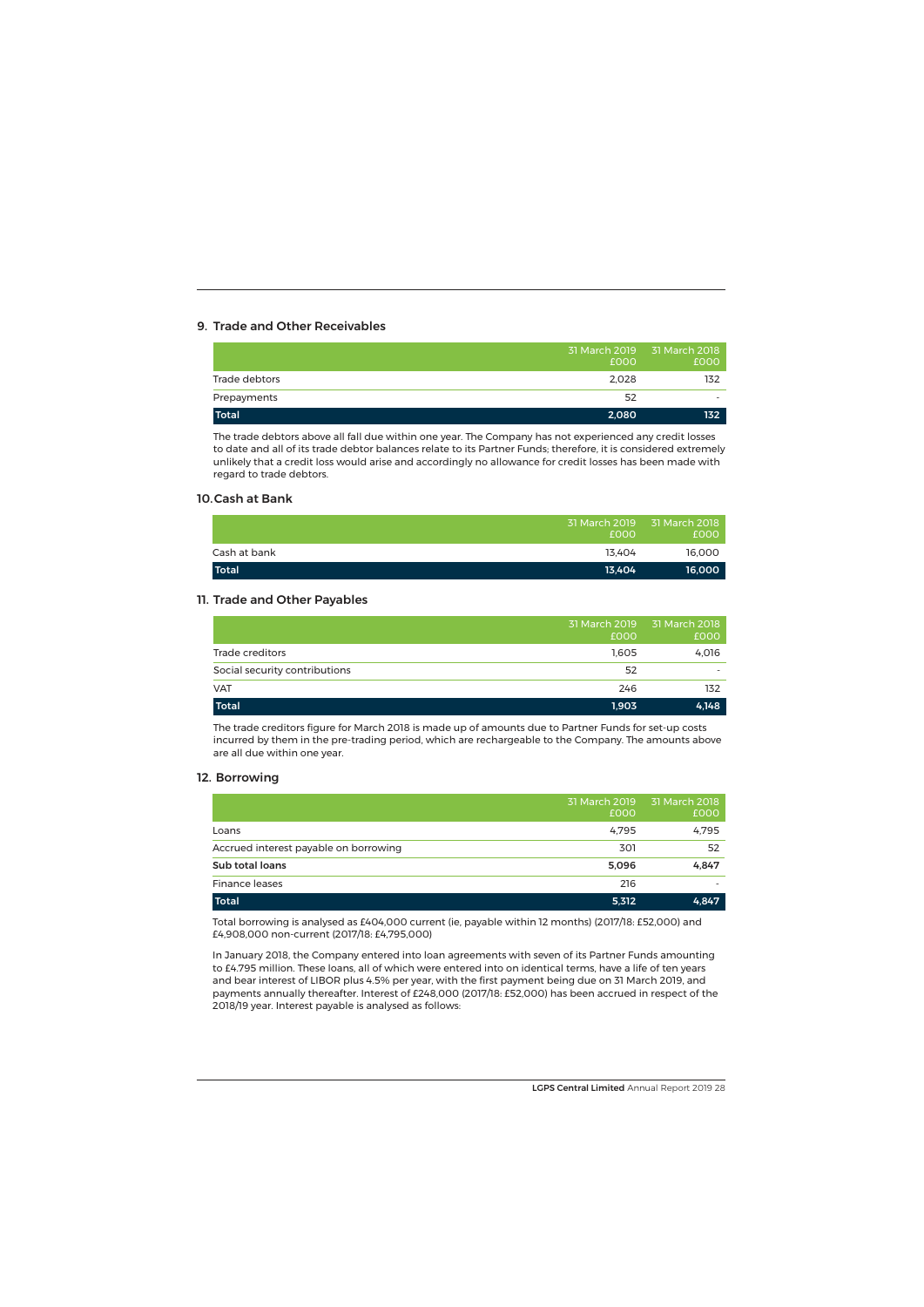|                                                         | 2019<br>£000 | 2018<br>£000 |
|---------------------------------------------------------|--------------|--------------|
| Interest payable on borrowing                           | 249          | 52           |
| Interest payable on finance leases                      | 17           |              |
| Net interest payable on net defined benefit liabilities | 37           |              |
| Preference dividends payable                            | 36           |              |
| <b>Total</b>                                            | 339          | 61           |

## 13. Leases and Lease Commitments

 The following table summarises LGPS Central Limited's payments under leases during 2018/19, and the year-end balance.

|                              | <b>Premises</b><br>£000  | IT Equipment<br>£000 | <b>Total</b><br>£000 |
|------------------------------|--------------------------|----------------------|----------------------|
| Balance at 1 April 2018      | $\overline{\phantom{a}}$ |                      |                      |
| Additions                    | 207                      | 100                  | 307                  |
| Interest payable             | 11                       | 6                    | 17                   |
| Amounts payable under leases | (59)                     | (49)                 | (108)                |
| Balance at 31 March 2019     | 159                      | 57                   | 216                  |

 The Company has another lease agreement, relating to IT equipment, which it has deemed to be low value and has therefore not included in the table above. The total amount payable under this lease for 2018/19 was £1,000.

At the end of the year, LGPS Central Limited had the following commitments under lease agreements:

|                            | 2019<br>£000 | 2018<br>£000 |
|----------------------------|--------------|--------------|
| Within one year            | 115          |              |
| Between one and five years | 123          |              |
| More than five years       |              |              |
| <b>Total</b>               | 238          |              |

## 14. Pension Benefits

## *Defined Benefit Pension Scheme*

 LGPS Central Limited is an employer member of West Midlands Pension Fund, a fund of the Local Government Pension Scheme (LGPS). The LGPS is a defined benefit scheme for employees of local authorities and other related organisations. Benefits are defined by statute and are based on the length of membership and final salary (until March 2014) and on revalued career-average salary (from April 2014).

 Employees make contributions according to a tiered structure which ranges from 5.5% to 12.5% of pensionable pay, and in addition LGPS Central Limited makes a contribution of 20.2% of pensionable pay.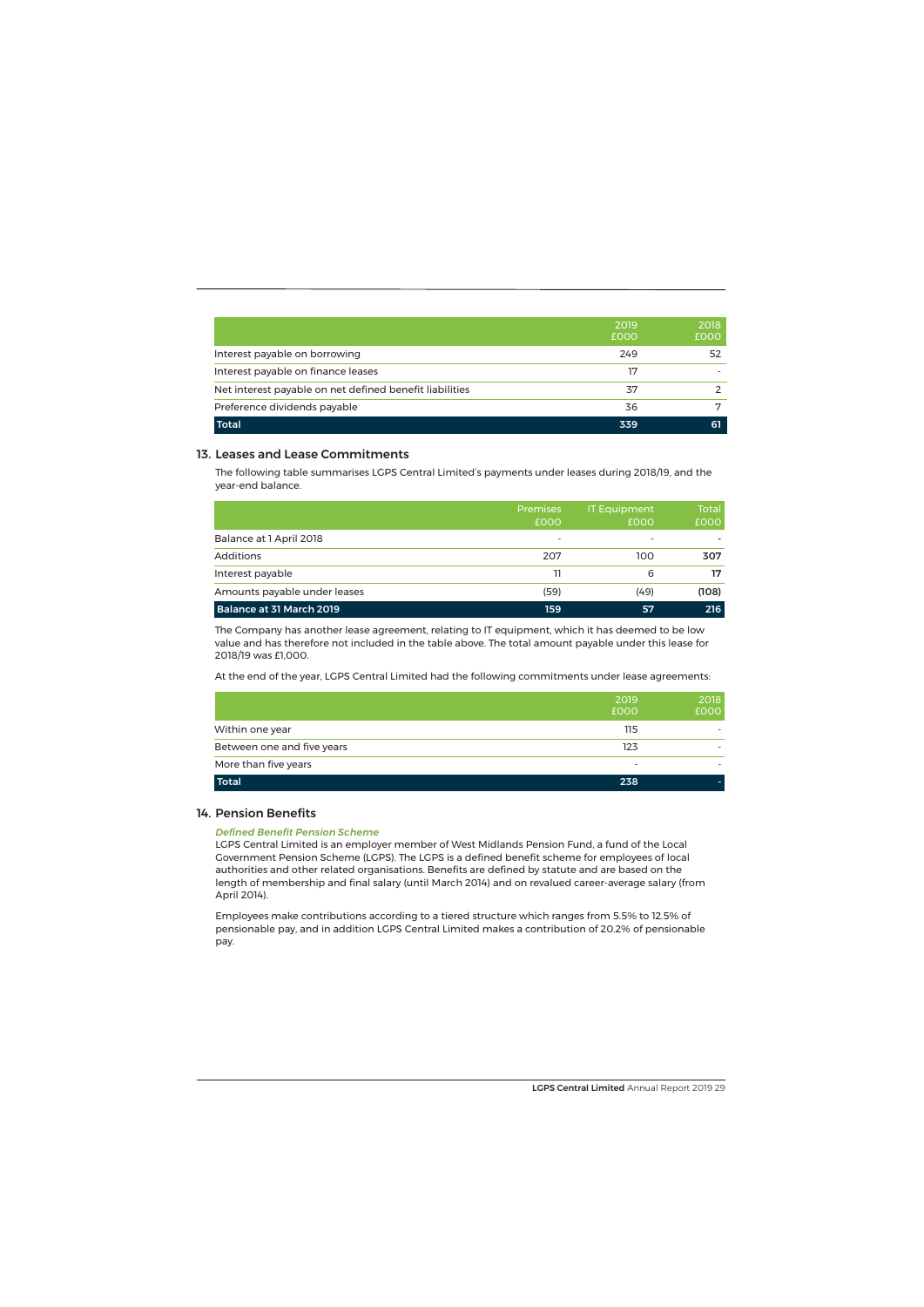Some of the Company's employees were members of the LGPS before joining the Company and transferred their membership on a continuing service basis. At the time of their joining the Company, LGPS Central Limited was allocated notional shares of the Fund assets equal to 100% of the value of the associated liabilities. As such, the Company's pension liabilities were fully-funded at the date of transfer.

 LGPS Central Limited has not yet undertaken a full actuarial valuation at this time. Depending on the outcome of the valuation, future contributions to the scheme may vary from the amounts shown and lump sum deficit funding may become due.

 The LGPS is accounted for as a defined benefit scheme. The liabilities of the fund attributable to LGPS Central Limited are included in the Balance Sheet on an actuarial basis using the projected unit method – that is, an assessment of the future payments that will be made in relation to retirement benefits earned to date by employees, based on assumptions about mortality rates, employee turnover rates, and projections of earnings for current employees.

 As at 31 March 2019, the net pensions liability was £1.2 million (31 March 2018: £326,000). The following table sets out the movements in the net liability during 2018/19.

|                                                        | <b>Assets</b>  | Liabilities | <b>Net</b> |
|--------------------------------------------------------|----------------|-------------|------------|
|                                                        | £000           | £000        | £000       |
| Balance as at 31 March 2018                            | 382            | (708)       | (326)      |
| <b>Amounts recognised in profit and loss</b>           |                |             |            |
| Liabilities assumed on settlements                     |                | (1,720)     | (1,720)    |
| Settlement prices received                             | 971            |             | 971        |
| Current service cost                                   | ٠              | (330)       | (330)      |
| Contributions by employer                              | 191            |             | 191        |
| Contributions by employees                             | 77             | (77)        |            |
| Interest on assets                                     | 27             |             | 27         |
| Interest cost                                          | $\overline{a}$ | (64)        | (64)       |
| Total amounts recognised in profit and loss            | 1,266          | (2,191)     | (925)      |
| Amounts recognised in other comprehensive income       |                |             |            |
| Return on assets less interest                         | 67             |             | 67         |
| Change in financial assumptions                        | ۰              | (207)       | (207)      |
| Change in demographic assumptions                      | L,             | 158         | 158        |
| Total amounts recognised in other comprehensive income | 67             | (49)        | 18         |
| Balance as at 31 March 2019                            | 1,715          | (2,948)     | (1,233)    |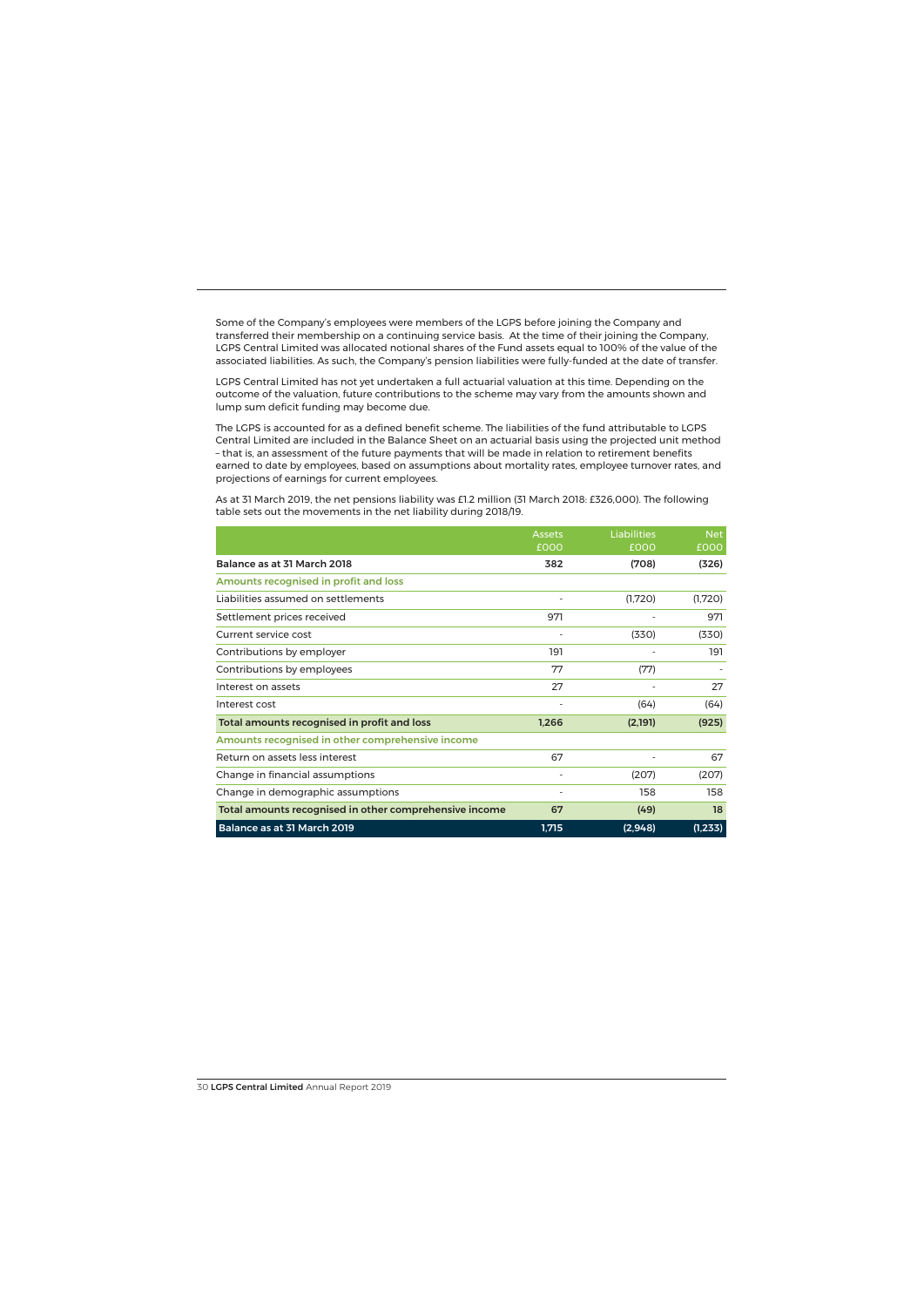As at 31 March 2018, the net pensions liability was £326,000 (31 March 2017: nil). The following table sets out the movements in the net liability during 2017/18.

|                                                        | <b>Assets</b>  | Liabilities | <b>Net</b> |
|--------------------------------------------------------|----------------|-------------|------------|
|                                                        | £000           | £000        | £000       |
| Balance as at 31 March 2017                            | ٠              |             |            |
| Amounts recognised in profit and loss                  |                |             |            |
| Liabilities assumed on settlements                     | ٠              | (724)       | (724)      |
| Settlement prices received                             | 387            |             | 387        |
| Current service cost                                   |                | (4)         | (4)        |
| Contributions by employer                              | 4              |             | 4          |
| Contributions by employees                             | 2              | (2)         |            |
| Interest on assets                                     | $\overline{2}$ |             | 2          |
| Interest cost                                          |                | (4)         | (4)        |
| Total amounts recognised in profit and loss            | 395            | (734)       | (339)      |
| Amounts recognised in other comprehensive income       |                |             |            |
| Return on assets less interest                         | (13)           |             | (13)       |
| Change in financial assumptions                        |                | 26          | 26         |
| Total amounts recognised in other comprehensive income | (13)           | 26          | 13         |
| Balance as at 31 March 2018                            | 382            | (708)       | (326)      |

 The amount included in the Balance Sheet arising from the Company's obligations in respect of its defined benefit retirement schemes is as follows:

|                                                       | 31 March 2019<br>£000 | 31 March 2018<br>£000 |
|-------------------------------------------------------|-----------------------|-----------------------|
| Present value of defined benefit obligations          | (2,948)               | (708)                 |
| Fair value of plan assets                             | 1.715                 | 382                   |
|                                                       | (1,233)               | (326)                 |
| <b>Funded status</b>                                  |                       |                       |
| Restrictions on asset derecognised                    |                       |                       |
| Net liability arising from defined benefit obligation | (1,233)               | (326)                 |

 The major categories and fair values of plan assets at the end of the reporting period for each category are as follows:

| <b>Asset class</b> | 31 March 2019<br>£000 | 31 March 2019<br>% | 31 March 2018<br>£000 | 31 March 2018<br>% |
|--------------------|-----------------------|--------------------|-----------------------|--------------------|
| <b>Equities</b>    | 993                   | 57%                | 244                   | 64%                |
| Gilts              | 129                   | 8%                 | 28                    | 7%                 |
| Other bonds        | 66                    | 4%                 | 15                    | 4%                 |
| Property           | 153                   | 9%                 | 29                    | 8%                 |
| Cash               | 89                    | 5%                 | 9                     | 2%                 |
| Other              | 285                   | 17%                | 57                    | 15%                |
| <b>Total</b>       | 1,715                 | 100%               | 382                   | 100%               |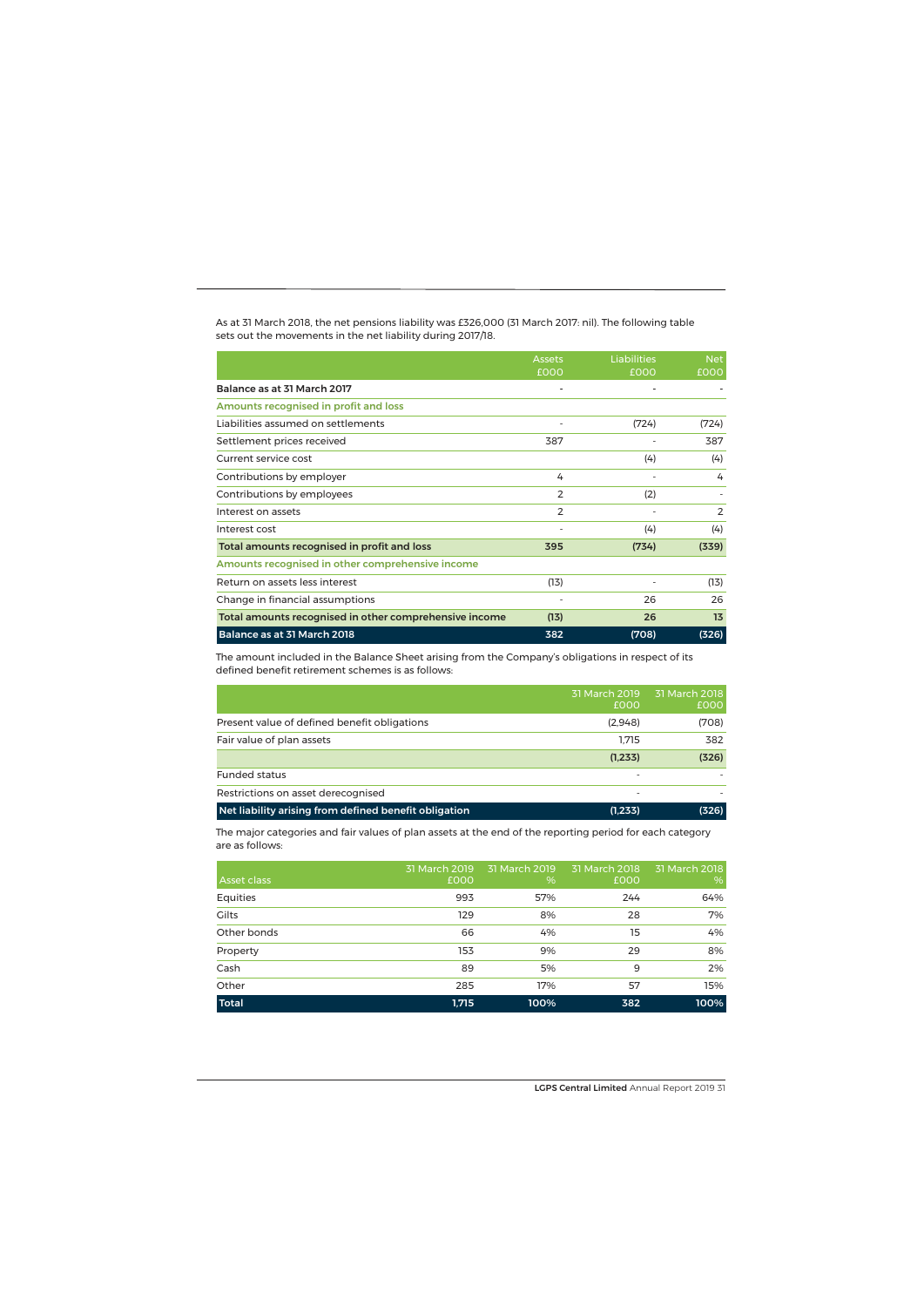Almost all equity and debt instruments have quoted prices in active markets. The plan's investments in quoted equities, quoted fixed securities, index-linked securities and unit trusts are classified as level 1 instruments. Level 2 instruments are those for which quoted market prices are not available, and valuation techniques based on observable market data are used. Level 3 instruments, which include private equity, are valued using valuation techniques that require significant judgement in determining appropriate assumptions. The following table sets out the proportion of assets which have a quoted market price, and those which do not (based on 31 December 2018/2017 valuations):

|                              |                          | Dec 2018<br>Quoted % | Dec 2018<br>Unquoted % | Dec 2017<br>Quoted % | Dec 2017<br><b>Unquoted %</b> |
|------------------------------|--------------------------|----------------------|------------------------|----------------------|-------------------------------|
| <b>Fixed interest</b>        | UK.                      |                      | 1.1%                   |                      | 1.1%                          |
| <b>Covernment securities</b> | Overseas                 |                      | 0.7%                   |                      | 0.6%                          |
| Index-linked                 | UK.                      | 5.8%                 |                        | 5.6%                 |                               |
| <b>Covernment securities</b> | Overseas                 |                      |                        |                      |                               |
| Corporate bonds              | UK.                      |                      | 3.8%                   |                      | 3.8%                          |
|                              | Overseas                 |                      |                        |                      |                               |
| Equities                     | <b>UK</b>                | 7.8%                 | 0.0%                   | 7.9%                 | 0.3%                          |
|                              | Overseas                 | 12.2%                | 29.2%                  | 42.2%                | 5.4%                          |
| Property                     | All                      | 8.9%                 |                        | 7.7%                 |                               |
| Others                       | Absolute return          |                      | 4.2%                   |                      | 3.3%                          |
|                              | Private equity           | 8.5%                 |                        | 8.1%                 |                               |
|                              | Infrastructure           | 0.4%                 | 5.3%                   | 0.1%                 | 3.8%                          |
|                              | Other fixed income       |                      | 6.6%                   |                      | 4.8%                          |
|                              | <b>Futures</b>           |                      |                        | 2.8%                 |                               |
|                              | Forward currency         |                      | $(0.1\%)$              |                      |                               |
|                              | contracts                |                      |                        |                      |                               |
|                              | Other long-term assets - |                      | 0.2%                   |                      |                               |
|                              | Cash/temporary           |                      | 4.4%                   |                      | 2.4%                          |
|                              | investments              |                      |                        |                      |                               |
| Net current assets           | <b>Debtors</b>           |                      | 1.1%                   | 0.1%                 |                               |
|                              | Creditors                |                      | $(0.1\%)$              | 0.0%                 |                               |
| <b>Total</b>                 |                          | 43.6%                | 56.4%                  | 74.5%                | 25.5%                         |

The scheme exposes LGPS Central Limited to a number of risks, including the following:

- Investment risk the present value of the defined benefit plan liability is calculated using a discount rate determined by reference to high-quality corporate bond yields; if the return on plan assets is below this rate, it will create a plan deficit. Currently, the plan has well-diversified investments in equity securities, fixed income and a range of alternative assets. Due to the long-term nature of the plan liabilities, the trustees of the pension fund consider it appropriate that a reasonable portion of the plan assets should be invested in equity securities and other return-seeking investments in order to leverage the return generated by the fund.
- Interest risk a decrease in the bond interest rate will increase the plan liability but this will be partially offset by an increase in the return on the plan's fixed income investments.
- Longevity risk the present value of the defined benefit plan liability is calculated by reference to the best estimate of the mortality of plan participants both during and after their employment. An increase in the life expectancy of the plan participants will increase the plan's liability.
- Salary risk the present value of the defined benefit plan liability is calculated by reference to the future salaries of plan participants. As such, an increase in the salary of the plan participants will increase the plan's liability.
- 'Last man standing' risk as many unrelated employers participate in West Midlands Pension Fund, there is an orphan liability risk where employers leave the Fund but with insufficient assets to cover their pension obligations so that the difference may fall on the remaining employers.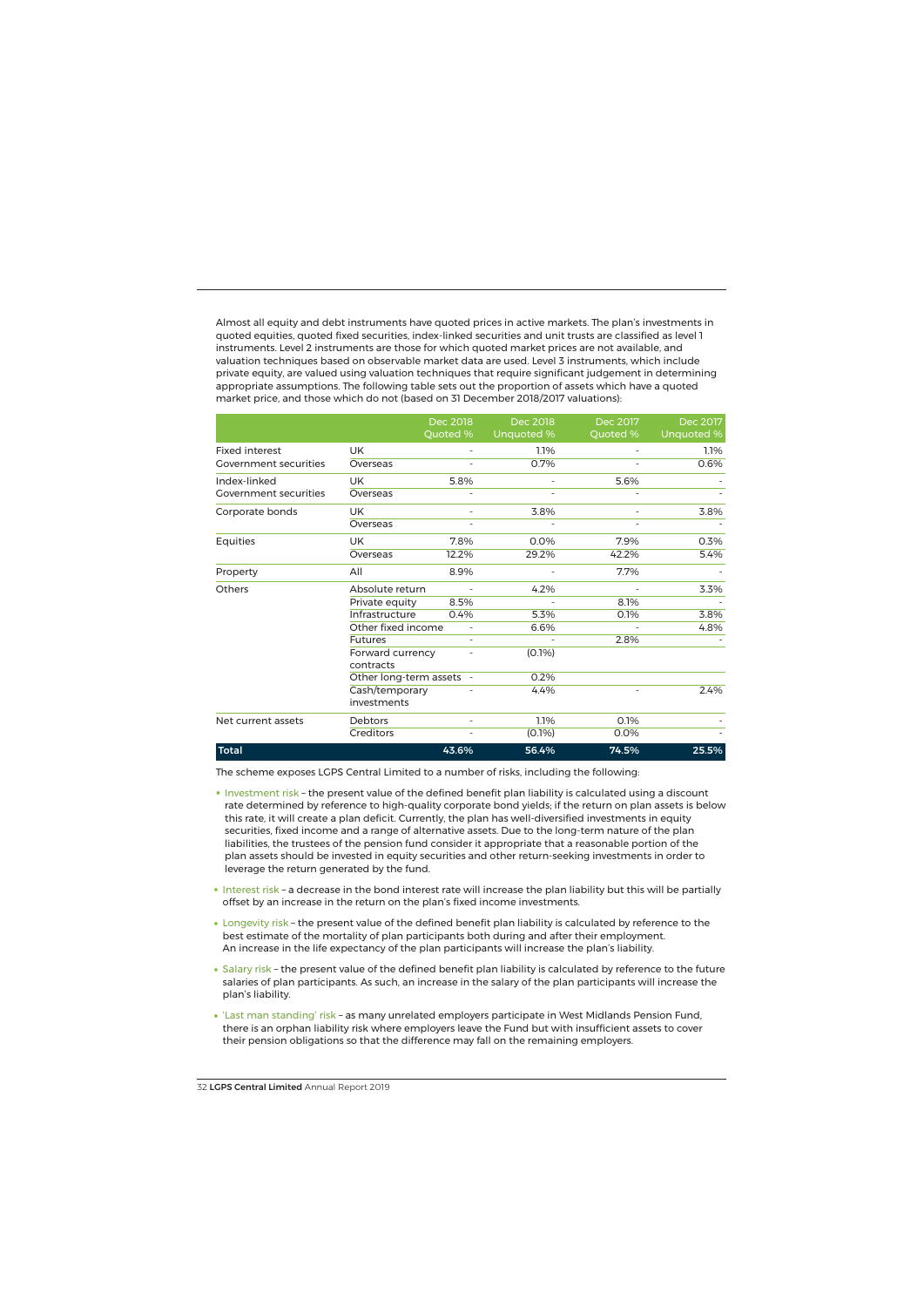• Inflation risk – the benefits payable under the Scheme are linked to inflation, and therefore there is a risk that deficits may emerge to the extent that assets are not linked to inflation.

 The Company has entered into an agreement regarding LGPS matters with its Partner Funds known as the 'Supplementary Agreement'. The Supplementary Agreement, amongst other matters, includes an undertaking from each Partner Fund to pay to the Company its share of an amount equal to the employer contributions and expenses due from the Company to West Midlands Pension Fund (WMPF), and sets out the actions to be taken in the event that the Company is unable to pay any amount due to WMPF.

 There are a number of assumptions to which the value of the net pensions liability is particularly sensitive, as set out below. To illustrate the impact of changes in these assumptions, each assumption is changed in isolation with all other assumptions unchanged. The resulting impact is the impact of that assumption on the calculation of the net pensions liability.

|                               | Assumption<br>Used £000                                    | Change in<br>assumption £000 | <b>Effect of</b><br>increase £000 | <b>Effect of</b><br>decrease £000 |
|-------------------------------|------------------------------------------------------------|------------------------------|-----------------------------------|-----------------------------------|
| Discount rate                 | 2.45%                                                      | $+/- 0.1%$                   | (85)                              | 88                                |
| Long-term salary increases    | 3.85%                                                      | $+/- 0.1%$                   | 18                                | (18)                              |
| Pensions increases            | 2.35%                                                      | $+/- 0.1%$                   | 70                                | (68)                              |
| Life expectancy (from age 65) | Retiring today<br>Male: 20.9 yrs<br>Female: 23.2 yrs       |                              |                                   |                                   |
|                               | Retiring in 20 years<br>Male: 22.6 yrs<br>Female: 25.0 yrs | $+$ / - 1 year               | 94                                | (91)                              |
|                               |                                                            |                              |                                   |                                   |

Other assumptions made by the directors and used by the Scheme Actuary are as follows:

- Members will exchange half of their commutable pension for cash at retirement;
- Members will retire at one retirement age for all tranches of benefit, which will be the pension weighted average tranche retirement age;
- The proportion of the membership that had taken up the 50:50 option at the previous valuation date will remain the same.

 The sensitivity analysis has been determined based on reasonably possible changes of the respective assumptions occuring at the end of the reporting period while holding all other assumptions constant.

## *Transfer of Staff from Derbyshire and Wolverhampton Councils*

 During 2018/19, 19 employees joined the company who were previously employees of Derbyshire County Council or Wolverhampton City Council and members of the LGPS, transferring with them existing past service benefits. The transfer of these staff was on a fully-funded basis as calculated on a funding basis. However, it gave rise to a liability when calculated on an accounting basis. The effect of the transfer was therefore to increase the IAS 19 net pension liability reported on the balance sheet as at 31 March 2019 by £749,000. This was largely as a result of the transfer of staff on company start-up, and it is not anticipated that a similar transfer of significant number of employees will occur in the future.

### *Defined Contribution Pension Scheme*

 LGPS Central Limited also provides defined contribution (DC) pension benefits to some of its employees through a scheme administered by Aviva. LGPS Central Limited contributes 15% of pensionable pay, while the scheme is non-contributory for employees, although voluntary contributions may be made. The cost to the Company of employer contributions during the year have been recognised in full in the profit and loss account (2018/19: £146,000; 2017/18: £4,000).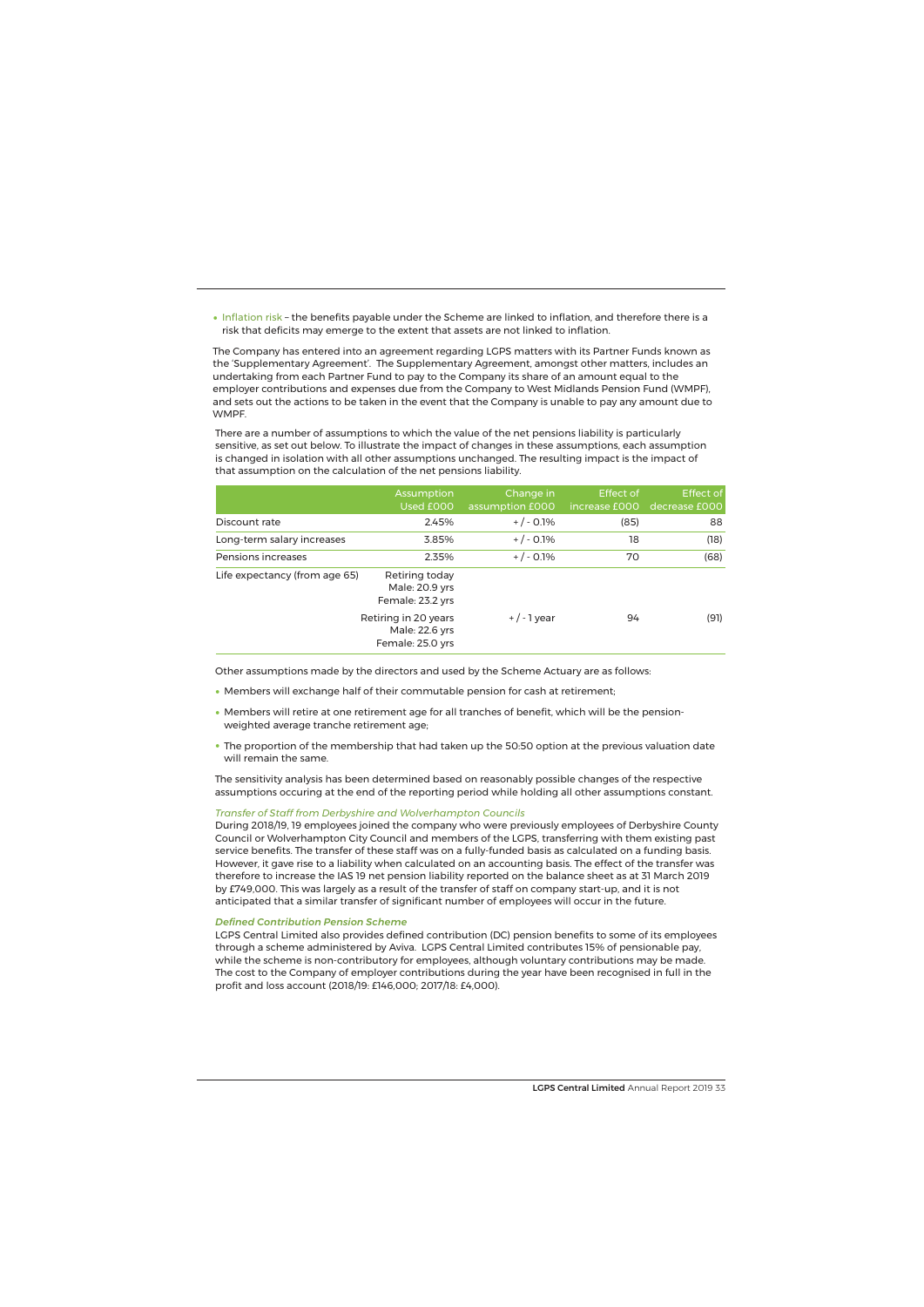## 15. Share Capital

|                               | 'A' Shares<br>Ordinary £ | 'B' Shares<br>Ordinary £ | Total £    |
|-------------------------------|--------------------------|--------------------------|------------|
| Balance as at 13 October 2017 |                          |                          |            |
| Issue of shares               | 7                        | 10.520.000               | 10.520.007 |
| Balance as at 31 March 2018   | 8                        | 10.520.000               | 10.520.008 |
| Balance as at 31 March 2019   | 8                        | 10.520.000               | 10.520.008 |

All shares have been authorised, issued and are fully-paid.

 'A' shares carry voting rights and dividend entitlements and are held in equal share by LGPS Central Limited's eight Partner Funds (excluding the West Midlands Integrated Transport Authority Fund, whose shareholder rights are exercised by West Midlands Pension Fund). There are eight 'A' shares, each with a par value of £1.

 'B' shares are held in equal share by LGPS Central Limited's eight Partner Funds. There are 10,520,000 'B' shares, each with a par value of £1.

 'C' shares are preference shares and are held by West Midlands Pension Fund only, paying a dividend of 4.5% above LIBOR per year. The preference shares are classified in the Statement of Financial Position as other financial liabilities; the table below shows movements in these during the year. There are 685,000 'C' shares, each with a par value of £1.

 Dividends of £43,000 in respect of the 'C' shares have been accrued for the period from 12 January 2018 (the date of receipt of the funds) to 31 March 2019. No other dividends were payable for 2017/18 or 2018/19.

|                             | 'C' Shares<br>Preference £ |
|-----------------------------|----------------------------|
| Balance as at 31 March 2017 |                            |
| Issue of shares             | 685,000                    |
| Accrued dividends           | 7,000                      |
| Balance as at 31 March 2018 | 692,000                    |
| Accrued dividends           | 36,000                     |
| Balance as at 31 March 2019 | 728,000                    |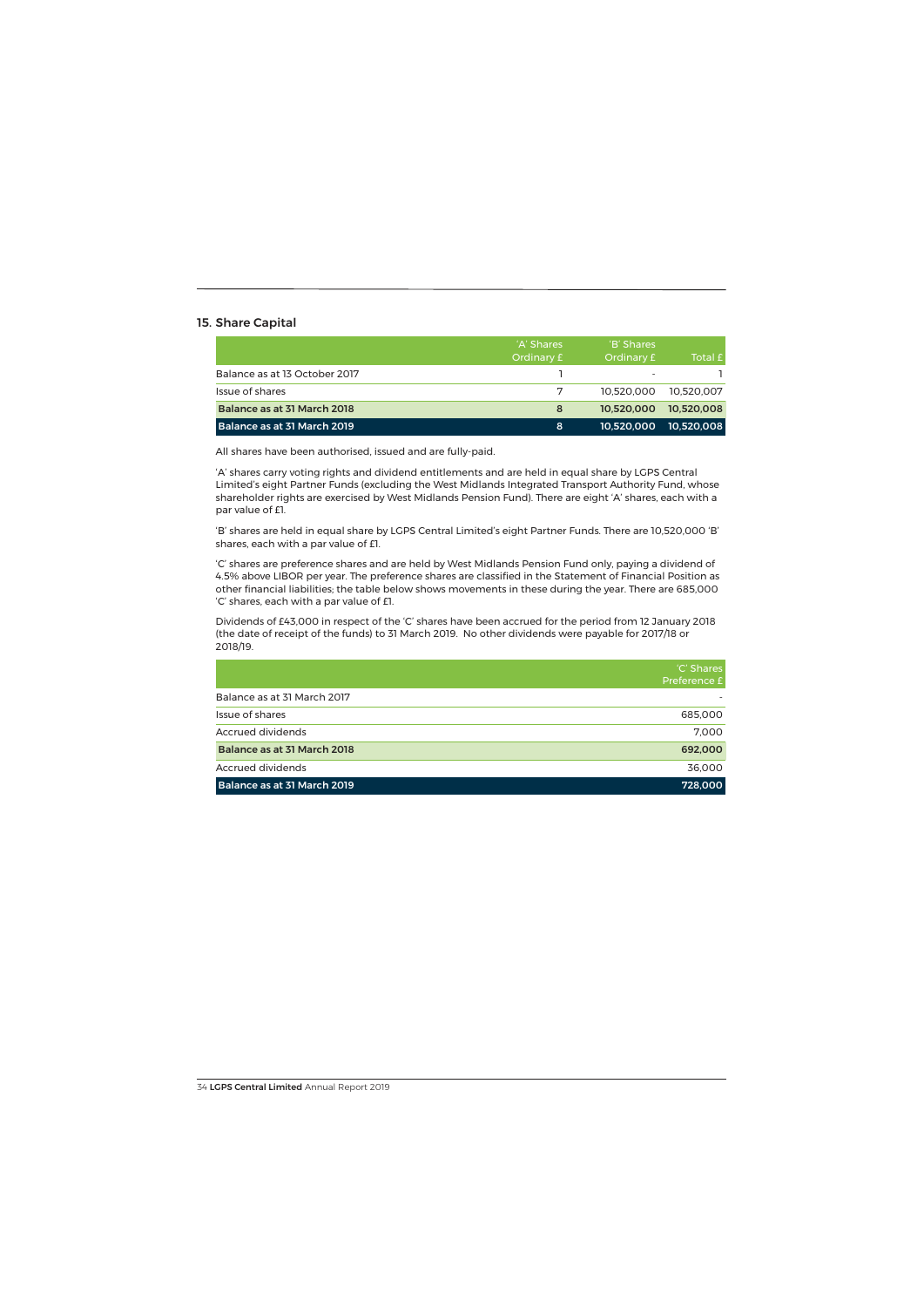# 16. Reconciliation of Net Cash from Operating Activities

| Net cash from operating activities                              | (2,596)      |              |
|-----------------------------------------------------------------|--------------|--------------|
| Net non-cash items                                              | (2.974)      | 4.414        |
| Contractual amounts payable for leases recognised under IFRS 16 | (108)        |              |
| Interest payable for leases recognised under IFRS 16            | 17           |              |
| Depreciation                                                    | 100          |              |
| Net defined benefit pensions costs                              | 925          | 339          |
| Movement in interest payable                                    | 285          | 59           |
| Movement in trade and other payables                            | (2,245)      | 4,148        |
| Movement in trade and other receivables                         | (1,948)      | (132)        |
| Profit/(loss) before taxation                                   | 378          | (4, 414)     |
|                                                                 | 2019<br>£000 | 2018<br>£000 |

## 17. Contingent Assets, Contingent Liabilities and Capital Commitments

 LGPS Central Limited had no contingent assets, contingent liabilities or capital commitments at the end of the year.

## 18. Related Party Transactions

 LGPS Central Limited is a joint venture, owned in equal share by eight local authorities who are administering authorities of LGPS pension funds:

- Cheshire West and Chester Council
- Derbyshire County Council
- Leicestershire County Council
- Nottinghamshire County Council
- Shropshire Council
- Staffordshire County Council
- Wolverhampton City Council
- Worcestershire County Council

 Those eight authorities, with the addition of the West Midlands Combined Authority, are also LGPS Central Limited's investors (known as the 'Partner Funds'). They are therefore the source of all of the Company's revenue.

 The Company's Matlock office is rented from Derbyshire County Council. Wolverhampton City Council provide a number of services to the Company, including the Wolverhampton office and associated running costs, IT infrastructure, payroll services and procurement support.

 During 2017/18, the Partner Funds incurred set-up costs on behalf of the Company, which were subsequently paid during 2018/19. This charge amounted to £4.014 million.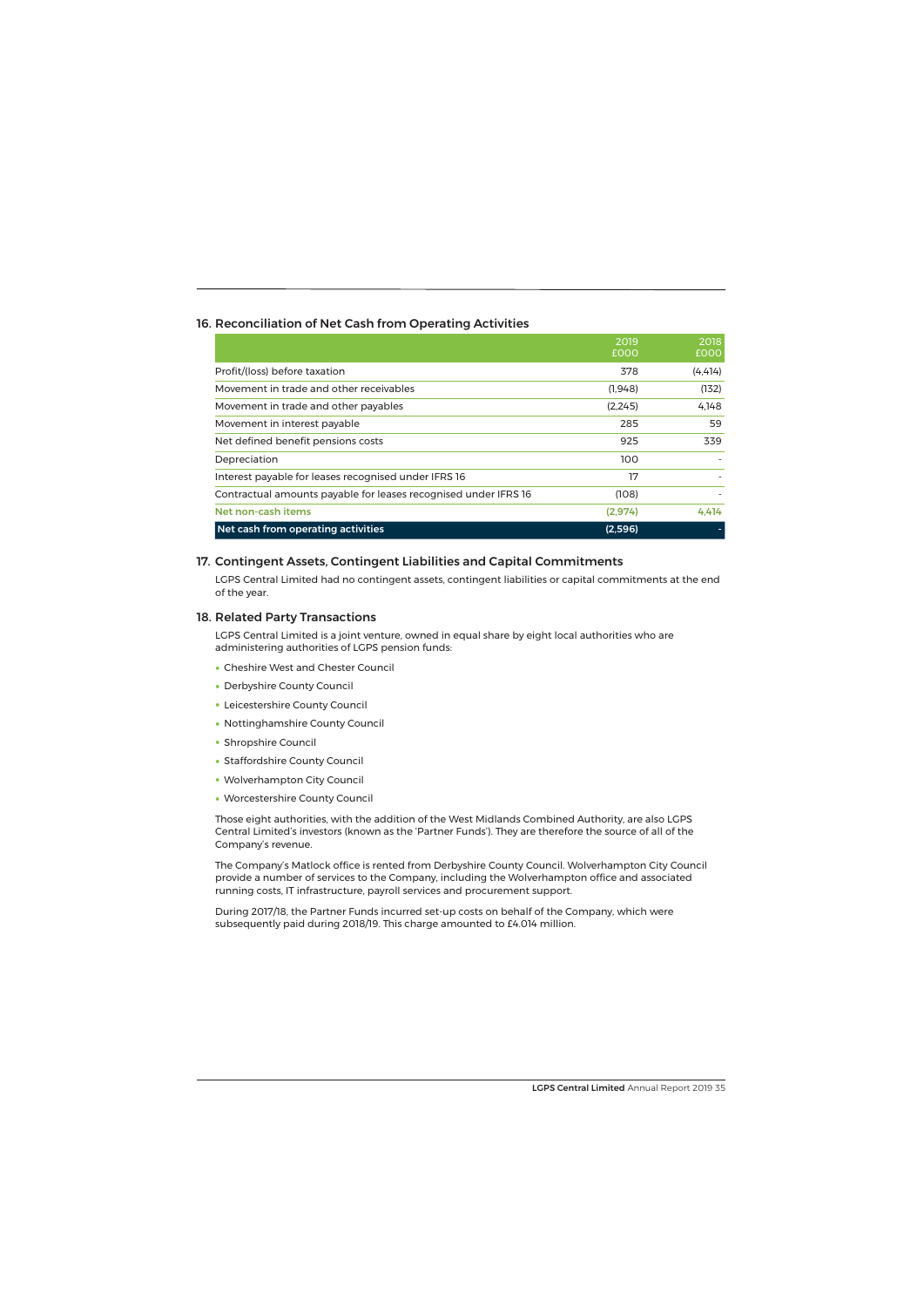Seven of the eight local authorities listed above (excluding Wolverhampton City Council) have provided loan capital to LGPS Central Limited. The balance of principal outstanding at 31 March 2019 was £4.795 million, and accrued interest on these loans stood at £301,000 (see Note 12).

 At 31 March 2019, preference dividends of £43,000 were accrued in respect of Wolverhampton City Council's holding of 'C' shares (see Note 15).

 The following tables show the amounts receivable from and payable to each authority, as recognised in the Profit and Loss Account or the Balance Sheet as appropriate.

| Administering authority                 | 2019<br>Income £000 | 2019<br>Expenditure £000 Income £000 | 2018 | 2018<br>Expenditure £000 |
|-----------------------------------------|---------------------|--------------------------------------|------|--------------------------|
| Cheshire West and Chester Council       | 898                 | (36)                                 |      | (509)                    |
| Derbyshire County Council               | 1,562               | (55)                                 |      | (509)                    |
| Leicestershire County Council           | 756                 | (36)                                 |      | (509)                    |
| Nottinghamshire County Council          | 883                 | (36)                                 |      | (509)                    |
| Shropshire Council                      | 460                 | (36)                                 |      | (509)                    |
| <b>Staffordshire County Council</b>     | 839                 | (36)                                 |      | (509)                    |
| Wolverhampton City Council              | 3,895               | (368)                                |      | (509)                    |
| <b>West Midlands Combined Authority</b> | 31                  |                                      |      |                          |
| <b>Worcestershire County Council</b>    | 566                 | (36)                                 |      | (509)                    |
| <b>Total</b>                            | 9.890               | (639)                                | ٠    | (4.072)                  |

|                                          | 2019        | 2019          | 2018        | 2018          |
|------------------------------------------|-------------|---------------|-------------|---------------|
| Administering authority                  | Debtor £000 | Creditor £000 | Debtor £000 | Creditor £000 |
| <b>Cheshire West and Chester Council</b> | 226         | (43)          |             | (509)         |
| Derbyshire County Council                | 409         | (43)          |             | (509)         |
| Leicestershire County Council            | 200         | (43)          |             | (509)         |
| Nottinghamshire County Council           | 202         | (43)          |             | (509)         |
| Shropshire Council                       | 64          | (43)          |             | (509)         |
| <b>Staffordshire County Council</b>      | 103         | (43)          |             | (509)         |
| <b>Wolverhampton City Council</b>        | 726         | (76)          |             | (509)         |
| West Midlands Combined Authority         | 6           |               |             |               |
| Worcestershire County Council            | 69          | (43)          |             | (509)         |
| <b>Total</b>                             | 2.005       | (377)         |             | (4.072)       |

### *Key Management Personnel*

 Key management personnel are defined as members of the Board or the Executive Committee. The total payments made to and on behalf of key management personnel during the year were £1.3 million (2017/2018: £643,000 - this figure represents a part-year cost as directors joined the Company part-way through the year). No bonuses or termination payments were payable during the year.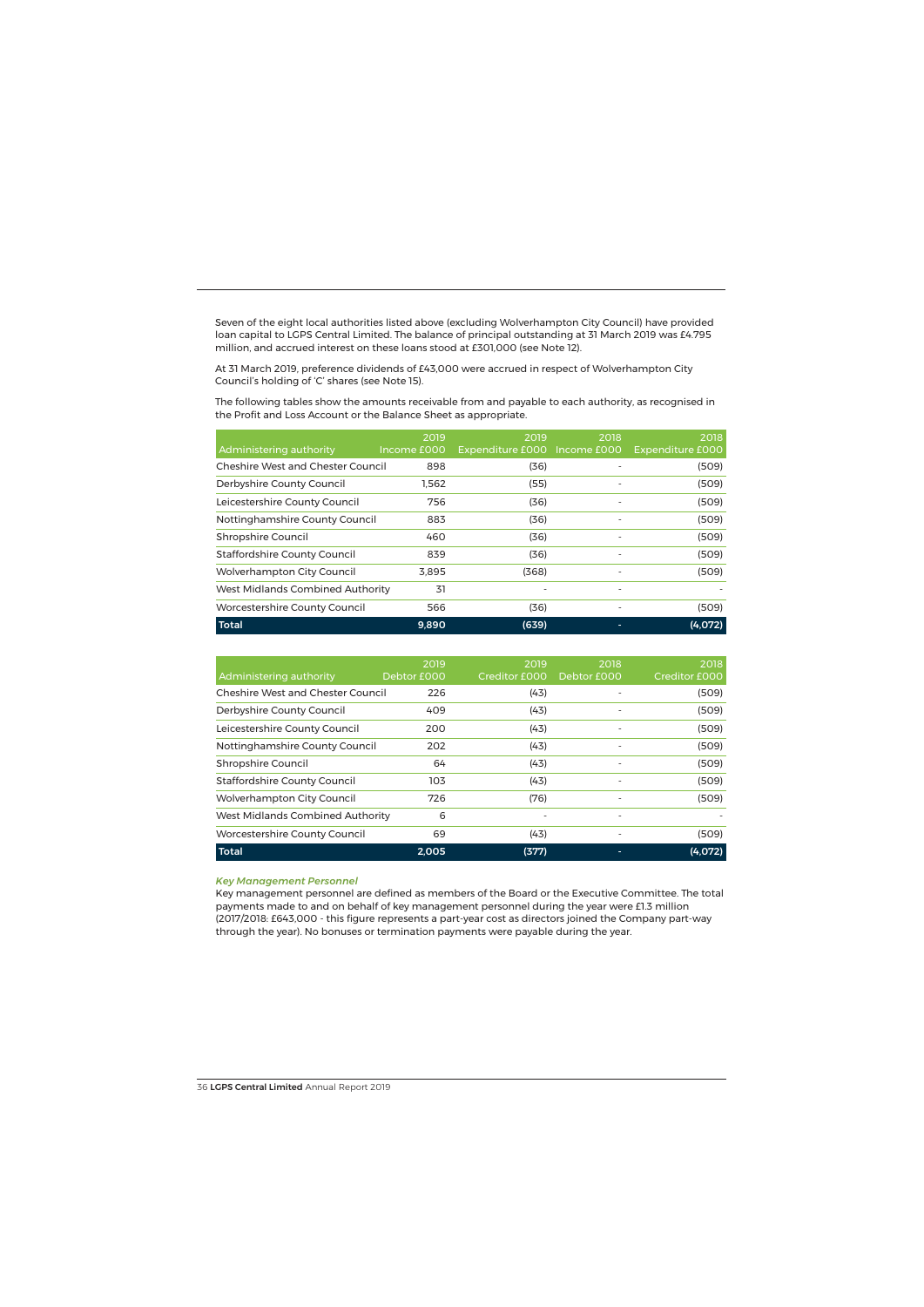The directors' remuneration, analysed under the headings required by Company Law, is set out below.

| <b>Total</b>                                                                                  | 660          | 435          |
|-----------------------------------------------------------------------------------------------|--------------|--------------|
| Excess retirement benefits of directors and past directors                                    |              |              |
| Sums paid to third parties in respect of directors' services                                  |              |              |
| Compensation for loss of office                                                               |              |              |
| Company contributions to money purchase pension schemes                                       |              |              |
| Amounts receivable (other than shares and share options)<br>under long-term incentive schemes |              |              |
| Employer's national insurance contributions                                                   | 75           | 49           |
| Emoluments                                                                                    | 585          | 386          |
| Remuneration                                                                                  | 2019<br>£000 | 2018<br>£000 |
|                                                                                               |              |              |

| Number of Directors who:                                                                                | 2019<br>£000 | 2018<br>£000 |
|---------------------------------------------------------------------------------------------------------|--------------|--------------|
| Are members of a defined benefit pension scheme                                                         | Ω            | <sup>o</sup> |
| Are members of a money purchase pension scheme                                                          | Ω            | <sup>o</sup> |
| Exercised options over shares in the parent company                                                     | ∩            | $\Omega$     |
| Had awards receivable in the form of shares in the parent company<br>under a long-term incentive scheme |              | O            |
| Total                                                                                                   | O            | O.           |

| Remuneration of the highest-paid Director               | 2019<br>£000 | 2018<br>£000 |
|---------------------------------------------------------|--------------|--------------|
| Emoluments                                              | 231          | ללו          |
| Employer's national insurance contributions             | 31           | 23           |
| Company contributions to money purchase pension schemes |              |              |
| <b>Total</b>                                            | 262          | 200          |

The Company does not make share options available to any individuals, and shares are not available under any long-term incentive scheme. Accordingly, the highest-paid director did not exercise any share option in the year and had no shares receivable under long-term incentive schemes.

 The highest-paid Director did not exercise any share options (no share options were available to any individual) in the year and had no shares receivable under long-term incentive schemes.

## 19. Post Balance Sheet Events

 No post balance sheet events have occurred which impact upon the balances and transactions reported for the year.

 Following the balance sheet date, the Company secured approval for its Corporate Bonds and Climate Factor sub-funds (in addition to Emerging Markets Active Equity, which is approved but still to be funded). The Company also began to make the first investments of the Private Equity 2018 Partnership, making calls with a total value of £38.9m from the investing Partner Funds.